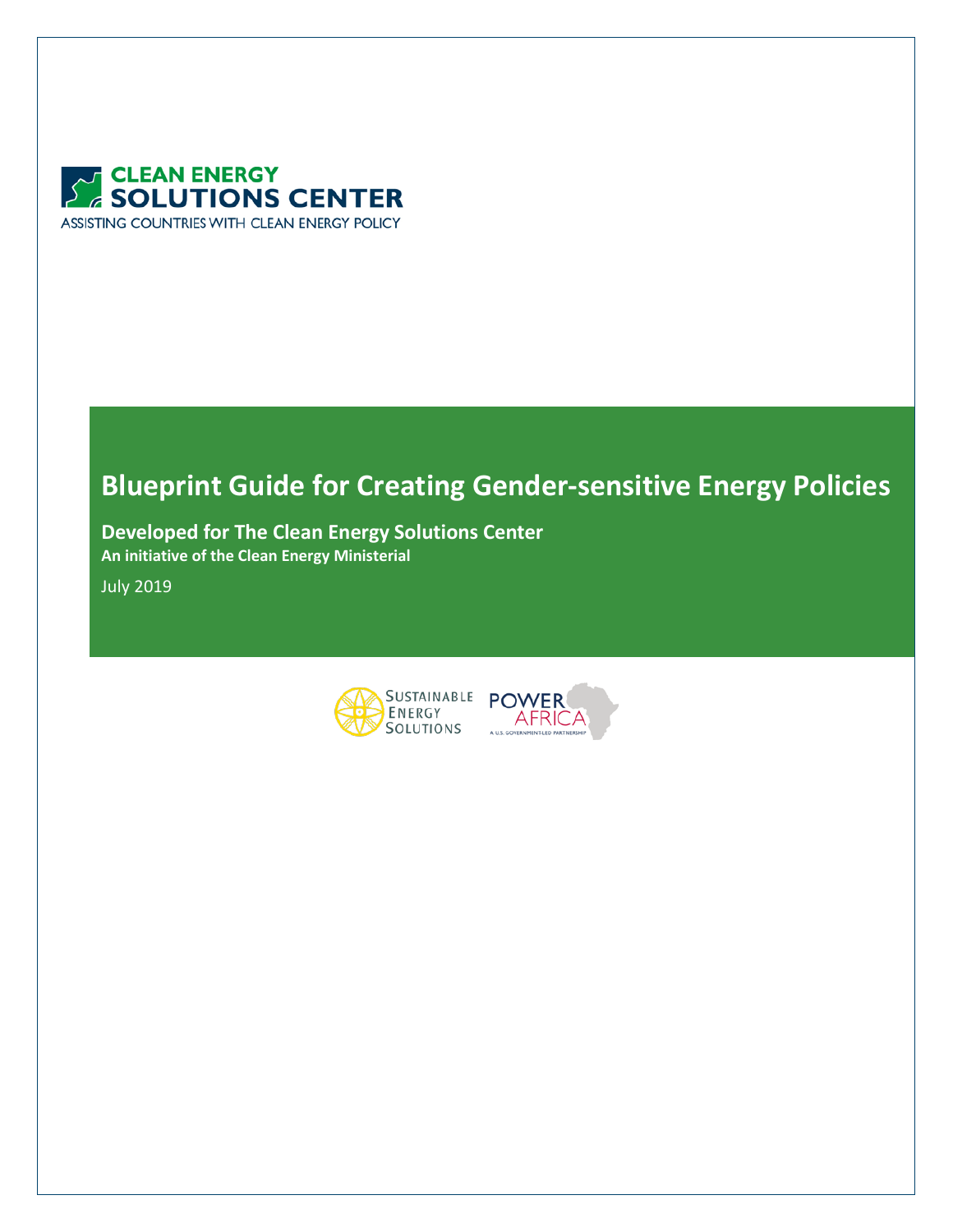#### Acknowledgements

*This report was commissioned by the Clean Energy Solutions Center, an initiative of the Clean Energy Ministerial, with generous support provided by Power Africa. The authors are Ellen Morris, Ph.D. and Jennye Greene from Sustainable Energy Solutions, and Victoria Healey (National Renewable Energy Laboratory). The work was made possible with input and guidance from Denise Mortimer (Power Africa), Monica Maduekwe (ECOWAS Centre for Renewable Energy and Energy Efficiency), Aneri Pradhan (ENVenture), Catherine Diam-Valla (United Nations Development Programme), Christine Lins (Global Women's Network for the Energy Transition) Samuel Saunders (Sullivan & Cromwell), Kudakwashe Ndhlukula (SADC Center for Renewable Energy and Energy Efficiency) and Karin Reiss (SADC Center for Renewable Energy and Energy Efficiency). This guide was first presented at the Sustainable Energy for All Forum on 3 May 2018 in Lisbon, Portugal.*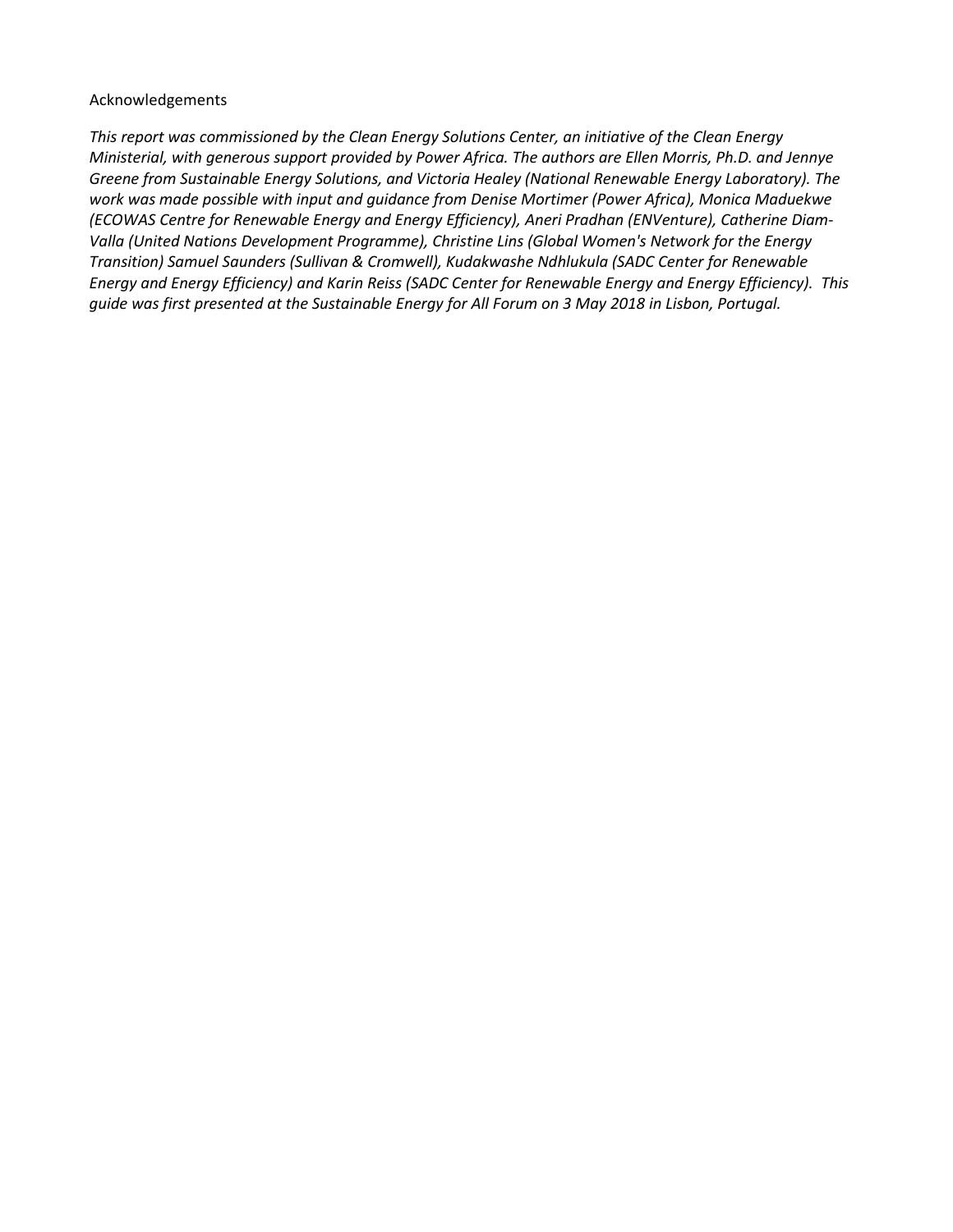# **Table of Contents**

| 1.<br>2.       |                                                                                                |  |
|----------------|------------------------------------------------------------------------------------------------|--|
|                |                                                                                                |  |
| 1.<br>2.<br>3. |                                                                                                |  |
|                |                                                                                                |  |
|                |                                                                                                |  |
|                |                                                                                                |  |
|                | ANNEX 4: SAMPLE TERMS OF REFERENCE-GENDER AND ENERGY LEGAL INSTRUMENT  36                      |  |
|                | ANNEX 5: Sample Outline-ECOWAS Situation Analysis Of Energy And Gender Issues  41              |  |
|                | ANNEX 6: SAMPLE OUTLINE-POLICY ON GENDER MAINSTREAMING IN ENERGY ACCESS  44                    |  |
|                |                                                                                                |  |
| <b>TABLES</b>  |                                                                                                |  |
| <b>FIGURES</b> |                                                                                                |  |
|                | Figure 2: Illustrative organizing principles of a policy on gender mainstreaming and energy 18 |  |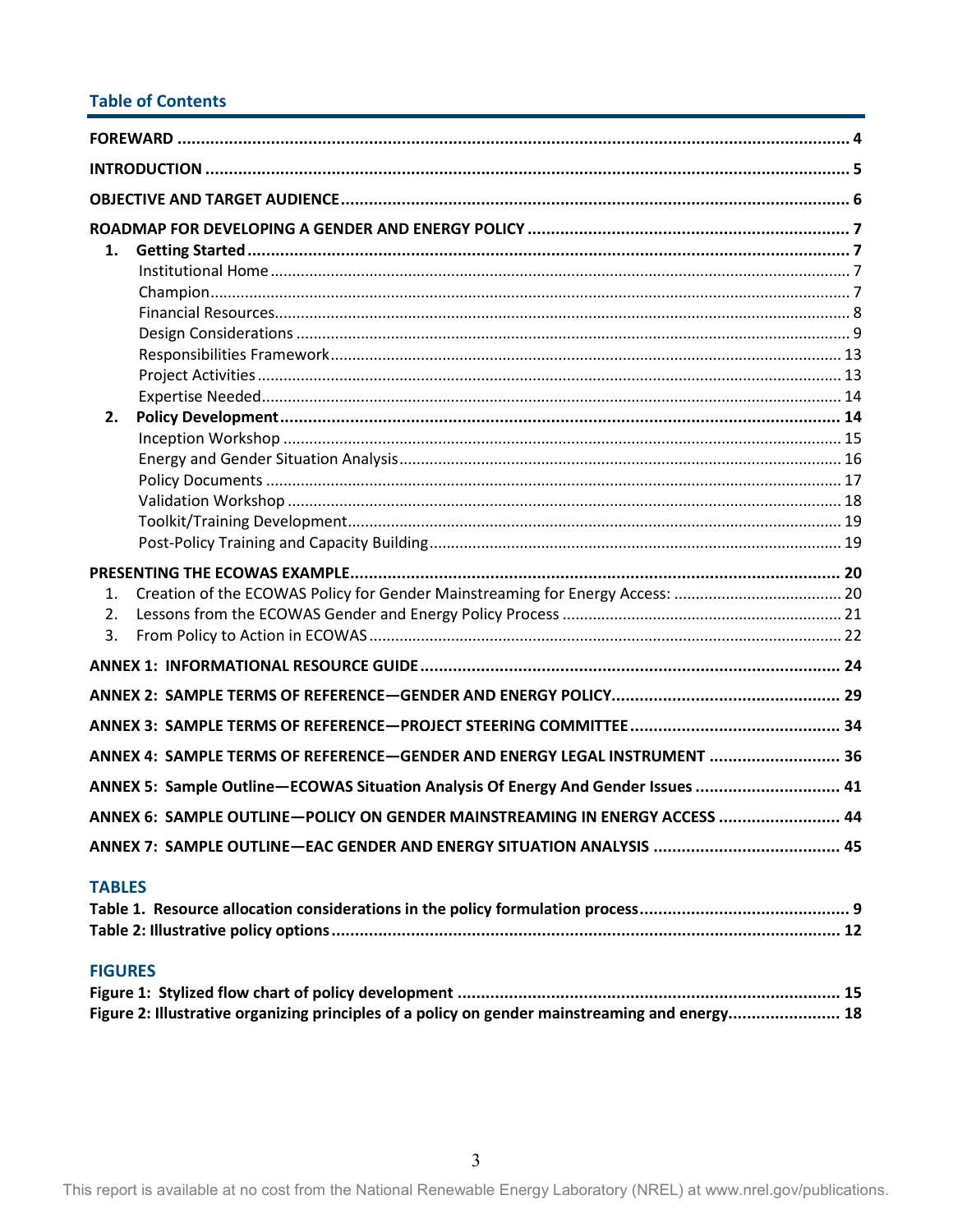### <span id="page-3-0"></span>**FOREWARD**

A policy that considers gender roles, differences and preferences driven by socio-cultural norms, can help to maximize the impact of energy projects, programs, and initiatives. Gender responsive regional and national energy policies and strategies can be a lever for addressing gender inequalities across the energy value chain, with collateral impacts on environmental sustainability, social inclusivity, and economic growth. Moreover, the equal participation of women and men is imperative for achieving universal energy access and meeting the Sustainable Development Goals (SDGs). Policy and regulatory instruments can be a way to help close gender gaps in the energy sector; create awareness and understanding of the role of women in the workforce; send a strong signal to developers and investors, creating the tone and space for bottom up change; and encourage information exchange, education and communication about gender informed approaches.

It is a uphill climb because most energy policies are "gender blind," meaning that it is assumed that benefits will automatically flow equally to men and women if there are well designed energy policies, programs and initiatives in place. However, the fact is that gender-blind energy interventions usually lead to unequal benefitsharing between men and women and sometimes unintended negative consequences. And, more likely than not, gender is a marginalized or absent topic in the national energy policies of most countries. This highlights the need to move toward more gender-informed interventions to ensure equal representation and access to services. Women and men should have equal opportunity for providing input into the design and planning process of energy policies, programs and projects, and progress must be driven by transparent and open dialogue between civil society and governments that is backed by political will and reflected in changes to constitutional, legal and social platforms.

There is increasing political will to support gender equality and energy access. When governments reach out to funding partners to express interest in these types of policies, they are receiving increasingly supportive responses. Governments and donors, working in concert, can ensure that their national and regional policies, regulations, and programs are gender inclusive and they can lead the private sector in this regard too. In developing countries, the limited access to reliable electricity and cleaner cooking options combined with energy insecurity and the threat of climate change all point to an opportunity for policymakers to deliver on forward-looking policies and programs that prioritize gender in all facets of the energy access challenge.

### **Box 1: Why consider the development of a gender and energy policy?**

There are four primary drivers for creating a more gender inclusive policy environment. These include:

- (1) **Energy access is a basic human right** that should be available equally to men and women as a means for economic and social empowerment;
- (2) **Gender mainstreaming is necessary for success** of energy policies, programs, and initiatives that will maximize benefits and sustainability;
- (3) **Markets and investments can operate more effectively and profitably** only if women are participating at all levels in the energy value chain as business owners, employees, and customers; and
- (4) **Women represent enormous potential** if fully engaged as producers, suppliers, and decision makers in the energy sector in tackling the global energy poverty crisis.

This guide presents the critical components for developing a policy on gender mainstreaming for energy access, including different considerations around design, development, implementation procedures, critical success factors, challenges, and integrated strategies. It was commissioned by Power Africa through the Clean Energy Solutions Center. The Clean Energy Solutions Center is an initiative of the Clean Energy Ministerial.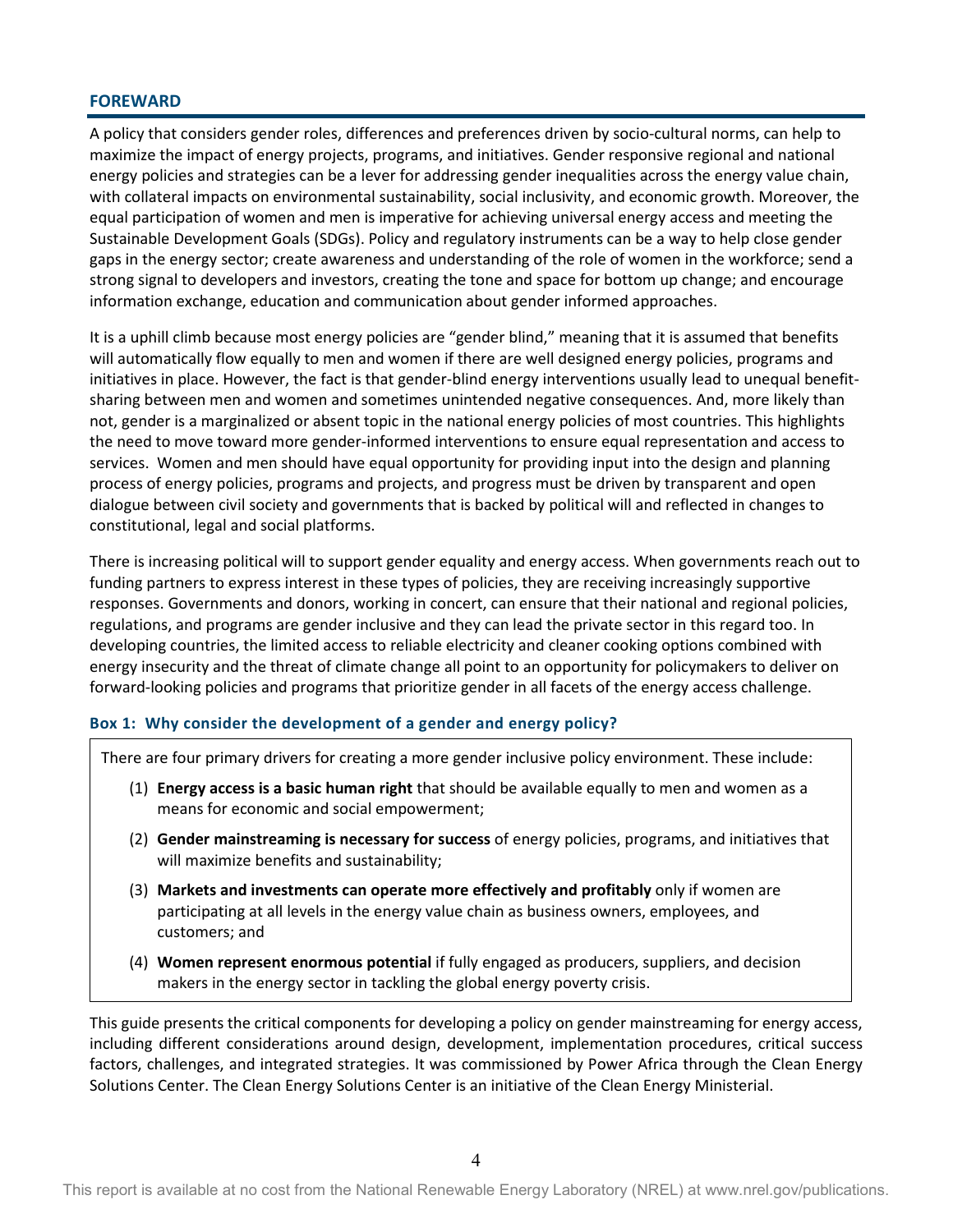### <span id="page-4-0"></span>**INTRODUCTION**

Gender equality and energy access are interconnected issues that are necessary for economic development. Promoting gender equality and empowerment of women is an important step to address existing barriers that may hinder the equal participation of women and men in expanding energy access in developing countries. A dedicated policy for gender mainstreaming in the energy sector offers a way to address gender-based discrimination and lack of inclusion that simultaneously limits the choices and capabilities of women and men and therefore their economic potential.

Conditions of energy poverty foster a distinctly gendered experience with regards to energy needs, access and use. This issue of energy access and that of gender equality are tightly linked to many aspects of society– agriculture, education, health, water, economy, governance, demographics, to name just a few–making them vital, if analytically challenging, public policy domains to master. In addition, energy access has been demonstrated to improve gender equality, notably through releasing female domestic labor for market work and carrying gender empowerment messages via media. Likewise, gender equality has been demonstrated to improve energy access; when gender sensitive design principles are applied to the development of policies, plans and programs, energy access needs of women and men are better met. Thus, tackling energy access through the lens of gender equality promises not only far reaching impacts, but also the possibility of national and regional development in a way that breaks the cycle of energy poverty.

**This Guide was developed to help support the policy making process in countries interested in pursuing a more gender inclusive energy sector. It is a blueprint primarily based on the experience gained in the development of the first-ever policy on gender mainstreaming for energy access that was adopted in 2017 by Heads of State in ECOWAS Member States. It distills key elements from the ECOWAS process and methodology used by the ECOWAS Centre for Renewable Energy and Energy Efficiency (ECREEE) in driving the development and adoption of the policy. Governments may seek to replicate or adapt the ECOWAS process in the context of their own countries and/or regions.**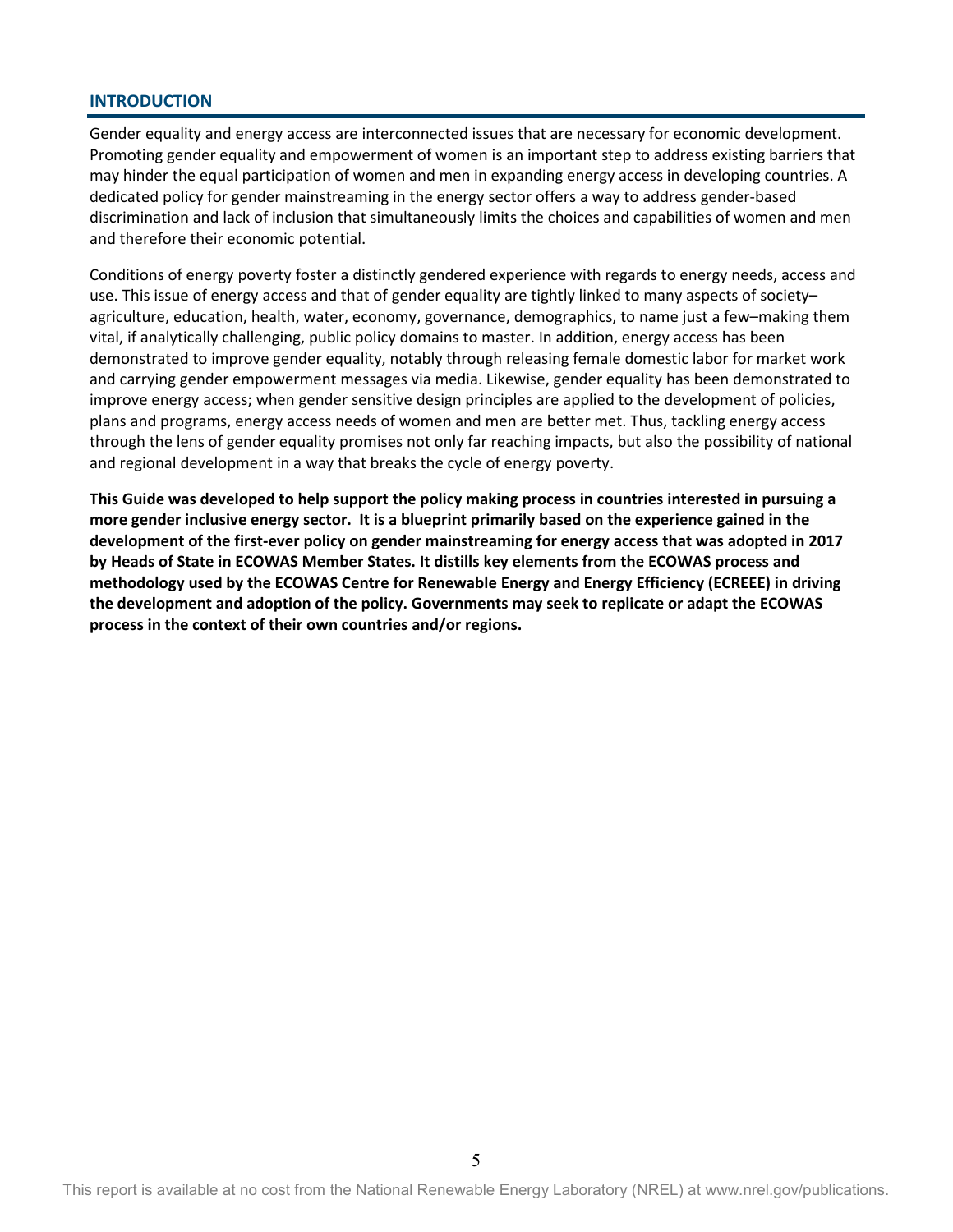### <span id="page-5-0"></span>**OBJECTIVE AND TARGET AUDIENCE**

This Blueprint Guide serves as a roadmap for policymakers at the national and regional level to develop gender inclusive energy policies and programs. It also aims to help advance the objectives of development partners and other stakeholders that want to identify gender entry points and implementation strategies. The blueprint focuses on policy and regulation design features that incorporate gender mainstreaming, helping to ensure that a gender diverse and robust infrastructure operations and management workforce is created to support project development; that energy policies "do no harm" to women and disadvantaged groups; that investment flows are accessible to women and men; and that consultations and community engagement are transparent and open to all. Achieving the goal of gender equality is therefore premised on the fundamental integration of women and gender issues within all structures, institutions, policies, procedures, practice, programs and projects of government and the entire stakeholders in the energy sector.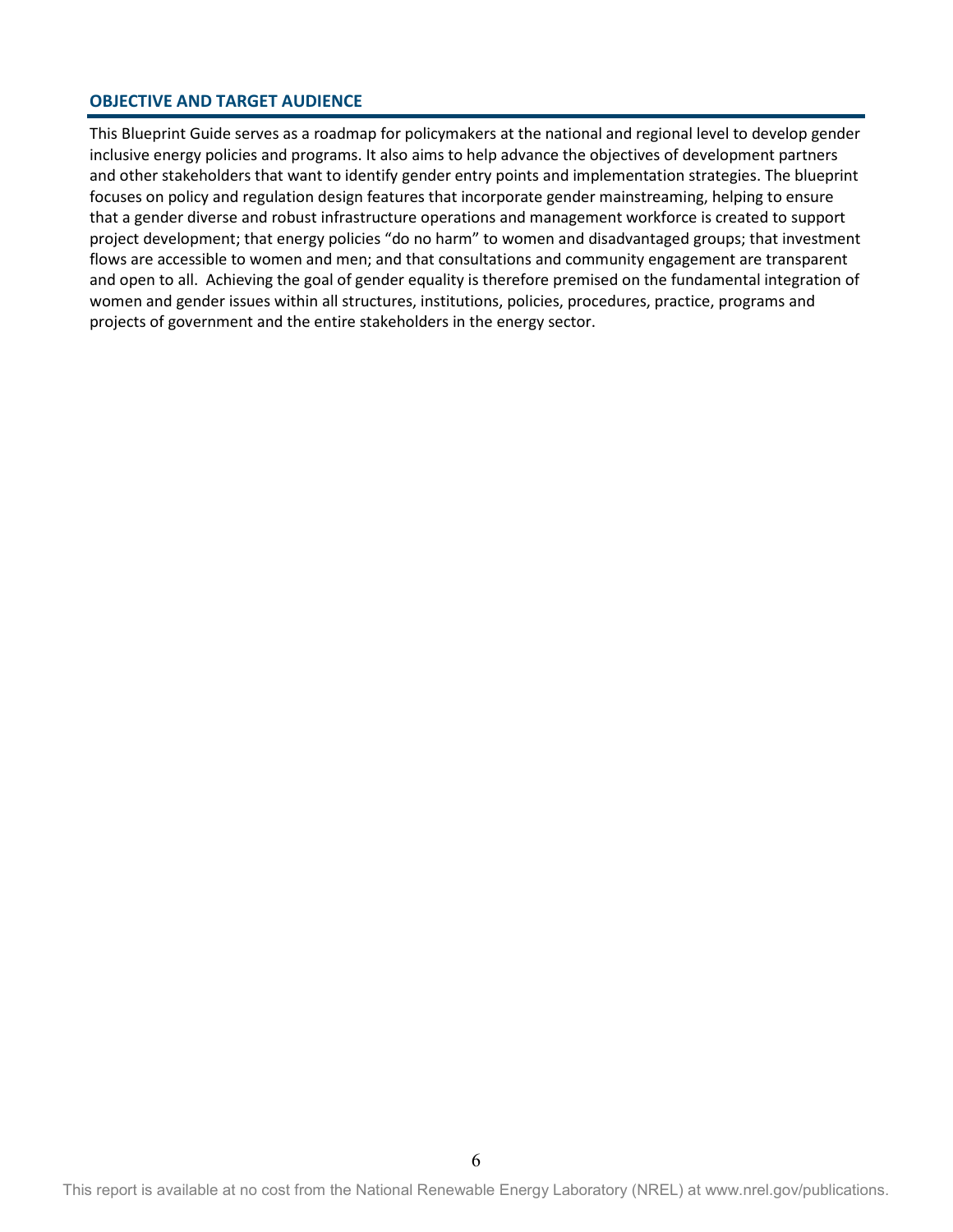# <span id="page-6-0"></span>**ROADMAP FOR DEVELOPING A GENDER AND ENERGY POLICY**

The steps and guiding principles for developing a gender and energy policy are presented in this section. It is based on the experience gained and lessons from the ECOWAS process and is meant to help policymakers in other national and regional contexts get started.

### <span id="page-6-1"></span>**1. Getting Started**

Setting the proper foundation will facilitate policy development through its multiple steps of inception, research, drafting, validation, and adoption. This entails 1) selecting an institutional home capable of carrying the project forward; 2) identifying one or more individual champions with a clear vision committed to shepherding the process from start to finish; and 3) having a sufficient pool of financial resources at the ready.

### <span id="page-6-2"></span>**Institutional Home**

The institutional home is that organization/ministry/department/program that leads the design and development of the policy; organizes related activities such as consultations; and presents the work to decision-makers for adoption. The institutional home could be in an energy-related or gender-related government entity, though energy is the more common entry point. Examples include a Ministry or [sub]directorate thereof, an agency charged to develop rural or renewable energy, an energy sector regulator, or the supra-national or sub-national equivalent of any of these.

Desirable qualities to look for in selecting an institutional home include:

- **Stature and mandate:** It is an official or quasi-official organ of the polity in question, is recognized by the government/authority as having a role to play in policy development, is widely acknowledged as a reputable institution, and the policy topics fall squarely within its mandate for action. This is important in order for decision-makers to take the institution's work seriously.
- **Capacity:** It possesses the know-how and organizational strength to execute projects of a similar level of complexity (e.g. undertaking multi-year, multi-donor projects, managing technical consulting teams, organizing workshops, being familiar with political processes, etc.). This is important in order to develop a strong document and guide it through to adoption.
- **Democratic or partnership orientation:** It is not a purely technocratic organization, but cultivates relationships with stakeholders, including grassroots groups, and seeks their input. This is necessary in order to include many diverse perspectives, reflect the needs of multiple stakeholders, and build relationships that increase the likelihood of the policy's success. As a policy will, at the least, involve actors from the energy space and the gender space, the institutional home will have to reach across disciplines to work with both.

#### <span id="page-6-3"></span>**Champion**

Within the institutional home, an individual (or small team) is needed for the day-to-day management of policy development. Because it may take several years and multiple iterations from policy concept to adoption, the identification and *empowerment* of a champion is key to providing coherence and continuity. Challenges will arise—whether in managing consultants, navigating shifting political landscapes, conducting additional fundraising, or other—and the presence of a dedicated and capable project champion is like purchased insurance for such contingencies. Of course, this champion must be supported through institutional commitment and appropriate staff.

The skills and determination of the champion will potentially be the difference between a mediocre policy document and a good one, a draft policy that languishes and one that's adopted and implemented. In identifying a champion, look for: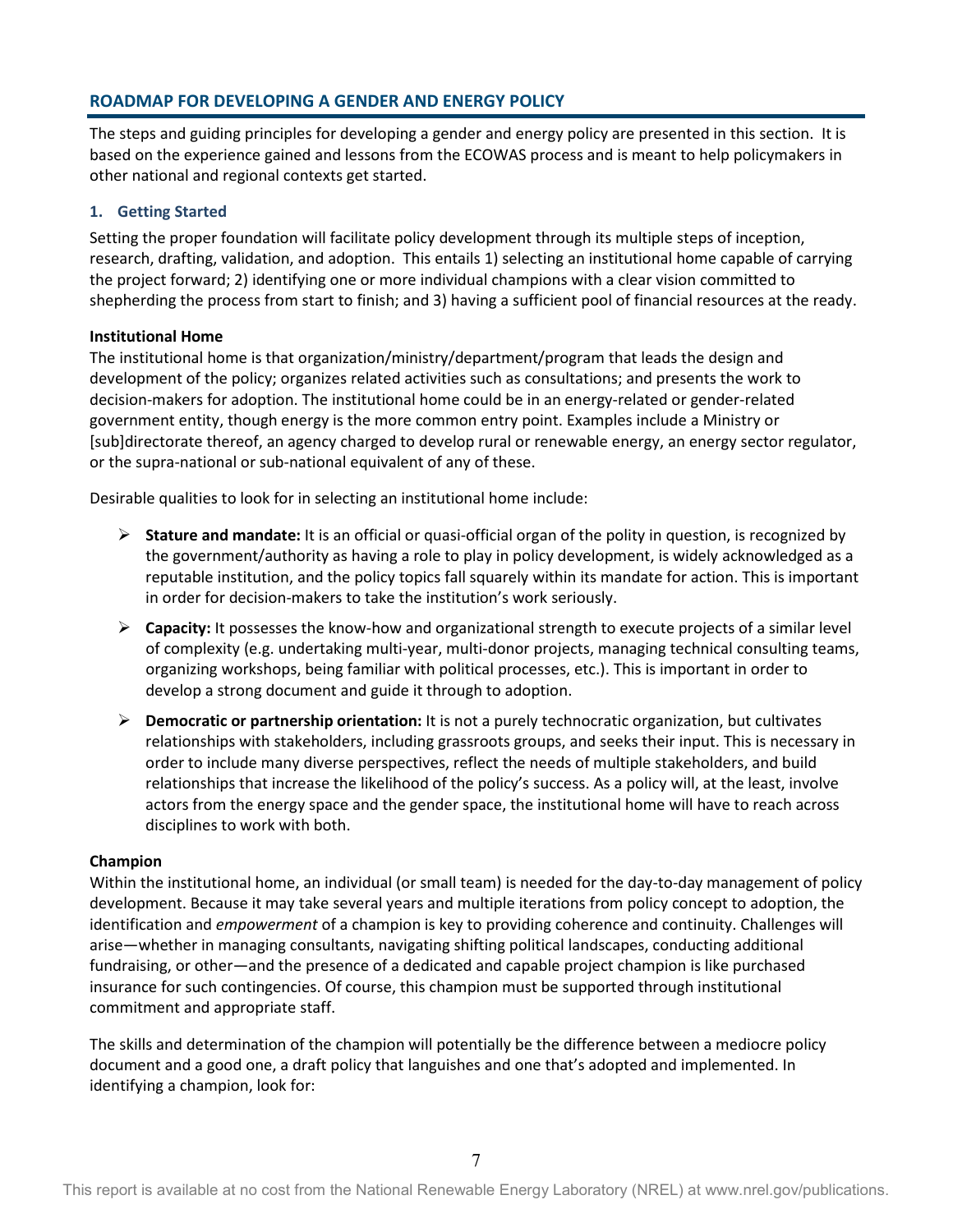- **Buy-in:** Someone already convinced of the importance of the undertaking and committed to making it succeed. It is generally easier to work hard for a cause that one believes in.
- **Vision:** Someone with a developed sense of the final product and how all the intermediate steps contribute to reaching the eventual goal. As policy development can be procedurally and substantively complex, it benefits from a champion who can maintain a "big picture" outlook, allowing her or him to keep others' work aligned to the final goals.
- **Tenacity:** Someone who is an unrelenting problem-solver whose progress won't be easily derailed, even when, inevitably, some roadblocks are encountered during the long and multi-stakeholder process. This includes funding challenges, technical difficulties, logistics and communication snafus, political shifts, and more.
- **Ability to "speak" two languages**: Someone who can converse and persuade using the idioms and constructs of both the energy community and the gender community. As the policy bridges these two very distinct disciplines, it is necessary to have a champion who can address the technical experts on each side, establishing the need for a policy, ensuring the policy is technically robust. Even the art of "translating" concepts is useful so everyone reaches a common understanding of the policy, each side gains an appreciation and respect for the work of the other, and consensus can be built.

### <span id="page-7-0"></span>**Financial Resources**

Policy development may be a less expensive activity than, say, mounting a large, on-the-ground implementation program, but it is still a costly undertaking, and one that must be adequately resourced to succeed. For one, timing can be problematic. Political "windows" (e.g., ministerial meetings, legislative sessions, etc.) for adopting any resulting policy may open only occasionally, in which case they will drive the timing of policy development. Depending on the circumstances, this could potentially require aligning funding disbursements with unpredictable timelines either much shorter or longer than originally envisioned. Second, there are many expenses that, while they might at first appear superfluous, actually contribute greatly to the policy's success, and these supporting activities should be budgeted for from the outset (see Box 2). In mobilizing financial resources for a gender mainstreaming policy, the following considerations may be helpful:

- **Multi-year funding plan:** Even if not all funding commitments can be secured at the beginning, create a phased, realistic funding strategy covering at least 2-3 years. This is important because policy development can stretch over multiple years and having to wait for funding to materialize could create delays that cause to project to lose momentum or miss key opportunities for political action.
- **Flexible draw downs:** If a political window should unexpectedly close, allow funding to be parked until the next opportunity is presented. Having funding available that doesn't have to be disbursed and reported on according to a quarterly or annual schedule can help the team adjust in real time and respond to political developments such as a change in administration or the postponement of a summit.
- **Sufficient resourcing:** Don't skimp on ancillary budget items that can contribute to long term success. The involved consultation, commenting and consensus building tasks can be slow and expensive, especially trying to bring together the energy sector and the gender sector, the technical experts and the political deciders.
- **Collaborative partnerships:** Working with others can reduce the fundraising burden, especially when partners can contribute in-kind resources or implement essential activities directly in coordination with the lead institution. This stretches scarce cash resources farther than they could be otherwise. For example, in the case of the ECOWAS work, The Clean Energy Solutions Center "Ask an Expert" services at the National Renewable Energy Laboratory and the organization Advocates for International Development (A4ID) were essential in bringing technical and legal resources and expertise to the project.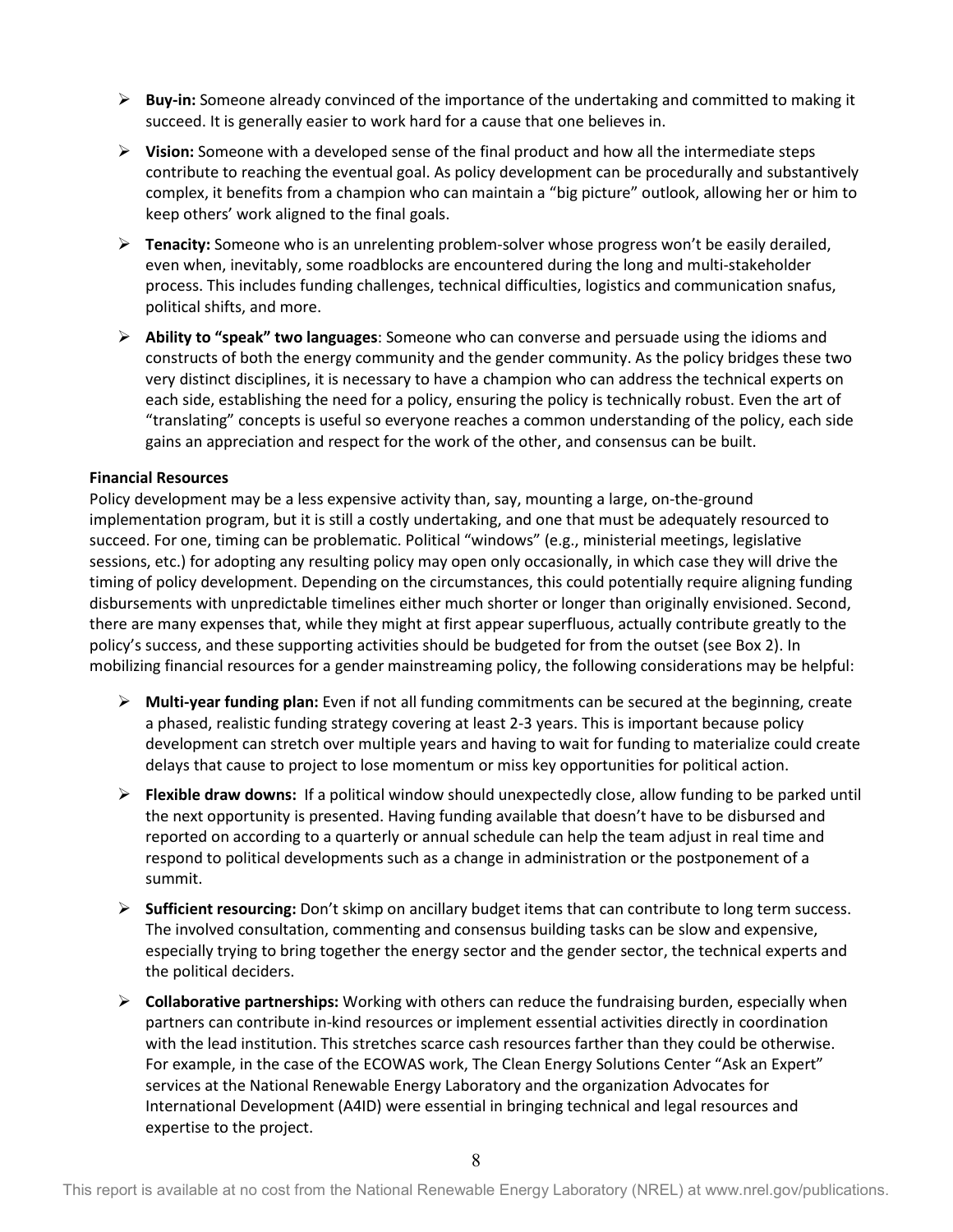#### **Table 1. Resource allocation considerations in the policy formulation process**

<span id="page-8-1"></span><span id="page-8-0"></span>

| <b>Task</b>                                                                             | <b>Value</b>                                                                                                                   |
|-----------------------------------------------------------------------------------------|--------------------------------------------------------------------------------------------------------------------------------|
| Key document review and<br>contextualization, collaborative<br>scoping, TOR development | Permits participation by the full range of stakeholders to increase buy-in<br>and strengthen validity                          |
| Inception planning, including<br>participatory events                                   | Establishes ownership early on; aligns project with stakeholder priorities;<br>enhances credibility                            |
| Comprehensive research to prepare a<br>situation analysis                               | Compiles and organizes evidence base justifying policy development                                                             |
| Expert review process                                                                   | Substantial improvement to documents; enhanced credibility                                                                     |
| Validation meetings and exercises                                                       | Permits final adjustments; establishes consent of stakeholders                                                                 |
| Social and traditional media campaign                                                   | Condenses key messages; mobilizes support; increases visibility; raises<br>stakes for failure                                  |
| Translation                                                                             | Presents reports and draft policies in working languages of the region to<br>allow full engagement                             |
| Graphic design and layout                                                               | Professionalizes document package; produces infographics for advocacy<br>purposes                                              |
| Legal services                                                                          | Ensures enforceable, passage-ready documents; provides complete<br>understanding of statutory authority and promulgation steps |
| Lobbying                                                                                | Increases chances for or otherwise speeds adoption                                                                             |
| Capacity building and outreach for roll<br>out                                          | Supports administrators to understand the "how" and "why" of various<br>provisions; minimizes misunderstandings and backlash   |
| Monitoring and reporting plan and<br>follow-through                                     | Builds long term accountability and compliance post-enactment                                                                  |

### **Design Considerations**

While there are myriad design factors to be considered in formulating a gender mainstreaming policy, two arguably important ones specific to each country/region are **the policy scope**—which sectors and issues are covered—and **the type of policy instrument** to be developed. These design choices must be driven not only by citizen priorities, but also the feasibility of political enactment and the appetites of funding partners.

### *Policy Scope*

Gender and energy issues can be addressed in the broadest sense, creating a large umbrella under which to organize future action, or defined more narrowly, perhaps to increase focus and likelihood of successfully tacking a subset of the most pressing issues. Every expansion of scope potentially requires additional research/expertise and consultation with stakeholders, increasing the project's complexity and cost. Strategic scoping decisions may fall along the following lines: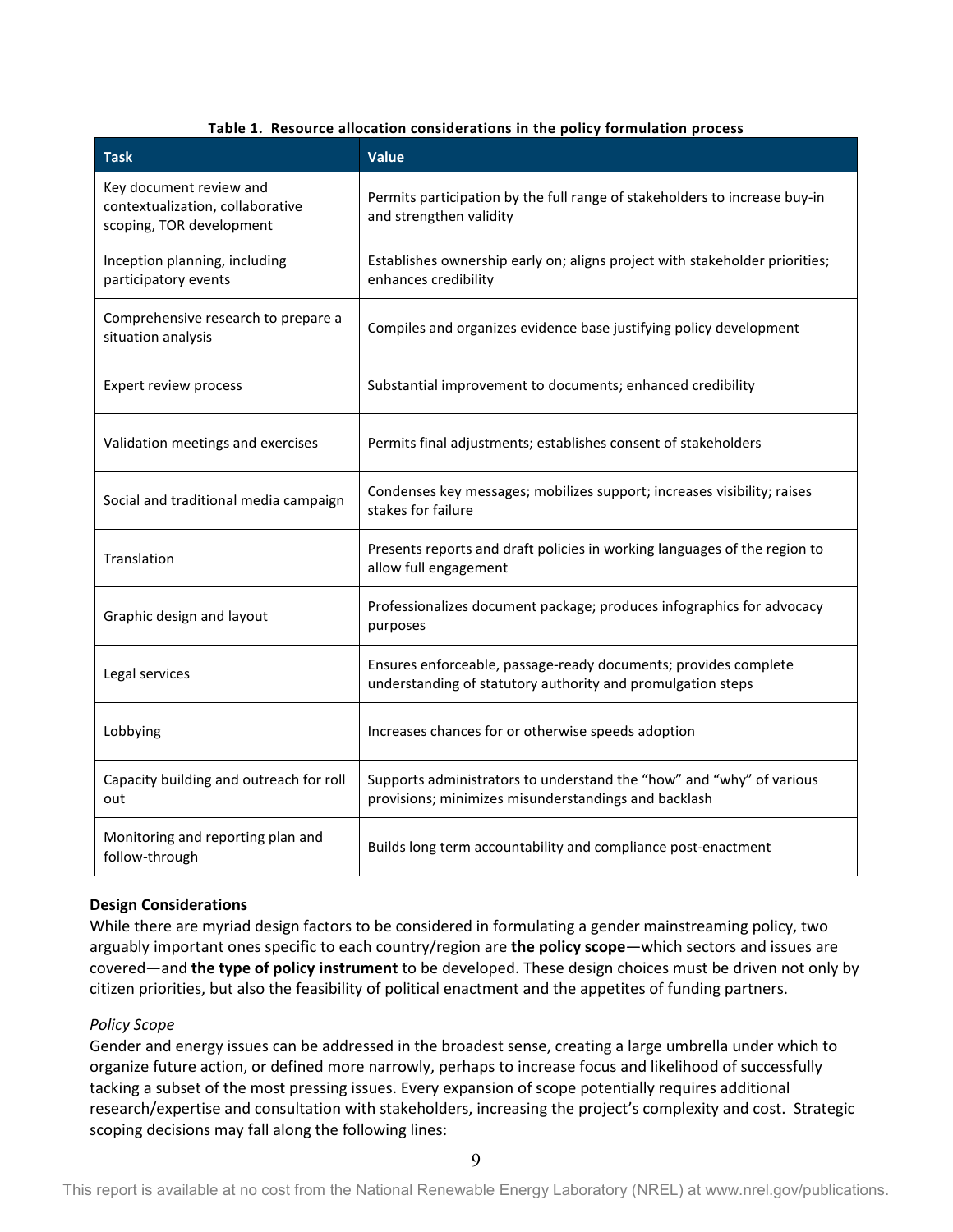- $\triangleright$  Which aspects of the energy sector will the work specifically focus on?
	- $\Box$  Energy access
	- $\Box$  Rural energy
	- $\Box$  Renewable energy
	- $\Box$  Energy efficiency
	- $\square$  Energy security
- $\Box$  Medium- to large-scale energy
	- infrastructure

 $\Box$  Sustainable energy

- $\Box$  Conventional energy
- $\Box$  All aspects of the energy sector
- $\triangleright$  Which stakeholder groups will be specifically called out and addressed?<sup>[1](#page-9-0)</sup>
	- □ Women
	- $\Box$  Men<sup>[2](#page-9-1)</sup>
	- $\Box$  Infants, children, youth, orphans
	- $\Box$  Elderly persons, widows, widowers
	- $\Box$  People living with disabilities
- $\square$  Displaced people
- $\Box$  People in ecologically frail environments
- $\Box$  Ethnic, religious, or other minorities
- $\Box$  Indigenous peoples
- $\Box$  Other groups
- $\triangleright$  Which types of arguments are the main impetus for change?
	- $\Box$  Rights-based (different groups are treated differently and this is unfair)
	- $\Box$  Productivity-based (full and inclusive participation will result in better functioning markets and political systems, with higher profits, better decision-making, more sustainability)

A combination of rights-based and productivity-based arguments will likely be necessary to attract sufficient political support from needed stakeholders. For example, rights-based arguments may resonate more strongly with stakeholders in the gender ministries who may not *a priori* be invested in the economic efficiency of the energy sector. Rights-based arguments may also need to be presented to the energy sector first when key stakeholders are coming from a gender-neutral perspective (e.g., "a customer is a customer," regardless of their gender). They can then be followed and augmented by productivity-based rationales.

# **Box 2: Expanding definitions of inclusion in East Africa**

In the East African Community, work is underway on a policy addressing not only gender concerns but also those of youth, displaced people, and people with disabilities. In addition to every EAC Partner State having instituted some form of electoral quota system for women, four of the six also have quotas for other groups: Uganda (youth), Kenya (youth, persons with disabilities, workers), Rwanda (youth, persons with disabilities), and Burundi (ethnic groups) (Dahlerup et al. 2013). Thus, the forthcoming EAC gender and energy policy will reflect the region's broader concerns for social inclusion.

*Policy Type*

<span id="page-9-0"></span><sup>&</sup>lt;sup>1</sup> There is intersectionality (overlap) between categories that must be considered.

<span id="page-9-1"></span><sup>&</sup>lt;sup>2</sup> A gender-informed approach will address issues relevant to both women and men. In practice, however, much of what claims to be gender-informed actually concerns only women and their empowerment. Consider providing clarity up front.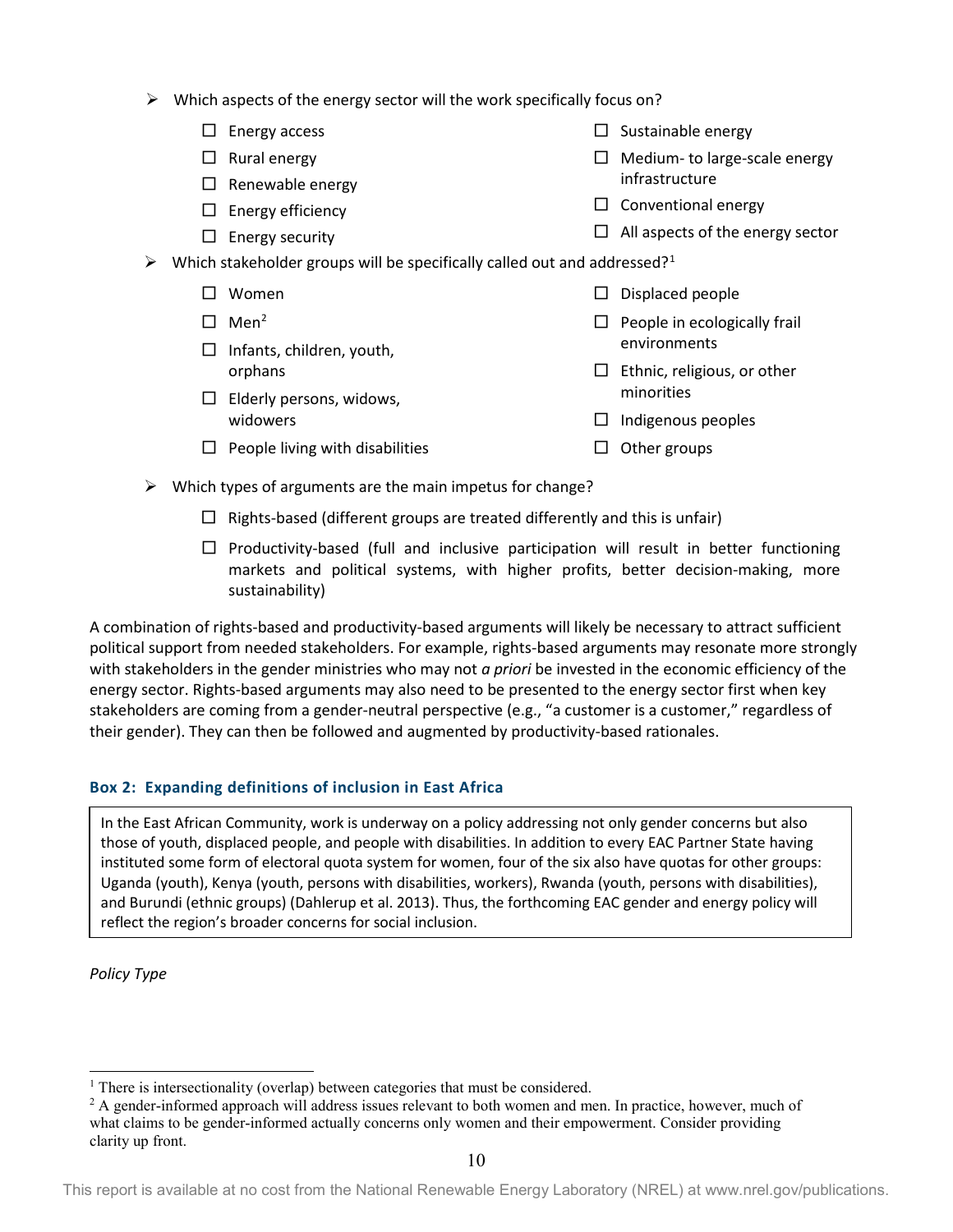In selecting the type of policy, legal or regulatory instrument(s) to be developed, multiple considerations may come into play. Questions to consider are: How broadly or narrowly applicable will provisions be? Whose approval is needed to enact it? How and to what extent will it be enforced (versus being purely aspirational)?

In most cases, there will not be much in the way of pre-existing policies regarding gender and energy, or any references may be partial and fragmented in nature. This is one argument for starting out with a broad policy that will provide justification and high-level guidance for enacting subsequent laws and regulations on gender and energy. On the other hand, it could make sense to start more narrowly with a targeted regulation or sector strategy that could be used to build a successful track record on gender and energy interventions and then leverage that to establish the rationale for a broader policy approach.

Since gender and energy considerations are relatively new to the realm of national policymaking, certain options may have drawbacks. For example, legislation passed in a democratically elected chamber might require building the awareness of a large number of law-makers with little previous experience with the issues, and this could be very costly. Also, much of the state machinery needed to enforce a highly technical gender and energy regulation may not be in place yet and must be co-opted or created. For example, regulations may require agencies to collect gender disaggregated data across many areas before other agencies can proceed with drafting and enforcing new rules, thus a phased approach is called for.

In lieu of creating a legal directive mandating gender assessments in energy infrastructure development, as ECOWAS did, a governing body may prioritize other types of regulations that have gender dimensions as the way to proceed. Some potential examples include:

- $\triangleright$  Revisions to occupational safety standards making personal protective equipment (PPE) appropriate for and available to men and women working in the energy sector;
- $\triangleright$  Mandating social and gender considerations be included in the calculus for grid extension planning;
- $\triangleright$  Establishment of preferential procurement systems for national energy sector agencies and stateowned enterprises;
- $\triangleright$  Disaggregated data collection and gender responsive budgeting requirements for statistics bureaus, ministries of finance, or energy institutions and agencies;
- $\triangleright$  Gender analyses required of energy pricing policies;
- $\triangleright$  Including gender considerations in bilateral concession and investment contracts for energy projects; and
- $\triangleright$  Public sector energy hiring and promotion quotas.

[Table 2](#page-11-0) offers an illustrative example of some of the pros and cons of varying approaches for a gender and energy policy process. This includes the range of decisions to be made in this process -- from choosing the type of policy instrument, to whether to address the issue at the national (or other) level, to whether to amend existing policies or create a new one. It is not possible to capture the full range of available policy options for every context and geography in this table because every decision must be locally determined. The choice of approach is a strategic one with implications for the policy's ultimate success and bears investigating and discussing in some depth with the relevant stakeholders.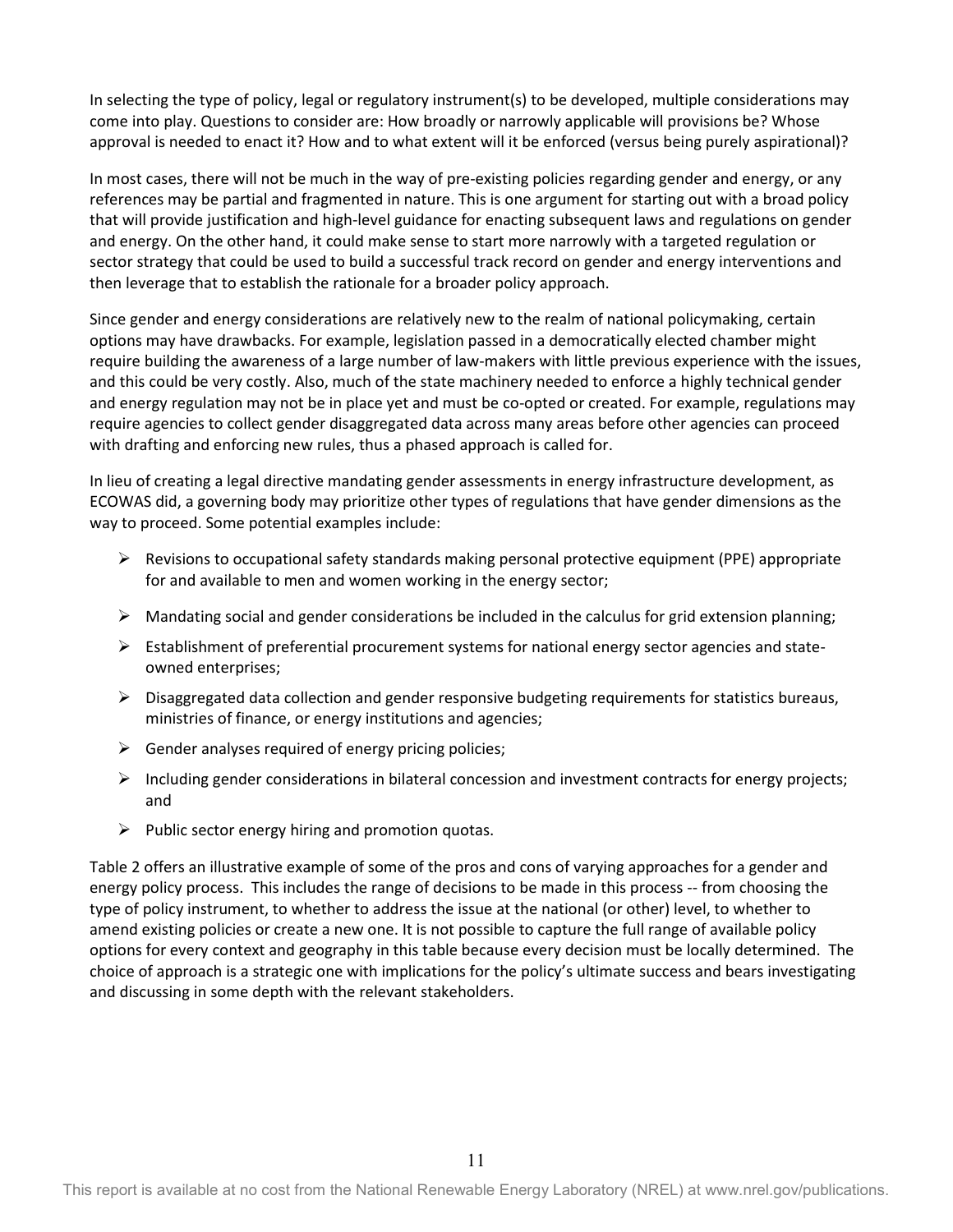# **Table 2: Illustrative policy options**

<span id="page-11-0"></span>

| <b>Type of instrument</b>                                            | <b>Pros</b>                                                                                                                                                                                                                              | <b>Cons</b>                                                                                                                                                                                                                                                                                 |
|----------------------------------------------------------------------|------------------------------------------------------------------------------------------------------------------------------------------------------------------------------------------------------------------------------------------|---------------------------------------------------------------------------------------------------------------------------------------------------------------------------------------------------------------------------------------------------------------------------------------------|
| Policy                                                               | $\triangleright$ Passed at ministerial or chief executive level<br>(process often less complex than for legislation)<br>$\triangleright$ A good first step that provides direction for<br>subsequent planning, budgeting and legislation | $\triangleright$ May lack enforcement mechanisms<br>$\triangleright$ Policy prescriptions may not be<br>specific enough                                                                                                                                                                     |
| Sectoral<br>strategy/master<br>plan                                  | $\triangleright$ Passed at ministerial level (process less complex<br>than for legislation, usually)<br>$\triangleright$ More detailed than a policy                                                                                     | $\triangleright$ May lack enforcement mechanisms<br>$\triangleright$ May become outdated quickly (e.g. a<br>5-year plan with targets versus a<br>long-term policy articulating general<br>principles)<br>$\triangleright$ Dependent on the dispositions of a<br>small number of individuals |
| Legislation                                                          | $\triangleright$ More prescriptive and enforceable than a policy<br>$\triangleright$ More deeply debated by representatives of the<br>citizenry (more democratic)                                                                        | $\triangleright$ Often lengthy and complex process<br>$\triangleright$ Legislative lobbying can be<br>expensive<br>$\triangleright$ Uncertain outcomes                                                                                                                                      |
| Statutory regulation<br>or executive decree                          | $\triangleright$ Can be passed and implemented by a statutory<br>authority<br>$\triangleright$ Relatively fast                                                                                                                           | $\triangleright$ Vulnerable to pushback and<br>complaints of regulatory overburden<br>$\triangleright$ Dependent on dispositions of<br>relatively small number of<br>individuals<br>$\triangleright$ Can be viewed as undemocratic                                                          |
|                                                                      |                                                                                                                                                                                                                                          |                                                                                                                                                                                                                                                                                             |
| Level of action                                                      | <b>Pros</b>                                                                                                                                                                                                                              | <b>Cons</b>                                                                                                                                                                                                                                                                                 |
| Supranational (e.g.,<br>regional)                                    | $\triangleright$ Achieve harmonization and coordinated actions<br>across multiple countries<br>$\triangleright$ Reduce redundant efforts<br>$\triangleright$ Benefit from experience sharing                                             | $\triangleright$ More difficult enforcement because<br>of the different competing priorities<br>of the member countries<br>$\triangleright$ One size may not fit all, must<br>balance uniformity with room for<br>local adaptation                                                          |
| National (e.g.,<br>country-wide)                                     | Stronger enforcement mechanisms possible than<br>supranational level<br>$\triangleright$ Country-specific adaptation<br>$\triangleright$ Champion nations can set an example for others                                                  | $\triangleright$ More difficult to create widespread<br>benefits in a region-each country<br>brought into process separately,<br>which is time consuming)<br>Piecemeal results achieved across<br>regions                                                                                   |
| Subnational (e.g.,<br>states, districts,<br>towns or<br>communities) | $\triangleright$ Locally driven, practical solutions well suited to<br>context<br>$\triangleright$ Local buy-in<br>$\triangleright$ Possibility of being a model for replication and<br>expansion at the national level                  | $\triangleright$ III-suited for addressing full<br>spectrum of issues because of the<br>unique (and different) conditions at<br>the local/community level                                                                                                                                   |

This report is available at no cost from the National Renewable Energy Laboratory (NREL) at www.nrel.gov/publications.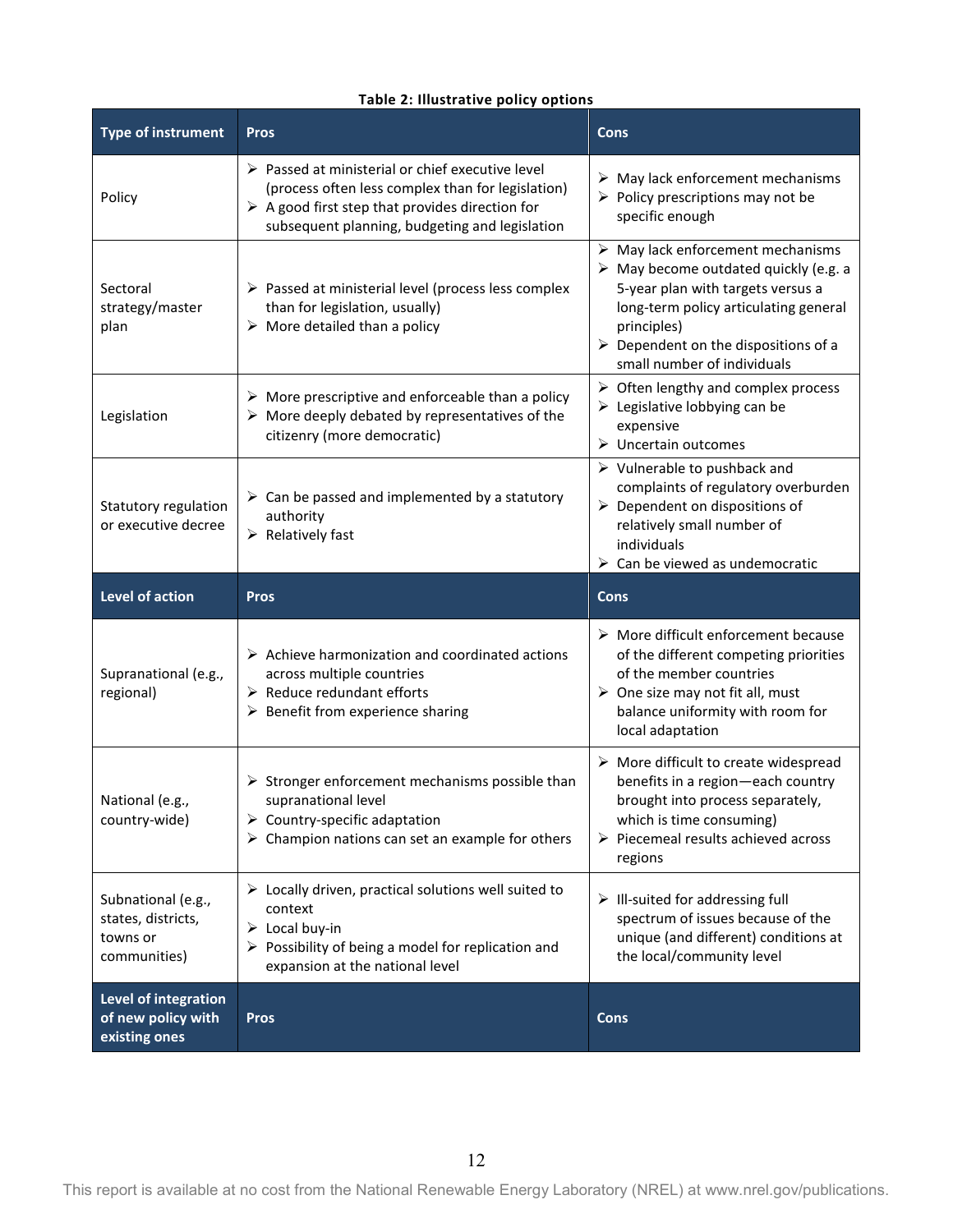| Standalone policy                             | $\triangleright$ Greater visibility<br>$\triangleright$ Start with a blank slate                                                                                                                                                 | $\triangleright$ Any conflicting provisions between<br>standalone policy and prior policies<br>must be reconciled<br>$\triangleright$ Risk of policy fatigue and industry<br>pushback<br>$\triangleright$ Viewed as less important because of<br>niche attributes |
|-----------------------------------------------|----------------------------------------------------------------------------------------------------------------------------------------------------------------------------------------------------------------------------------|-------------------------------------------------------------------------------------------------------------------------------------------------------------------------------------------------------------------------------------------------------------------|
| Amendment to<br>existing policy<br>instrument | $\triangleright$ Gender and energy issues become mainstreamed<br>into existing<br>$\triangleright$ More likely to be viewed as just a minor<br>incremental regulatory burden<br>$\triangleright$ Possibly less drafting required | $\triangleright$ Could encounter reluctance to edit<br>accepted documents/procedures<br>$\triangleright$ Could have practical trouble<br>inserting new steps into existing<br>procedures<br>May be less noticed and observed                                      |

### <span id="page-12-0"></span>**Responsibilities Framework**

Various project frameworks are possible, from formal structures encompassing several government institutions, to hybrid structures that include participation from funding partners, to simple affairs perhaps only involving a single internal team within an agency. The framework should cover at least the following roles:

- $\triangleright$  Day-to-day management of policy development, important for ensuring the drafting team's work products accurately reflect broader stakeholders' position and that timelines and budgets are met.
- $\triangleright$  Technical advising and key informant group, drawn from the ranks of concerned government agencies, able to provide detailed information and reality checks from within to ensure that policy choices are realistically implementable and based off facts.
- $\triangleright$  Governance, oversight and advising in the form of a steering or other committee composed of experts from within and outside the polity, plus representatives from funding partners, helping to guide the work from a higher level perspective, both substantively and procedurally (see ECOWAS terms of reference for a project steering committed in Annex 3). It's important to have oversight from both the energy and gender communities.
- $\triangleright$  Core advocates and adopters, drawn from key stakeholder groups whose feedback, buy-in, and advocacy is needed to create a stronger policy. These could include gender focal points within energy agencies, heads of leading civil society organizations (CSOs), or funding partner representatives. There may be overlap with other categories above.

#### <span id="page-12-1"></span>**Project Activities**

Identifying what needs to be done to support the development of a gender and energy policy necessitates balancing cost considerations with the importance of each activity. In addition to foundational research such as the situation analyses and policy/legal instruments, other supplementary or intermediate deliverables might be necessary. In the case of ECOWAS there was a clear sense of the types of data needed, the approach to gather the data and validate the findings, and the supporting tools and frameworks to help the Member States endorse the policy and the directive. The aims of the project activities are multiple: Some seek to increase the rigor of the analysis; to build consensus and support among stakeholders; to preempt any objections on the part of the final decision-makers; to ensure the policy provisions will be put in practice, etc. As such, they are intended to address the broader ecosystem supporting policy change, not just to produce documents in a vacuum. [Box 3](#page-13-2) illustrates the types of activities that might be done in designing and formulating a gender and energy policy or program.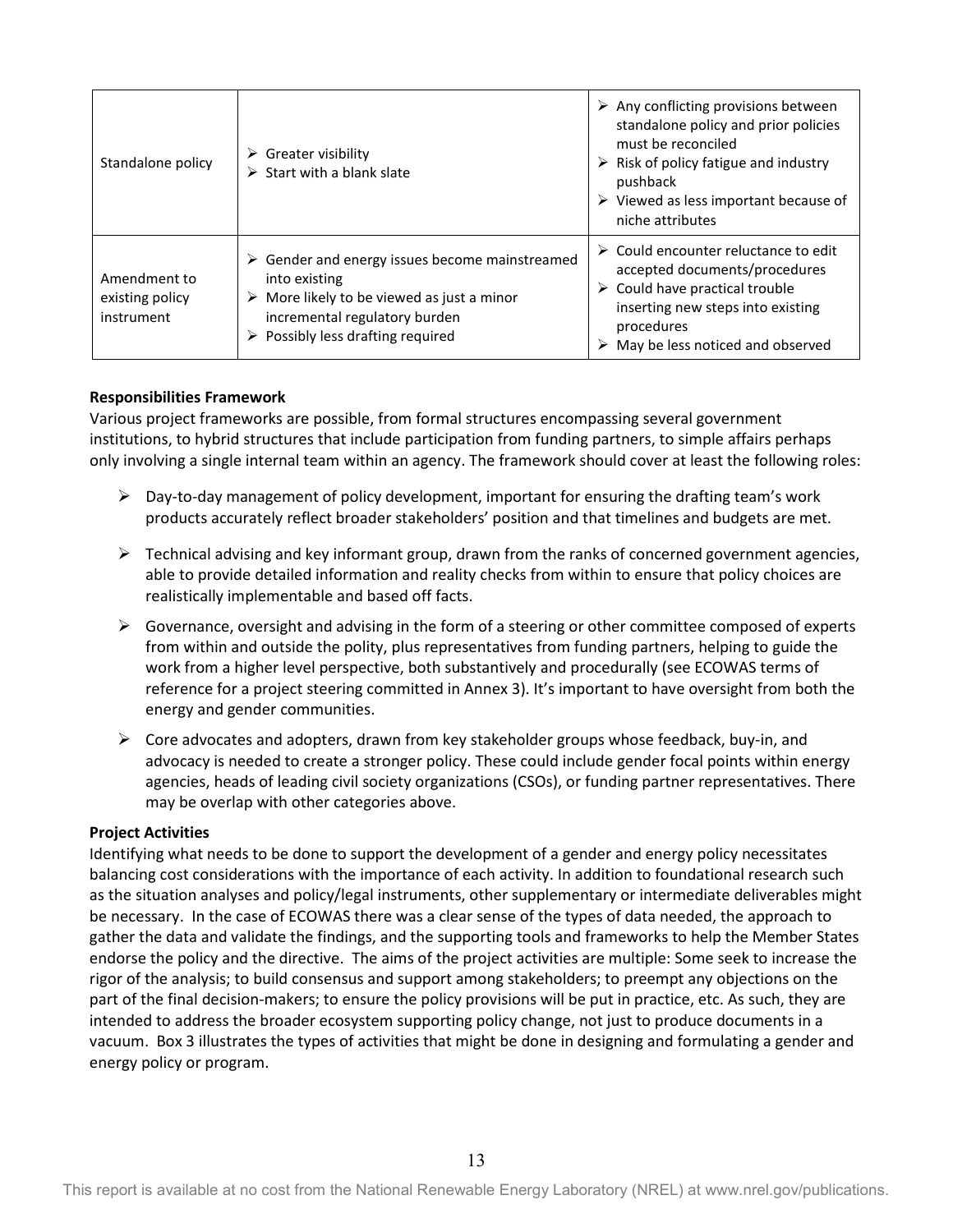### <span id="page-13-2"></span>**Box 3: Illustrative set of activities to develop a gender and energy policy or program**

- $\triangleright$  Inception report
- $\triangleright$  Inception workshop
- $\triangleright$  Situation Analysis/background study
	- Desk review
	- Interviews of people in Technical Advisory Group, government ministries, civil society groups, development agencies, and financial institutions
	- Internet survey
- $\triangleright$  Policy/program design and development
	- Key components
	- **Implementation strategy**
	- **Resource mobilization plan**
	- **Monitoring plan**
- $\triangleright$  Validation and revisions
- $\triangleright$  Validation workshop and finalization
- $\triangleright$  Toolkit/handbook for policy makers
- $\triangleright$  Training program design
- $\triangleright$  Training workshop
- $\triangleright$  Roadmap for promulgation and outreach
- $\triangleright$  Advocacy and social media

### <span id="page-13-0"></span>**Expertise Needed**

The selection of activities/deliverables to get the policy or program developed will drive the type of expertise required. Because of the wide range of skills that may be called for and the fact that the subject matter spans both the energy and gender disciplines, the host institution may have to assemble inter-departmental teams, collaborate with partner institutions, or hire external experts to see success. For example, preparing a situation analysis (or background study) requires primarily research, writing and interview skills. This can require a high level of effort if there is no previous experience, or, more likely, pre-existing subject matter expertise will decrease the required level of effort and allow building on what already exists. The policy development component necessitates clear and persuasive writing, some amount of creativity (through tempered by realism), and familiarity with analogous work (e.g., policies from other sectors or countries). A social media campaign requires marketing savvy and the ability to connect with audience and perform analytics. Legal and/or regulatory expertise is necessary for more targeted laws or regulations. A sample terms of reference for the types of consultants and expertise that may be needed is provided in Annex 2.

#### <span id="page-13-1"></span>**2. Policy Development**

Once the preparation and planning phase is complete, policy development begins. Not every possible activity outlined is discussed in detail in this guide, only the major ones, including the inception workshop, situation analysis, policy drafting, and validation. These activities can be roughly grouped in two thematic areas: (1) developing the key documents and (2) engaging with stakeholders with activities woven throughout the entire process [\(Figure 1\)](#page-14-1).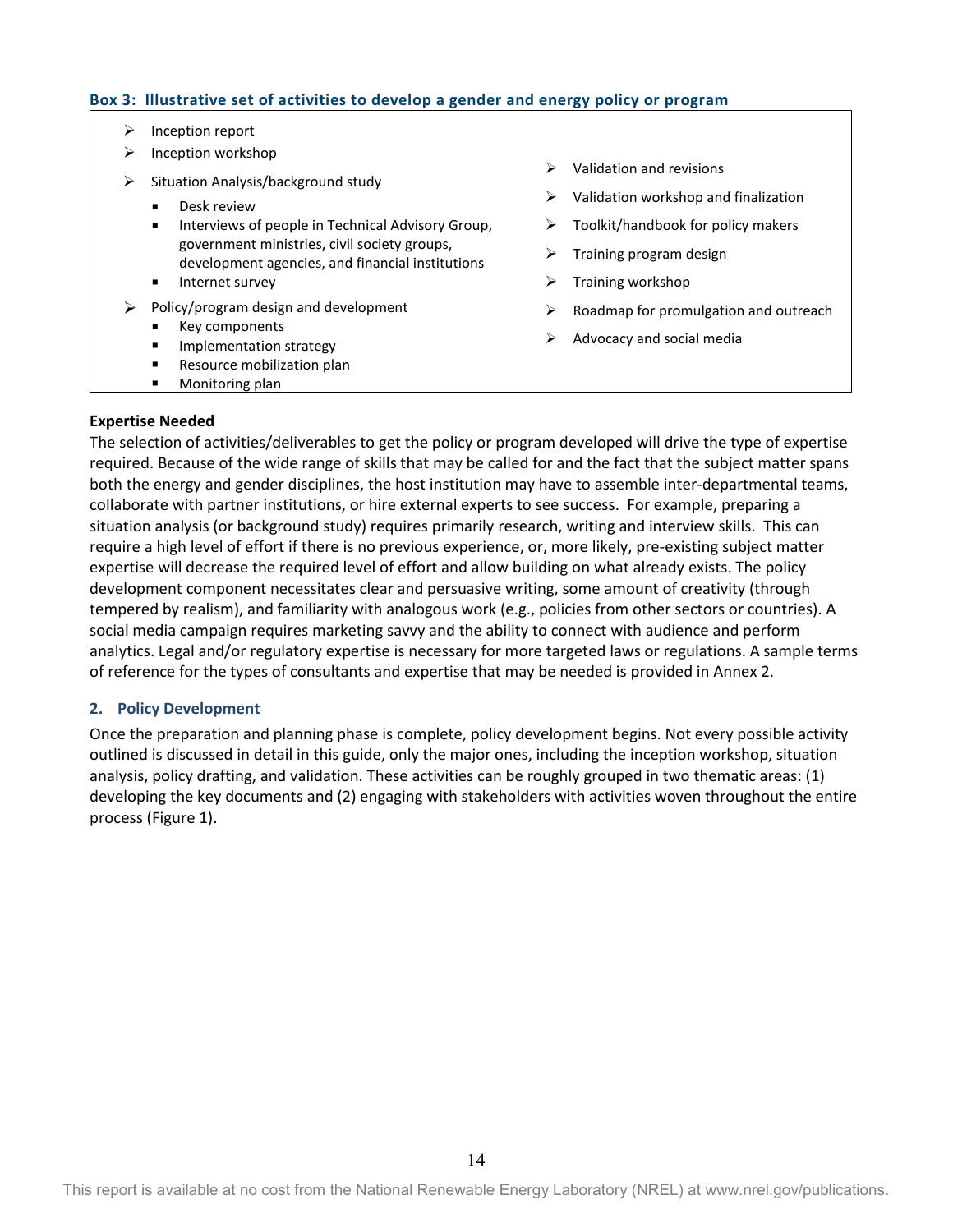

**Figure 1: Stylized flow chart of policy development**

<span id="page-14-1"></span>Identifying major stakeholders should largely have been completed in the preparation phase. From there, it's advisable to involve stakeholders early and often in the development process. This could formally begin as early as with an inception workshop and continue throughout. It's important to cast a wide net, from civil society, the private sector and officials, to gain multiple perspectives, including highly critical ones, which will only strengthen the final documents. The most critical perspectives may come from "conventional" energy sector planners and private sector developers, only because they may have had limited or no opportunities to engage yet with the subject matter. Involving the stakeholders who will ultimate carry out the policy, in particular providing them with capacity building for implementation and monitoring, is also wise.

Throughout the months, and possibly years, during which the policy development work is underway, stakeholders should ideally remain engaged to keep efforts on track and maintain political pressure. The host institution(s) can accomplish this through promoting transparency, sharing drafts for public comment, sending progress updates via email, maintaining a social and/or traditional media campaign, coordinating with NGO partners to raise public awareness, and engaging decision-makers throughout the chain of approvals in an ongoing dialogue. The proposed gender and energy policy may be the first of its kind in the area, thus extra effort is required to educate individuals about the need for it. By continually communicating what is happening and permitting stakeholders to contribute and to feel ownership, the policy's ultimate chances of success will improve.

### <span id="page-14-0"></span>**Inception Workshop**

Organizing an inception workshop where the overall methodology, approach and timeline for development are presented is a way not only to solicit and incorporate valuable feedback but also to create early stage buy-in to sustain the policy development. Stakeholders at the inception workshop can suggest additional topics for inclusion, point to overlooked written resources or individuals to interview, and elucidate the the full chain of approvals eventually needed to enact the policy. They can also come together to coordinate around actions intended to influence policy makers.

The inception report is the reference point for all further work undertaken. It can include the approach and methodology, resources to be consulted, a procedural overview and timeline, the list of individuals to be consulted, and an outline of the situation analysis and policy. Completing a detailed inception report allows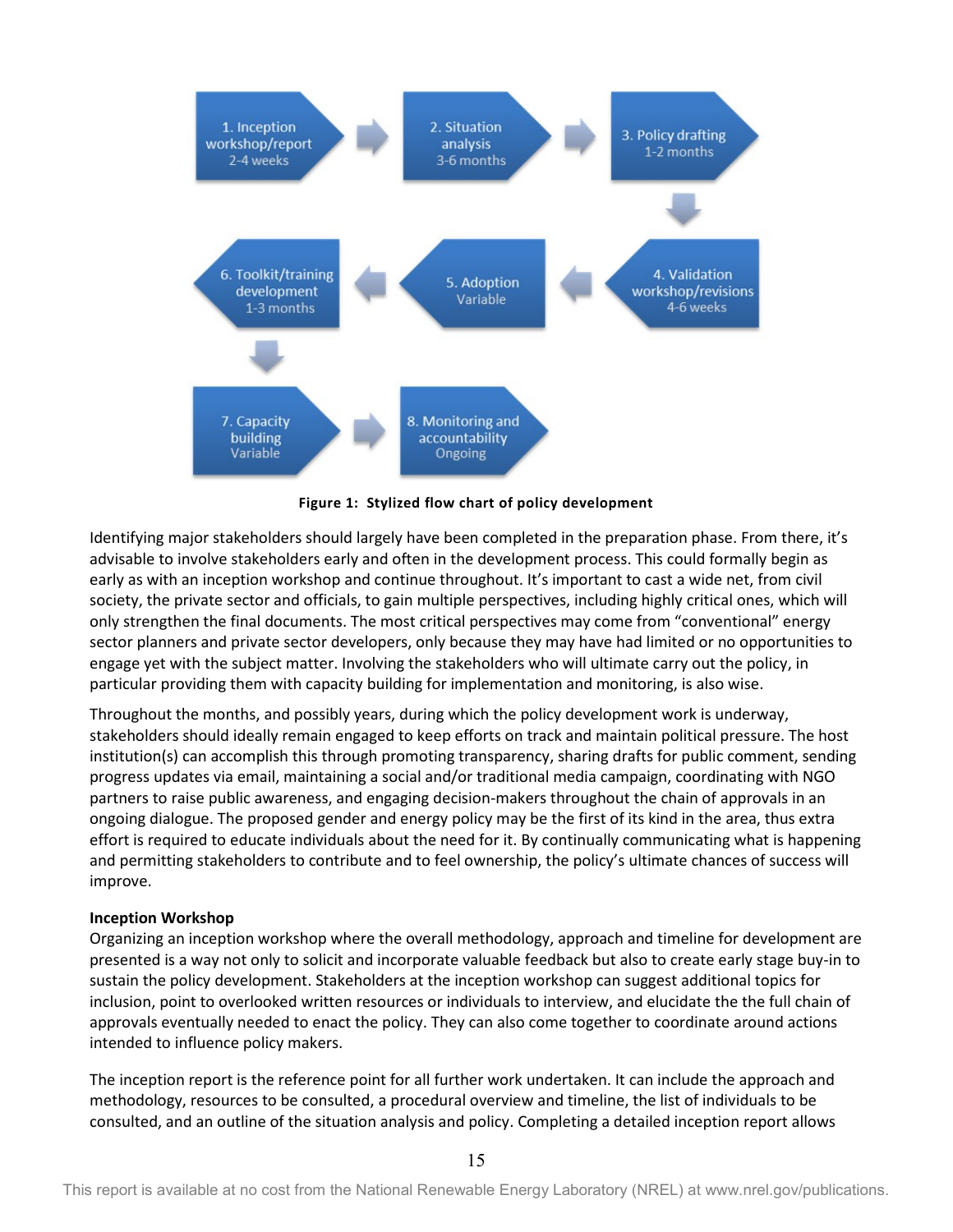the host institution, stakeholders, steering committee, and consultants if any are used to achieve a common understanding from the outset and avoid costly mistakes that could delay the work later on. Documenting the attendance, substance and outcomes of the inception workshop is important in order to demonstrate later on to ministers, agency executive directors, and heads of state the thoroughness of the policy development process.

### <span id="page-15-0"></span>**Energy and Gender Situation Analysis**

The situation analysis seeks to organize and compile the evidence base to justify and inform the creation of a gender and energy policy. After contextualizing the effort, providing the rationale for the project, and basic introductory material, the report should examine gender issues in the following three areas (for a sample outline, see Annex 7):

- (1) **Energy access –** specifically electrification, cooking/heating, transportation, and productive uses
- (2) **Energy supply –** energy business development and energy sector workforce, including barriers and opportunities
- (3) **The enabling environment for energy –** supportive or restrictive policies, laws, regulations, programs, institutional structures and decision-making processes

Under each investigative area, certain research questions may be considered. These include:

## (1) **Energy access**

- a. Do groups have varying roles or expectations when it comes to energy use?
- b. Do groups access improved energy supplies at different rates and, if so, what are the reasons?
- c. What are the gender differentiated impacts of the different energy systems in use?
- d. What are the development implications of gender disparities in energy access?
- e. What opportunities exist to increase overall energy access while also tailoring that supply to different groups' needs and reducing inter-group differences in access rates?

### (2) **Energy supply**

- a. To what degree do groups participate in the various types of energy business ownership?
- b. To what degree do groups participate in various energy sector job categories?
- c. What are the reasons for any discrepancies discovered in a- and b- above?
- d. What are the impacts of gender imbalanced energy supply?
- e. What opportunities exist to build a more inclusive energy sector?

### (3) **The enabling environment for energy**

- 1) To what degree is the energy policy/legal/regulatory framework gender-informed?
- 2) To what degree are decision-making and budgeting processes gender informed?
- 3) What institutional infrastructure exists to support gender informed planning in the energy sector?
- 4) What notable programs exist that make the connection between gender and energy and which programs failed to make the connection?
- 5) What opportunities exist to create a better enabling environment?

The amount of scientific data at the nexus of gender and energy overall is limited, but more so in some cases than others. For example, there is more information on impacts of electrification and clean cooking access than for productive uses, and more scientific studies on energy access impacts generally than on women as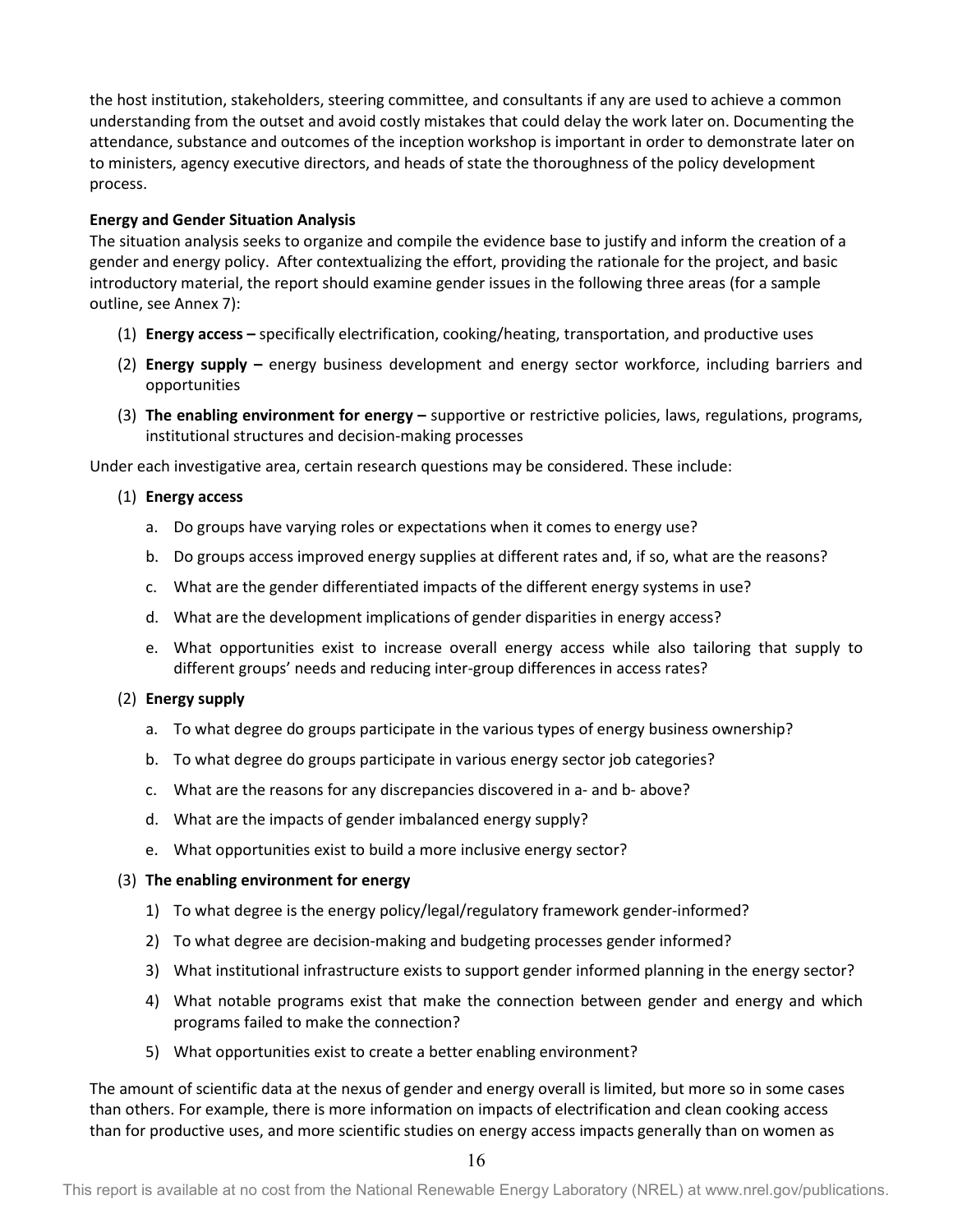energy sector business owners and employees. Where scientific literature is lacking, grey literature may supplement the reports. Where country or regional studies were absent, findings can be drawn from the closest analogous examples from around the globe. In researching the section on enabling environment, the role of key informant interviews, will likely be invaluable as desk research alone is generally insufficient to complete a full picture of the rules, procedures, and actors in place throughout the region. In particular, the use of structured interviews, where every respondent is asked the same set of questions, allows for making comparisons across countries/provinces/departments etc. and performing a limited amount of quantitative analysis.

### <span id="page-16-0"></span>**Policy Documents**

If good efforts were made to engage stakeholders, solicit feedback, build consensus, and conduct high quality research, then the vast majority of the work is already done; after completing these tasks, the actual drafting of the policy document should be almost self-evident, and very quick to complete. Indeed, the bulk of the time and level of effort will likely be spent on everything leading up to the policy as opposed to the policy itself.

Informed from the situation analysis and the extensive process of consultation, a policy will likely inscribe a number of specific objectives within an overall goal and vision. The vision, as much as possible, must align with policy visions that are in place (e.g., "just and sustainable development for all citizens," or "a world in which all people, present and future, enjoy equal opportunity to benefit from natural endowments," etc.), demonstrating the degree to which the new document contributes to overall policy coherence and strengthens existing commitments.

The specific policy objectives will probably relate back to the topics covered in the situation analysis. For example, there may be one or several objectives tied to gender equity in energy access, ending occupational segregation in the energy sector workforce, and/or incorporating the tools of gender mainstreaming into public sector planning and regulation. One reason the situation analysis should be comprehensive is that it might be difficult to later incorporate a specific policy objective if it was not thoroughly analyzed in the situation analysis and presented for comment.

The specific objectives can then be linked to measurable and time-bound targets with associated indicators. The inclusion of these items, illustrate[d below](#page-17-1) a[s Figure 2,](#page-17-1) is the groundwork that will support the monitoring, reporting, evaluation and ultimately accountability for the policy's implementation. Each indicator may also include a methodology for data collection and computation. Because little gender and energy data is routinely collected, on the one hand, the policy has the opportunity to address data gaps in a significant way, while on the other, it may have to begin that collection process from the ground up.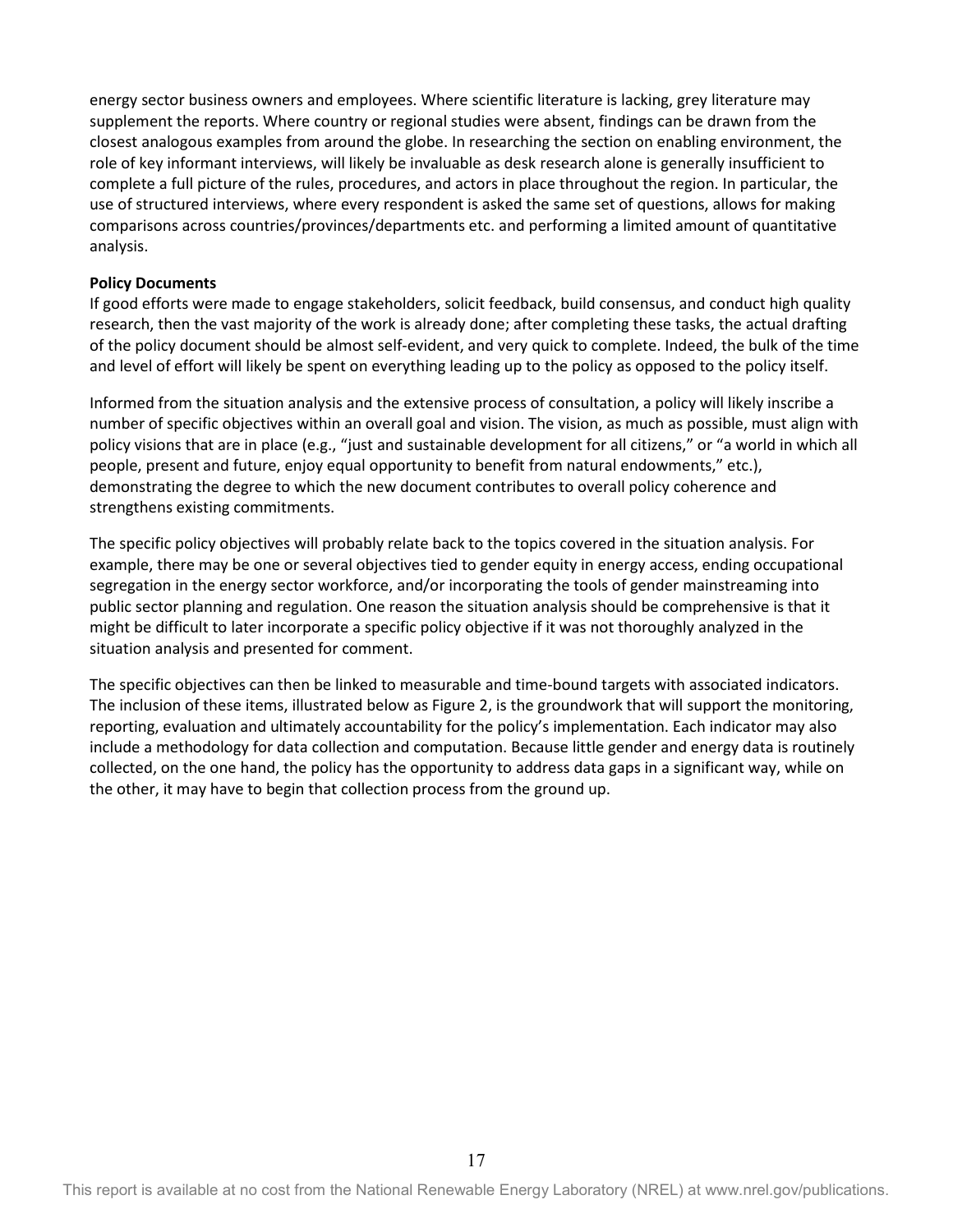

#### **Figure 2: Illustrative organizing principles of a policy on gender mainstreaming and energy**

<span id="page-17-1"></span>Finally, the policy can specify the institutional roles and responsibilities necessary for implementation and accountability. Any institution assigned a role or responsibility in the policy should have taken part in the policy's development to help shape the policy, provide critical feedback, assess the feasibility of implementation, and provide consent in advance for any new responsibilities to be taken on. Additionally, to assist in getting started with implementation, the policy package can also include any necessary working documents such as a detailed implementation and monitoring plan, reporting templates, and a budget. The outline of the ECOWAS policy is provided in Annex 6 and the full policy, including the monitoring framework, is available at [http://ecowgen.ecreee.org/.](http://ecowgen.ecreee.org/)

#### <span id="page-17-0"></span>**Validation Workshop**

Once the relevant policy documents have been prepared, they must be presented to the stakeholders from the country/region for validation. This includes presenting the findings of any background reports to relevant technical experts and committees as well as presenting the draft policy text for line-by-line review and acceptance. As with the inception workshop, preparing a report at this juncture is important to document the participation, inputs, and decisions of attendees. The validated copy of the policy can then be forwarded on, if need be, to the next level of decision-makers for adoption.

Having the right people in the room for the validation workshop greatly increases the chances for successful adoption. They must be drawn from the agencies concerned and be authorized to represent those agencies. Willingness to engage thoughtfully in the inter-disciplinary subject matter without pre-conceived notions would be a desirable characteristic of the people tasked with validation. This is equally true of the energy agencies, which have traditionally operated in a gender-blind fashion, as it is of the gender agencies, which may not understand the depth of certain technical challenges in the energy sector. Much of the work in the validation workshop should center on fact-based presentation of evidence, respectful persuasion, participatory discourse, and consensus building. There can be some hesitation in bringing gender experts and energy experts together, since they infrequently collaborate, possess unique and specific technical terminology, and operate with distinct policy priorities, possibly resulting in the two groups "talking past" one another. Having a capable moderator and laying ground rules for the validation exercise, possibly even including a role-playing exercise, can ensure a smoother, more fruitful discussion.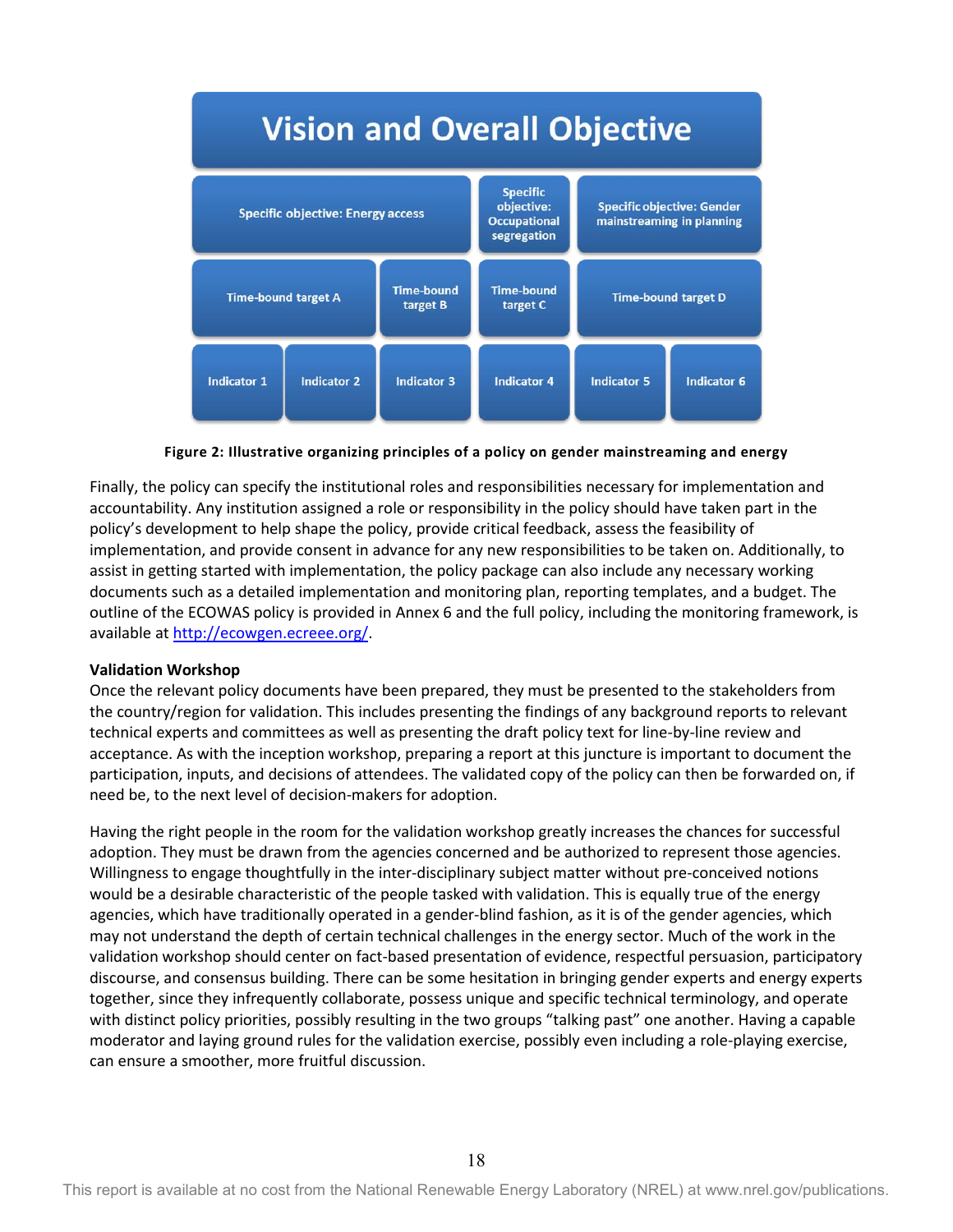### <span id="page-18-0"></span>**Toolkit/Training Development**

Many different types of documents can support and strengthen the implementation of the policy, including training needs assessments, handbooks, training materials, infographics, monitoring frameworks and more. It is important to understand the needs of the people who will be taking the policy forward in order to provide them with the necessary tools and training. Being well prepared with knowledge and supporting documents will help to facilitate the adoption of the policy.

### <span id="page-18-1"></span>**Post-Policy Training and Capacity Building**

Stakeholder engagement efforts do not just end with the successful adoption of the policy. For one, the institutions and people implementing and funding the new policy will likely require training on its concepts, provisions, and implementation architecture. A training and support package, including tools, forms, frameworks, and educational materials, may be a good investment to assist with the roll out of the policy. Resources permitting, bringing people together in person can be advantageous in building a community of professionals, with both energy and gender experts and administrators represented.

The monitoring of the policy's implementation is another area where the host institution(s) responsible for policy development may have a supporting role to play. The policy will likely specify a monitoring/reporting framework and an organ of accountability. The institution spearheading the policy development, with it's subject matter knowledge and familiarity with the policy document, would be the natural choice to build the capacity of those responsible for monitoring the policy's implementation. One major drawback of many of the early gender audits and action plans that were created, and energy access work carried out, was the lack of dedicated resources for monitoring, reporting and accountability. This pitfall can be avoided, though, with adequate advance planning.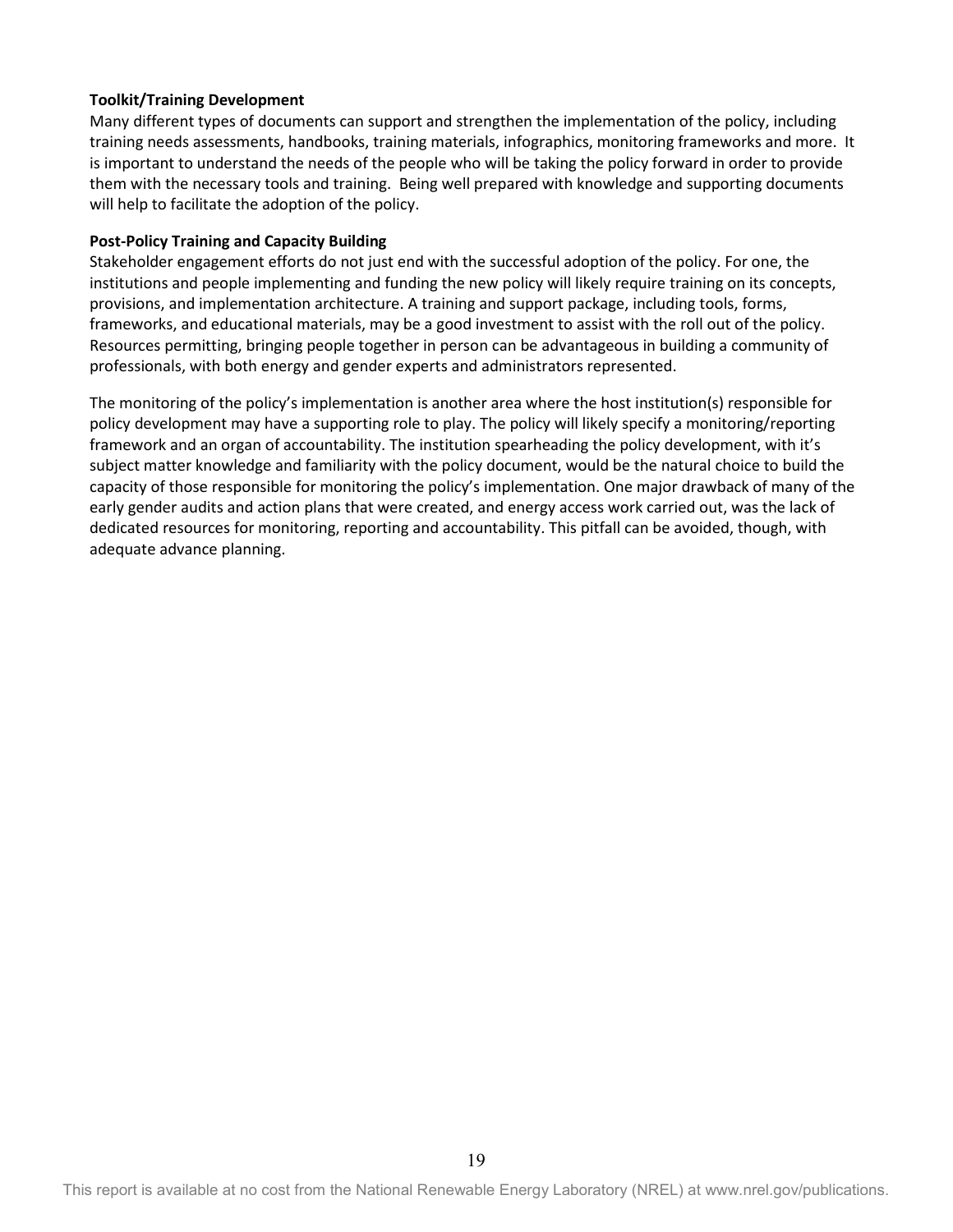### <span id="page-19-0"></span>**PRESENTING THE ECOWAS EXAMPLE**

This section looks in detail at the evolution of the ECOWAS Centre for Renewable Energy and Energy Efficiency and the way in which it and its partners were able to develop a regional policy for gender mainstreaming in energy access, with lessons highlighted that may be applicable for other geographies. This is the best example of a thorough and well thought out policy process with success that can serve as an example for those that follow.

### <span id="page-19-1"></span>**1. Creation of the ECOWAS Policy for Gender Mainstreaming for Energy Access:**

The ECOWAS Centre for Renewable Energy and Energy Efficiency (ECREEE) is an independent agency of ECOWAS with a mandate to promote renewable energy and energy efficiency markets and thus enhance the sustainable economic, social and environmental development of West Africa. It includes a technical committee, executive board, and network of 15 national focal institutions (one for each Member State), and it is funded through a combination of public grants from the ECOWAS Commission as well as official development assistance from a number of multilateral and bilateral donors.

In 2013, a decision was made to consolidate ECREEE's gender and energy work into the ECOW-GEN program. Also, during this time, ECREEE began to join efforts with the ECOWAS Department of Gender and Social Affairs and create the Technical Advisory Group (TAG), composed gender focal points nominated by all 15 national energy ministers and tasked to ensure each country's development agenda was represented in the new ECOW-GEN program. By connecting with stakeholders beyond its walls, ECREEE broadened the base of support for action on the gender and energy front and was able to sustain its momentum. Right from the start, it made clear the objective of gender mainstreaming was inclusive and sustainable development.

## **Box 4: Timeline of ECREEE Gender and Energy Policy**

- $\geq 2013$ : Decision to turn gender work into a dedicated program (ECOW-GEN); creation of TAG
- $\geq$  2014: Decision to pursue gender and energy policy development
- $\geq$  2015: Policy on gender mainstreaming for energy access
	- February: Inception workshop, creation of Steering Committee
	- April: Production of Situation Analysis
	- **May: Drafting of Policy**
	- June: Technical consultation and validation workshop
- 2016: Adoption of Policy by ECOWAS Energy Ministers
- 2017: Adoption by ECOWAS Council of Ministers and ECOWAS Heads of State

Given the lack of energy references in the ECOWAS Gender Policy (2005) and only a cursory treatment of gender in existing energy policies, ECREEE, the TAG, and the ECOWAS Department of Gender and Social Affairs saw need for developing a policy that would bridge this gap. It was decided that ECREEE would take the lead on the effort to develop the first ever Policy on Gender Mainstreaming for Energy Access because of its mandate and specialized knowledge of the energy sector while the Department of Gender and Social Affairs would exercise an oversight role.

According to the ECOW-GEN program coordinator, the ease of collaboration and goodwill of the ECOWAS Member States was particularly important in driving the policy process. Governments recognized the need for regional harmonization, especially since the policy aligned with the broader ECOWAS vision of sustainable and equitable development. Still, ECREEE, the ECOW-GEN program, and other stakeholders had to expend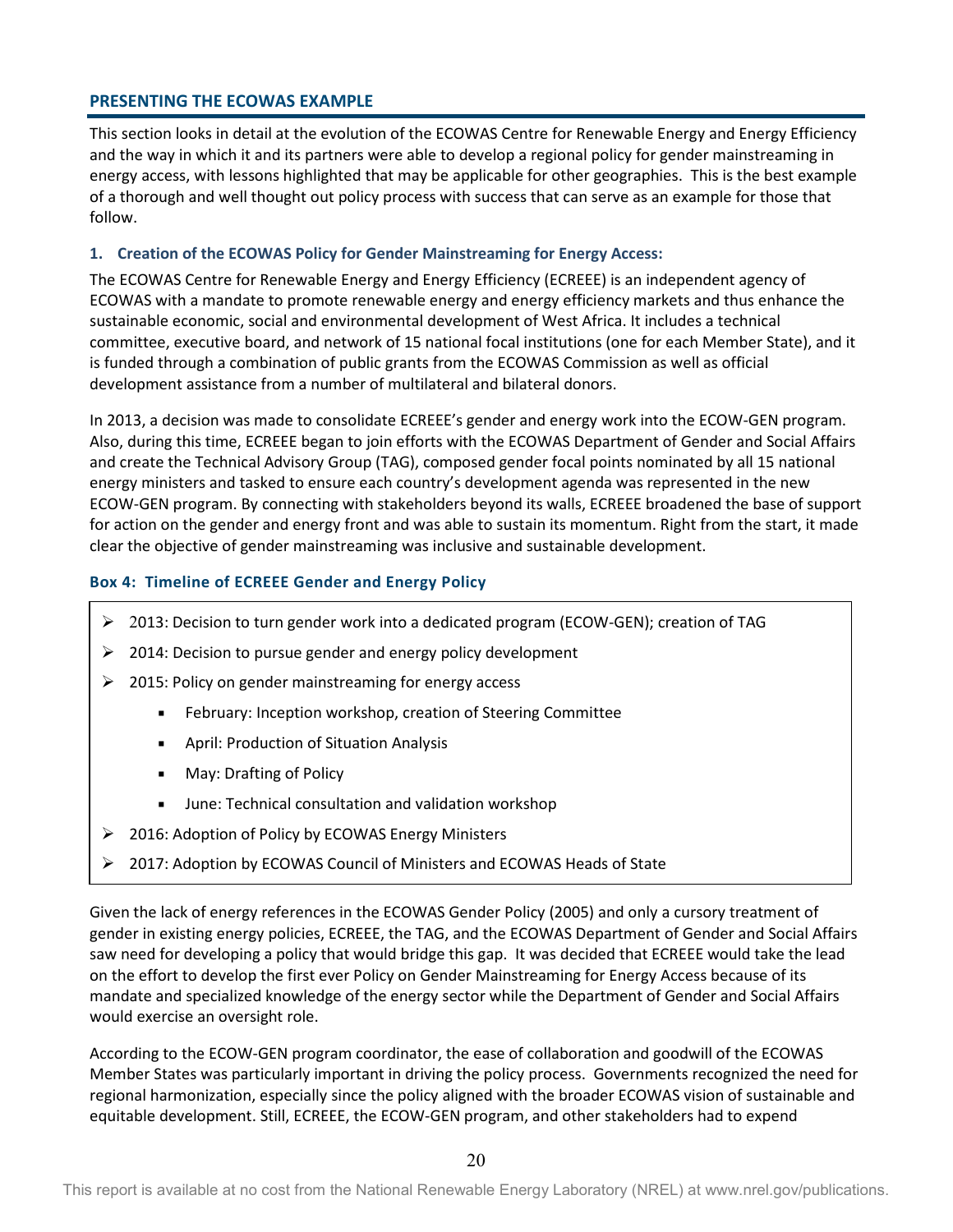considerable effort in shepherding the policy through to adoption by Heads of State, which required persistent follow-up and being proactive, especially with the ministries.

Ensuring the participation of the national energy ministries was key in the ECOWAS process. They were involved, through the TAG, as early as drafting the program document for ECOW-GEN, out of which came the call to action to create a regional policy. The TAG members provided input and reviewed the Situation Analysis, as well as served as champions in each of their countries. Representatives from the national energy ministries attended the technical consultation and validation workshop where they engaged with the draft policy in great detail, critically evaluating the contents of the draft policy and exploring how the provisions could benefit their countries. Once the ministry staff familiarized themselves with the research and evidence presented in the background report<sup>[3](#page-20-1)</sup>, most were convinced of the need for a policy. The validation workshop facilitated dialogue and consensus building until final language could be agreed on.

The entire process to get the policy adopted by Heads of State from all of the ECOWAS Member States was a relatively quick process. In fact, over the course of two years, the research, design, consultation, validation and adoption were completed. It would have been an even shorter timeline except for the ECOWAS Council of Ministers and ECOWAS Heads of State meet regularly only 1-2 times per year, and it is difficult to make room in already crowded agendas.

# <span id="page-20-0"></span>**2. Lessons from the ECOWAS Gender and Energy Policy Process**

For other countries or regions considering pursuing policy development, many of these lessons are transferable, though the exact sequence of events or constellation of actors may differ. The following practices were instrumental in the success of the ECOWAS Policy. They helped build buy-in among a critical mass of diverse individuals and groups.

- **Broad coalition of interests**: Having many stakeholders (e.g., energy ministries, donors, civil society, community organizations, etc.) invested in the outcome increased synergy, sent a strong message to the Member States, and sustained forward momentum at critical junctures. The broad coalition of interests, however, was guided and held together by the leadership exerted by ECREEE, particularly its ECOW-GEN program.
- **Critical mass for validation**: As a comparatively new policy area, gender and energy benefits from as much validation and input as can be gathered. Having outside support, especially funding partners like the AfDB, advocating for the policy helped convince policy makers of the seriousness of the endeavor, after which the process moved much more smoothly. Hopefully, other geographies may be able to point to the experience in ECOWAS to help convince their own internal decision.
- **Feedback and input throughout the process**: Incorporating criticism and different views from a range of actors early on and throughout the policy's development created a better, more robust document. By making needed adjustments throughout the process, when the policy was finally presented for validation and adoption, the text had already been well vetted and faced few major objections.
- **Continuous and transparent communication**: Remaining in close contact with stakeholders helped to keep them engaged and invested in the process and assure them that work was being conducted in an open fashion. Communication methods included numerous updates, reminders, requests for comments, and invitations to meetings.
- **Clear responsibilities**: Different groups and organizations involved in the policy process had well defined responsibilities that were aligned to their comparative strengths. For example, the ECOWAS

<span id="page-20-1"></span><sup>&</sup>lt;sup>3</sup> The ECOWAS background report, called the Situation Analysis, covered the status of gender differences in energy access and their development implications, the existing policies, institutions and programs dealing with gender and energy and the gaps left by them, as well as women's energy entrepreneurship. An outline is included in Annex 5 and the full report can be accessed at http://ecowgen.ecreee.org/wp-content/uploads/2015/11/Situation-Analysis-of-Energy-and-Gender-Issues.pdf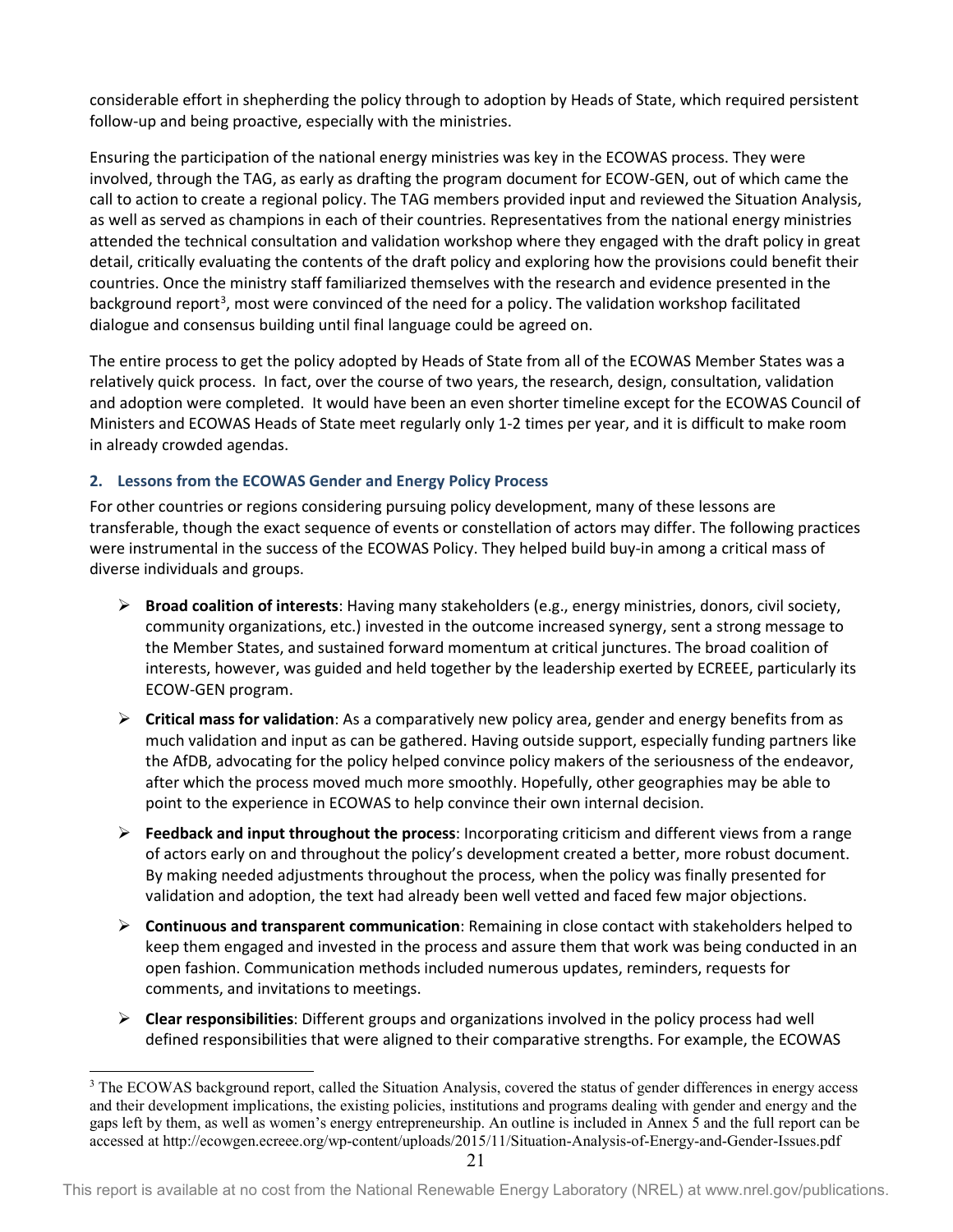Department of Gender and Social Affairs provided oversight on gender-related aspects, while the TAG provided insight into Member States' current situation and what could feasibly be adopted/implemented.

 **Value-add**: The lack of and need for a gender and energy policy was articulated from the outset. This was not something that had previously been assigned to an ECOWAS agency and yet gender discrepancies in clean energy access, supply and decision-making were clearly impediments to the Community's future path of sustainable development. In addition, the policy clearly demonstrated it was a missing link in the achievement of a widely stated development goal—universal energy access for the ECOWAS population.

> **"It is important to have open lines of communication throughout the process. Once the draft documents and ideas are out there the stakeholders can provide input, creating an even stronger document, and then feel ownership of it to become advocates themselves."**

> > **– Monica Maduekwe, ECOW-GEN Programme Coordinator, ECREEE**

#### $\blacktriangleright$

### <span id="page-21-0"></span>**3. From Policy to Action in ECOWAS**

Now that the Policy has been adopted by Heads of State, ECREEE is overseeing implementation through national gender focal units within the energy ministries.<sup>[4](#page-21-2)</sup> For monitoring and accountability, ECREEE issued a call for expressions of interest to identify 2 local NGOs per country (one main and one alternate) that would be responsible for implementing and tracking progress against policy targets. These NGOs are financially selfsufficient (e.g., not funded by ECREEE) so as to remain as impartial watchdog groups, though ECREEE did provide them with a training in the first quarter of 2018.

<span id="page-21-1"></span>On the heels of the validation of the ECOWAS Policy for gender mainstreaming, many stakeholders decided they wanted to see certain policy provisions integrated even more deeply into the fabric of the ECOWAS regulatory framework. They called for a legal regulation to be enacted that would govern the performance of gender assessments for certain classes of energy infrastructure projects. A background study to build the case for a new legal instrument mandating gender assessments for energy projects was completed in 2016, and the legal directive was drafted in 2017.<sup>5</sup> [Box 5s](#page-21-1)ummarizes the process for deciding on the appropriate legal instrument for the ECOWAS region. The plan is for the ECOWAS Directive on Gender Assessments in Energy Projects to be presented to the ECOWAS Council of Ministers in 2018, and then after that to the Heads of State for adoption.

This report is available at no cost from the National Renewable Energy Laboratory (NREL) at www.nrel.gov/publications.

<span id="page-21-2"></span> <sup>4</sup> The gender focal points comprising the TAG have since evolved to become units of three or more experts selected by the energy ministers.

<span id="page-21-3"></span><sup>5</sup> The full text of the ECOWAS Legal Directive on Gender Assessments for Energy Projects can be found at: <http://www.ecreee.org/news/ecowas-validates-its-regional-directive-gender-assessments-energy-projects>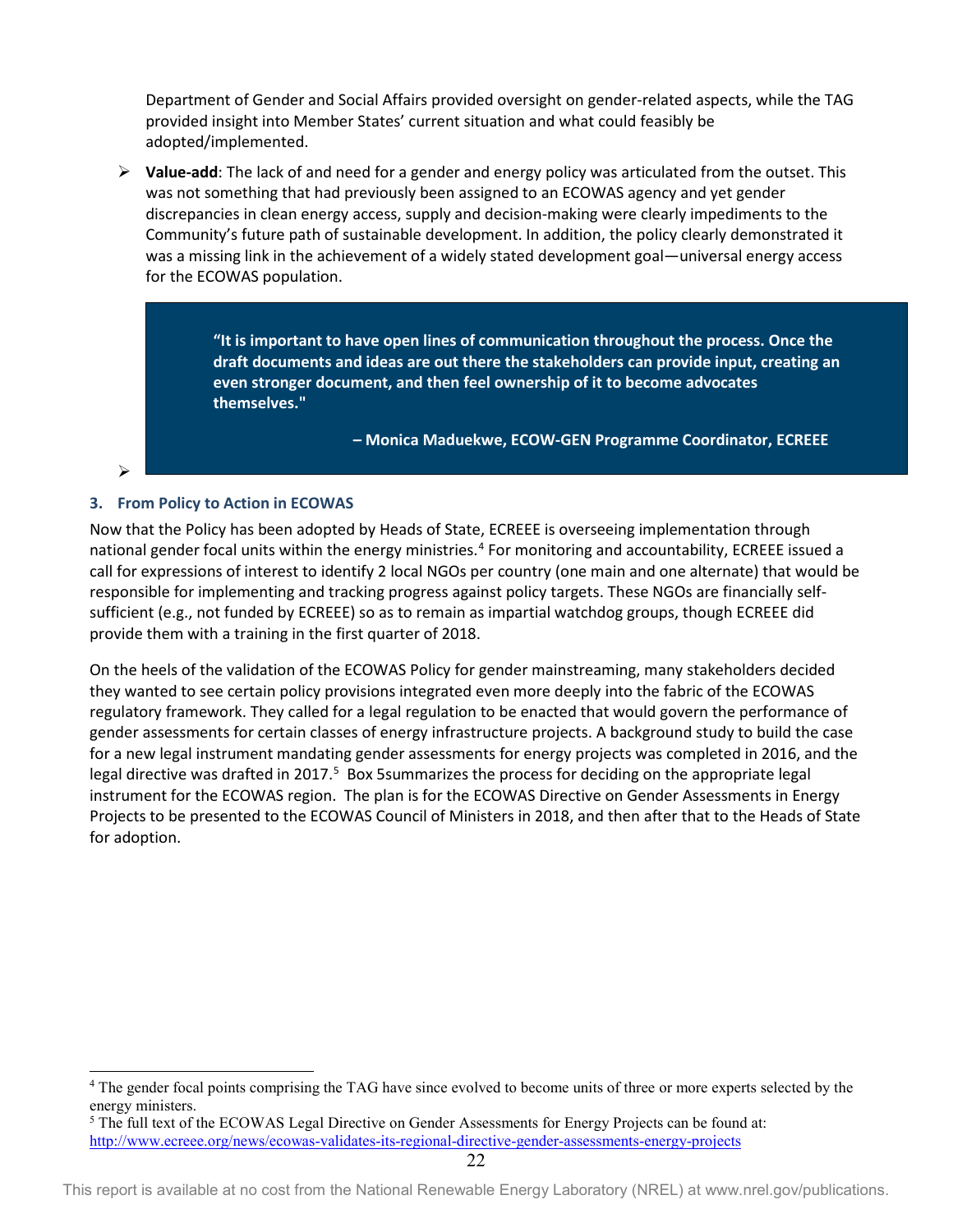### **Box 5: Debating possible types of regulatory instruments post-policy completion in ECOWAS**

After completing the gender and energy policy in ECOWAS, the call was made to pursue development of a regulation mandating gender assessments for energy infrastructure projects. A background study was commissioned, part of which's purpose was to investigate the pros and cons of various regulatory approaches.

Regulation proponents first had to decide whether to make the current environmental and social impact assessment (ESIA) framework gender informed or create a stand-alone legal instrument. As there was not a single Community level standard for ESIAs, the standalone route was chosen.

Next, five types of possible instruments were investigated by their pro bono legal partner, Sullivan and Cromwell LLP, and the ECOWAS legal department. These included Protocols, Supplementary Acts, Decisions, Directives and Regulations. Considered factors were: 1) applicability (can the instrument be applied directly in Member States or must provisions be adopted by them into their national law); 2) enforceability (what remedies exist should a State or ECOWAS institution fail in its obligations); 3) the degree of flexibility versus harmonization (how much leeway would each country have to tailor the regulation to its needs versus what degree of uniformity would be achieved throughout the community); and 4) process of adoption and implementation (how easy or difficult would it be to put into practice).

It was decided that the gender code should take the form of a Directive, meaning the intended objectives would be binding on all Member States but those states were free to choose the methods for attaining the minimum requirement set forth. For example, each state was to decide how to amend its national laws—via a standalone law, amendment to existing law, binding administrative regulation, or other—in the way it saw fit. The adoption process for Directives lies with the ECOWAS Authority, though it can delegate this power to the Council of Ministers. Ultimately, the use of a Directive in the ECOWAS example resulted in more flexibility at the expense of uniformity and direct applicability.

**"There typically are international law firms interested and available to help on a pro bono basis for this kind of project. The key, however, is ensuring there is local expertise involved as well, which is often harder to secure… Many pro bono efforts fall apart, but ECREEE had a committed team and built consensus to drive the project forward."**

**– Samuel Saunders, Sullivan & Cromwell LLP**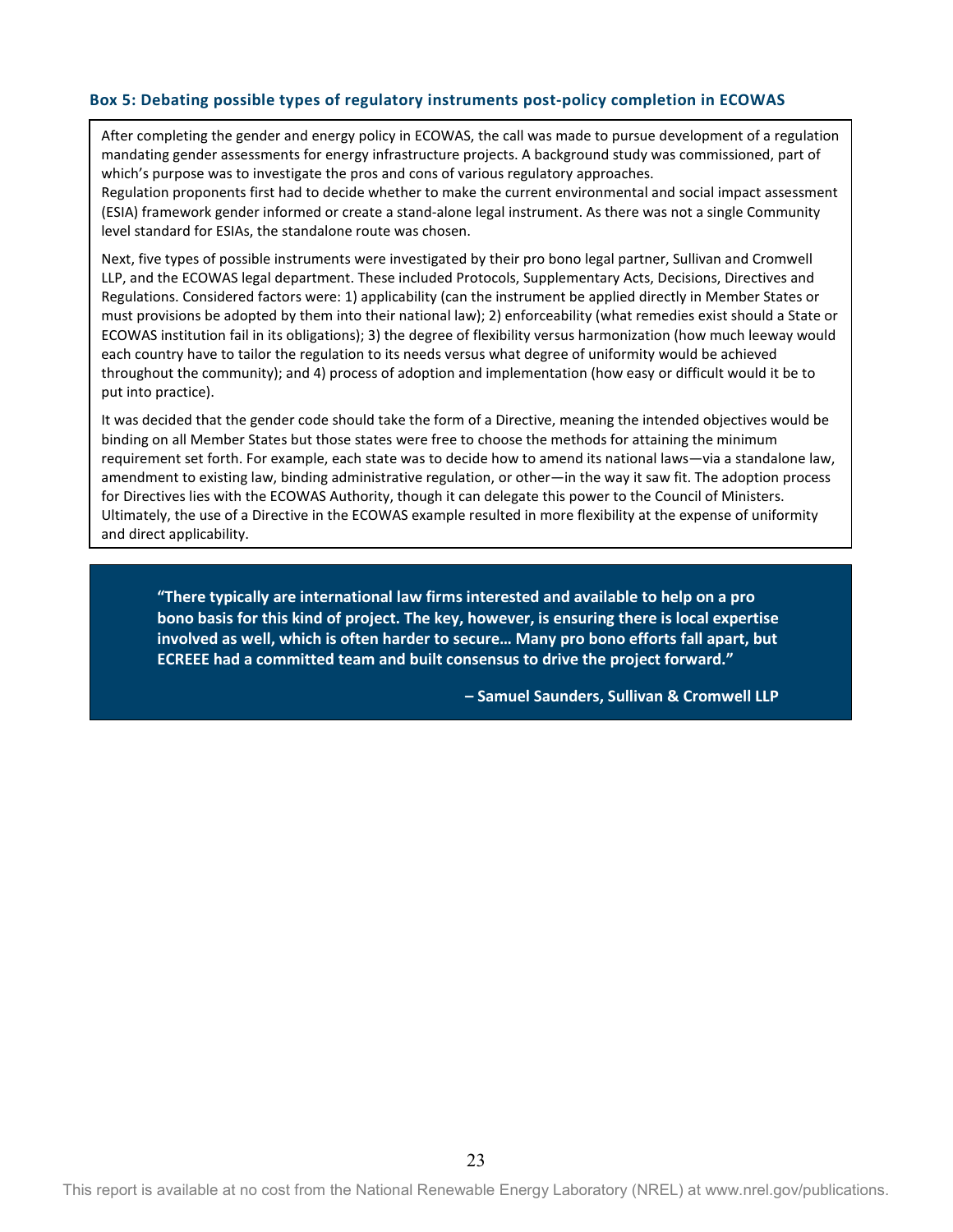# <span id="page-23-0"></span>**ANNEX 1: INFORMATIONAL RESOURCE GUIDE**

The following resource guide has been adapted and updated from the 2015 publication entitled "Gender Mainstreaming in the ECOWAS Energy Sector: A Handbook and Resource Guide for Policy Makers" which was developed as a training tool to accompany the ECOWAS gender and energy policy. It was compiled to provide energy decision makers and managers, particularly at the national ministerial level, with a foundational set of knowledge resources in order to understand the issues revolving around the nexus of gender and energy and the accepted modalities for mainstreaming gender concerns into energy policy making, planning, programs and evaluations. This set of resources is not exhaustive by design, but rather intended as a starting point. Some tools are not specific to the energy sector yet nevertheless present important concepts and guides for practice that are readily transferable.

This toolkit is divided into four sections:

- (1) Background Selections include pieces providing a review of the development of the gender and energy discourse, gender mainstreaming more generally, scientific evidence supporting linkages between gender and energy, and documentation of the participation of women in the cooking subsector.
- (2) **Practical Methodologies –** Selections include several how-to guides on gender mainstreaming for programs in the energy sector, each with a slightly different approach and focus.
- (3) **Training Packages –** Selections include a collection of modules on gender mainstreaming in general and another set of modules on gender responsive budgeting. Neither training package is energy specific but each could readily be adapted for use in the energy sector.
- (4) **Single Use Tools –** A compilation of templates and fit-for-purpose forms useful in conducting gender assessments in the energy sector, evaluations, and hiring.

| 1. Background Resources on Gender and Energy                                                                                                                                                                           |                                                                                                                                                                                                                                                                                                                                                                                                                                                                                                                                                                                                                                                                                                                                                                                             |  |  |
|------------------------------------------------------------------------------------------------------------------------------------------------------------------------------------------------------------------------|---------------------------------------------------------------------------------------------------------------------------------------------------------------------------------------------------------------------------------------------------------------------------------------------------------------------------------------------------------------------------------------------------------------------------------------------------------------------------------------------------------------------------------------------------------------------------------------------------------------------------------------------------------------------------------------------------------------------------------------------------------------------------------------------|--|--|
| Title: Does Energy Access Help Women?<br>Beyond Anecdotes: A Review of the Evidence<br><b>Authors: Haves</b><br><b>Publisher: Ashden Awards</b><br><b>Date: 2012</b>                                                   | <b>Overview:</b> A short, easily digestible overview of the state of the current<br>scientific evidence concerning gender and energy, including where major<br>data gaps lie; well researched and referenced with footnotes<br><b>Purpose:</b> To quickly summarize which claims in the gender and energy<br>space are scientifically supported with rigorous evaluations and<br>experiments and which are not<br>Audience: Policy makers, practitioners in related fields<br><b>Interesting Features:</b> For a more in-depth, technical review, explanation<br>and comparison of scientific articles, see the excellent Kohlin et al,<br>"Energy, Gender and Development: What are the Linkages? Where is the<br>Evidence?" World Bank Social Development Working Paper No. 125,<br>2011. |  |  |
| <b>Title:</b> Energizing Equality: The importance of<br>integrating gender equality principles in<br>national energy policies and frameworks<br>Authors: Prebble, Rojas<br><b>Publisher: IUCN</b><br><b>Date: 2017</b> | <b>Overview:</b> A sampling and characterization of national energy policies<br>around the globe showing the ways in which, and degrees to which, they<br>incorporate gender issues.<br><b>Purpose:</b> To reveal the types of gender considerations that are and<br>aren't making their way into energy policies; a quick look at the<br>spectrum of what is possible along with geographic and historic trends<br>for those seeking to develop their own gender-informed energy policies.<br><b>Audience: Policy makers</b><br>Interesting Features: Provides quantitative analysis of the presence of<br>gender key words across 192 energy policy documents.                                                                                                                            |  |  |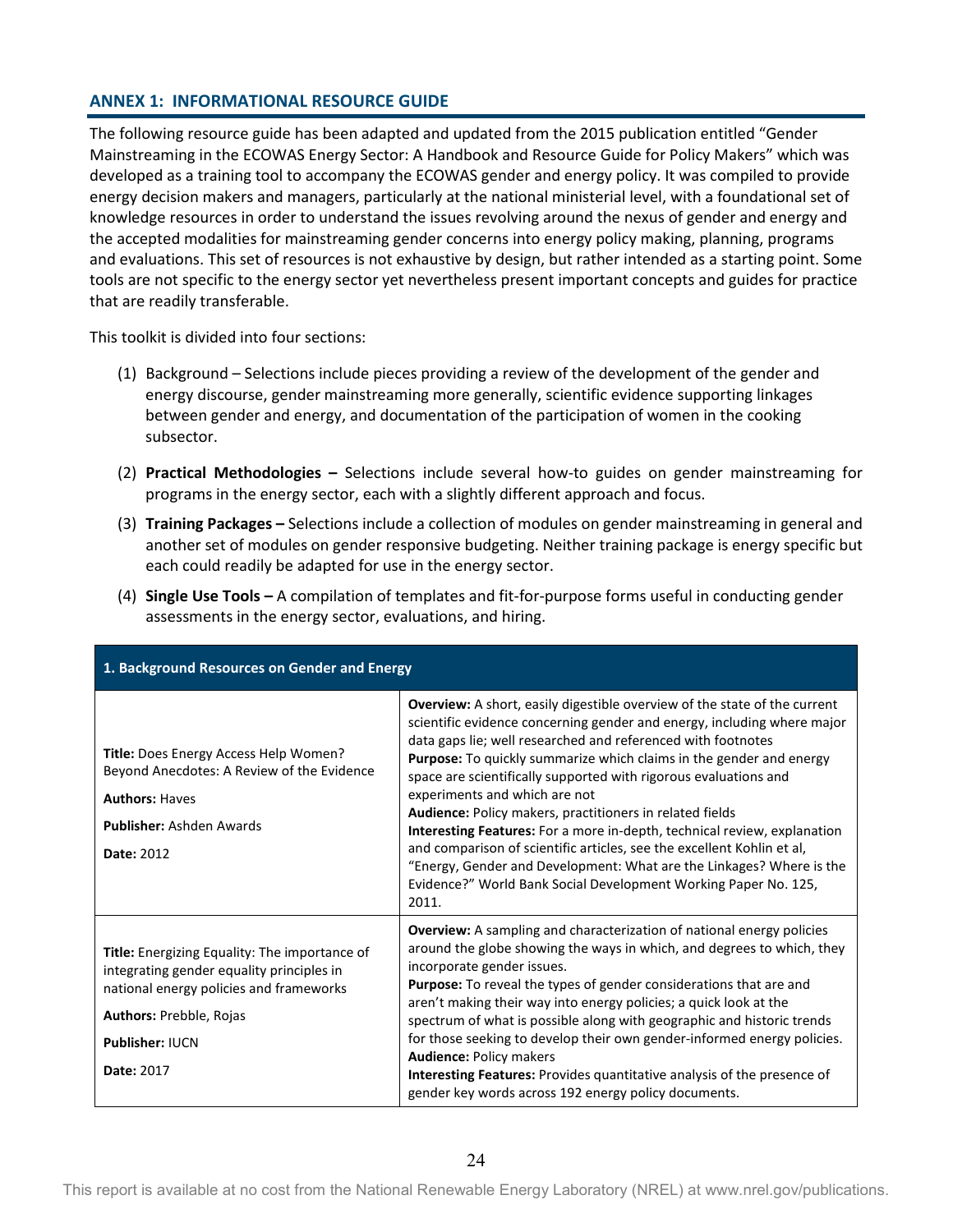| 1. Background Resources on Gender and Energy                                                                                                                                                                   |                                                                                                                                                                                                                                                                                                                                                                                                                                                                                                                                                                                                                                                                                                                                                                                                                                                                                                                                                                                                                                                                                                                    |  |  |
|----------------------------------------------------------------------------------------------------------------------------------------------------------------------------------------------------------------|--------------------------------------------------------------------------------------------------------------------------------------------------------------------------------------------------------------------------------------------------------------------------------------------------------------------------------------------------------------------------------------------------------------------------------------------------------------------------------------------------------------------------------------------------------------------------------------------------------------------------------------------------------------------------------------------------------------------------------------------------------------------------------------------------------------------------------------------------------------------------------------------------------------------------------------------------------------------------------------------------------------------------------------------------------------------------------------------------------------------|--|--|
| Title: Guidance Note: Gender Mainstreaming in<br>Development Programming<br>Authors: Cohen, Moser, Taylor & Cortes<br><b>Publisher: UN Women</b><br><b>Date: 2014</b>                                          | <b>Overview:</b> A conceptually clear document to: detail changes in global<br>norms and aid modalities from a legal and historical perspective; offer<br>general principles relevant at the national level; describe appropriate<br>technical programming aspects; examine systemic changes required to<br>support gender mainstreaming<br>Purpose: To technically illustrate the types and sequences of decision-<br>making in national programs, across sectors, according to contemporary<br>global best practice<br>Audience: The UN and its member states, their policy makers, senior<br>managers, program staff, technical specialists and gender focal points;<br>also relevant for civil society and development agencies<br><b>Interesting Features:</b><br>• Concise overview of intergovernmental decisions and current consensus<br>• National level perspective (i.e. beyond just the energy ministries and<br>agencies), including making statistics bureaus gender sensitive<br>• Helpful list of "entry points" for policy dialogue<br>• Impressive list of gender mainstreaming tools (Annex 2) |  |  |
| Title: Sustainable Energy for All: The Gender<br><b>Dimensions</b><br>Authors: UNIDO & UN Women<br><b>Publisher: SE4ALL</b><br><b>Date: 2013</b>                                                               | Overview: A high level presentation of the international energy<br>situation, linkages between energy, economic development, female<br>empowerment and sustainable practices<br>Purpose: To assist UN agency staff in developing policies and programs<br>with their national partners<br>Audience: Regional and country offices of UNIDO and UN Women<br>Interesting Features: Provides a strong set of talking points useful in<br>orienting policy dialogues                                                                                                                                                                                                                                                                                                                                                                                                                                                                                                                                                                                                                                                    |  |  |
| Title: Energy and Women and Girls: Analyzing<br>the needs, uses, and impacts of energy on<br>women and girls in the developing world<br><b>Authors: Rewald</b><br><b>Publisher: Oxfam</b><br><b>Date: 2017</b> | Overview: A position paper examining the assumption that because<br>energy burdens are gendered providing energy access in and of itself<br>benefits females and finds there is insufficient evidence to make this<br>claim.<br>Purpose: The author argues these informational gaps need to be<br>addressed and policies must take additional steps to ensure energy<br>access efforts improve the lives of women.<br><b>Audience: Policy makers</b><br>Interesting Features: Includes a short section discussing the relationship<br>between gender and low-carbon energy in particular.                                                                                                                                                                                                                                                                                                                                                                                                                                                                                                                          |  |  |
| Title: Scaling Adoption of Clean Cooking<br>Solutions Through Women's Empowerment: A<br>Resource Guide<br>Authors: Hart & Smith<br><b>Publisher: Global Alliance for Clean Cookstoves</b><br>Date: 2013        | Overview: A value chain approach to examining the role and potential of<br>women in the production and sale of cook stoves, replete with detailed<br>and varied examples<br>Purpose: To showcase the role of women in cooking solutions around<br>the world, elucidate why women are important, and provide guidance on<br>how to include more women in every segment of the value chain<br>Audience: Practitioners, donors, policy makers and academics<br>Interesting Features: Extremely rich case studies with above average<br>quantitative metrics and impact indicators reported                                                                                                                                                                                                                                                                                                                                                                                                                                                                                                                            |  |  |
| <b>Title:</b> A Guide to Gender Analysis Frameworks<br>Authors: March, Smyth, Mukhopadhyay<br><b>Publisher: Oxfam</b><br>Date: 1999                                                                            | <b>Overview:</b> An introduction to the various theoretical frameworks for<br>analysing gender (mostly within projects) presented with a number of<br>examples and commentaries<br>Purpose: To share, in a way accessible to generalists, the theoretical<br>underpinnings of the most common gender frameworks, demonstrate<br>how they've been applied, and discuss their limitations<br>Audience: Development practitioners, trainers, researchers and students<br>Interesting Features: Relevant guidance on criteria for selecting one<br>framework over another depending on context                                                                                                                                                                                                                                                                                                                                                                                                                                                                                                                         |  |  |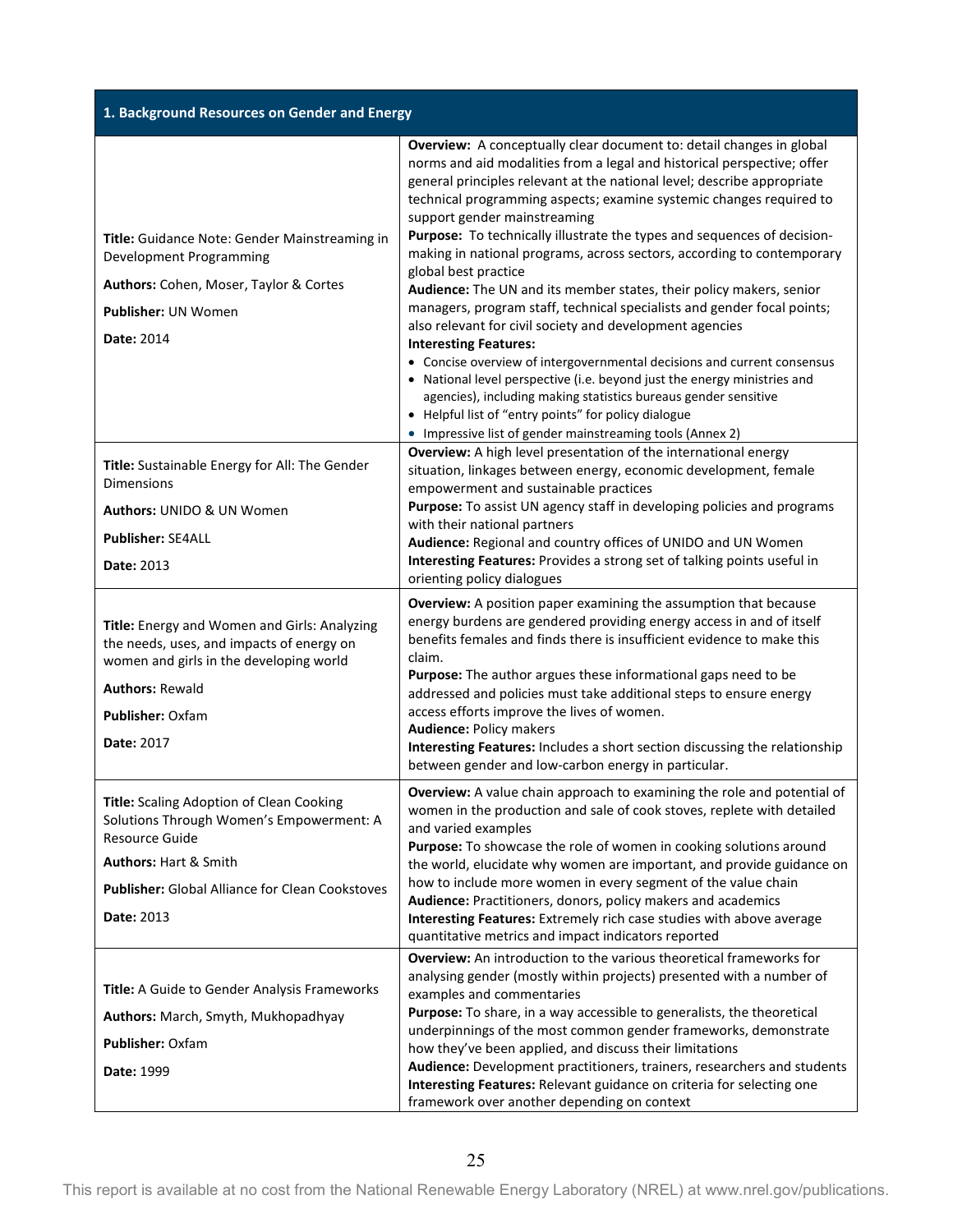# **2. Practical Methodologies for mainstreaming Gender in energy Projects and Programs**

| Title: Mainstreaming Gender in Energy Projects:<br>A Practical Handbook<br>Authors: Cecelski & Dutta<br>Publisher: ENERGIA/ Practical Action<br><b>Date: 2011</b>                                         | Overview: A fool proof and straightforward (if somewhat long)<br>methodology for making any energy project gender sensitive, drawn<br>from deep and practical experience around the globe.<br>Purpose: Provide practical guidance on incorporating gender into all<br>project aspects from origination to final evaluation; the concrete goal is<br>the development of a project gender action plan<br>Audience: Energy project managers, staff, and gender experts<br>Interesting Features: Includes useful literature and case study<br>references, tools, questionnaires, checklists, guidelines and examples<br>for each of the nine clearly defined stages of mainstreaming in the                                                                               |
|-----------------------------------------------------------------------------------------------------------------------------------------------------------------------------------------------------------|-----------------------------------------------------------------------------------------------------------------------------------------------------------------------------------------------------------------------------------------------------------------------------------------------------------------------------------------------------------------------------------------------------------------------------------------------------------------------------------------------------------------------------------------------------------------------------------------------------------------------------------------------------------------------------------------------------------------------------------------------------------------------|
| Title: Gender Tool Kit: Energy, Going Beyond<br>the Meter<br><b>Authors: Mohideen &amp; Tanaka</b><br><b>Publisher: Asian Development Bank</b><br>Date: 2012                                              | "building block" approach<br>Overview: Though specific to the ADB project cycle, a well-written guide<br>treating issues around gender analysis and mainstreaming, including in<br>many instances from a utility's perspective<br>Purpose: To provide a roadmap for conceptualising and designing<br>gender responsive programs<br>Audience: Staff and consultants of the ADB, also relevant for many<br>other program designers<br>Interesting Features: Broken out by subsectors, transmission and<br>distribution, rural electrification, energy efficiency, and renewable<br>energy; includes a discussion of performing gender risk analysis;<br>includes terms of reference for gender analysts and project tasks                                               |
| Title: Guide on Mainstreaming Energy and<br><b>Climate Change Projects</b><br>Authors: Cadondon, Gutierrez-Amo & Steensig<br>Publisher: UNIDO<br>Date: 2014                                               | Overview: Much of this guide can be applicable to projects outside the<br>UNIDO context and its use of lists of questions is helpful<br>Purpose: To educate and demystify gender mainstreaming and offer<br>practical guidance on addressing inequalities specific to energy and<br>climate change interventions<br>Audience: Primarily UNIDO Energy and Climate Change Branch (ECC)<br>staff, also national counterparts and the private sector<br>Interesting Features: Helpful annexes include the following:<br>• TOR for gender expert for project design<br>• TOR for gender expert for project implementation<br>• Gender analysis at the country/regional/sectoral level<br>• Guide for integrating gender into evaluations of UNIDO projects and<br>programs |
| <b>Title:</b> Integrating Gender Considerations into<br><b>Energy Operations</b><br>Authors: Hughes, Janik, & Bossman<br><b>Publisher: ESMAP</b><br>Date: 2013                                            | Overview: A very short guide to including gender in energy project<br>design, action planning, implementation and monitoring, and evaluation<br>Purpose: To provide support to staff integrating gender into the<br>standard World Bank project cycle<br>Audience: Primarily implementers of WB financed projects, also<br>relevant to other energy project managers<br>Interesting Features: Annex 1 provides a concise and highly relevant list<br>of issues related to assessment, implementation and monitoring, broken<br>out by energy sector                                                                                                                                                                                                                   |
| Title: Gender and Energy for Sustainable<br>Development: A Toolkit and Resource Guide<br><b>Authors: Karlsson &amp; Clancy</b><br>Publisher: UNDP/ENERGIA<br>Date: 2004<br>3. Training Packages on Gender | Overview: An oldie but a goodie; while mostly subsumed by more<br>recent publications there is a trove of older, sometimes overlooked<br>examples and case studies which remain informative today<br>Purpose: Establish the linkages between gender and energy and help<br>planners integrate them in development programs<br>Audience: Bi-/Multilaterals, UNDP staff and partners, civil society,<br>development specialists<br>Interesting Features: Case studies from the 1990s and early 2000s.                                                                                                                                                                                                                                                                   |

This report is available at no cost from the National Renewable Energy Laboratory (NREL) at www.nrel.gov/publications.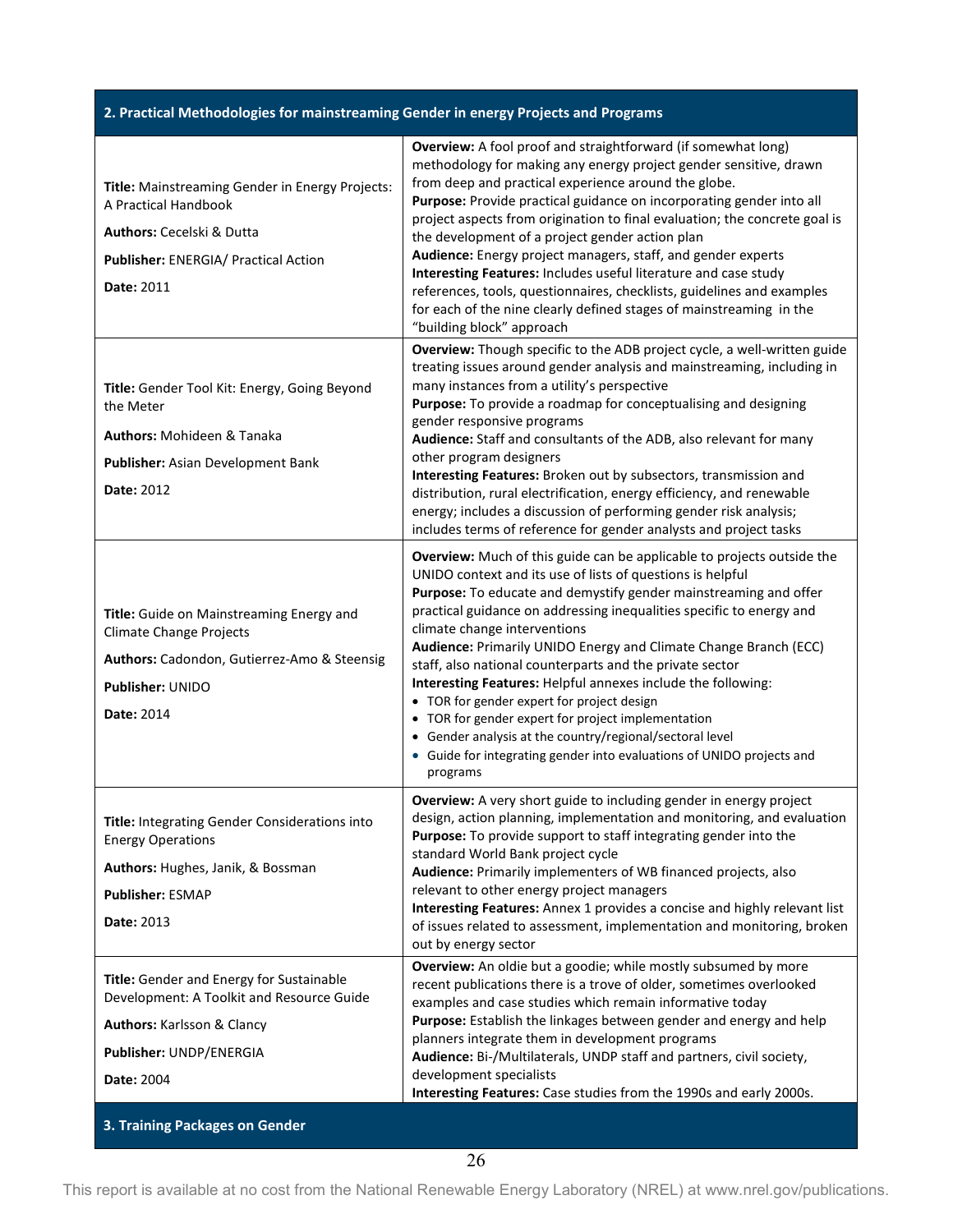| Title: Gender Mainstreaming: A Key Driver of<br>Development in Environment and Energy-<br><b>Training Manual</b><br>Authors: Havet, Braun & Goght<br><b>Publisher: UNDP</b><br><b>Date: 2007</b> | Overview: A comprehensive and interactive training program useful for<br>awareness raising and capacity building of staff either within or across<br>organizations; rich case studies and careful analysis with many open-<br>ended questions make this a thought-provoking read.<br>Purpose: Build understanding of the gender dimensions in ensuring<br>environmental and energy sustainability, with near equal weighting<br>given to why and how<br>Audience: Primarily UNDP staff and partners, but also relevant for other<br>development practitioners<br>Interesting Features: Accompanied by interactive training aids and<br>materials (available on CD and online) such as facilitator instructions,<br>handouts, and detailed descriptions of assignments |
|--------------------------------------------------------------------------------------------------------------------------------------------------------------------------------------------------|-----------------------------------------------------------------------------------------------------------------------------------------------------------------------------------------------------------------------------------------------------------------------------------------------------------------------------------------------------------------------------------------------------------------------------------------------------------------------------------------------------------------------------------------------------------------------------------------------------------------------------------------------------------------------------------------------------------------------------------------------------------------------|
| Title: Manual for Training on Gender Responsive<br><b>Budgeting</b><br><b>Authors: Schneider</b><br>Publisher: GTZ (now GIZ)<br>Date: 2006                                                       | <b>Overview:</b> A detailed training program with facilitator notes and<br>handouts for gender budgeting; modules offer flexibility to customize to<br>different length training sessions and different audiences<br>Purpose: To increase the pool of trainers and practitioners familiar with<br>the tools of gender responsive budgeting<br>Audience: For use by professional gender trainers with staff from<br>Ministry of Finance, line ministries, parliamentarians, statisticians, civil<br>society organizations<br>Interesting Features: Highly interactive training activities                                                                                                                                                                              |
| <b>Title:</b> Empowered Entrepreneur Training<br>Handbook<br><b>Authors:</b> Smith & Shankar<br><b>Publisher: Global Alliance for Clean Cookstoves</b><br>Date: 2015                             | <b>Overview:</b> A six-day training program to impart business skills,<br>leadership training<br>Purpose: To assist intermediary organizations to empower local women<br>entrepreneurs and speed the uptake of clean stoves and fuels<br>Audience: Organizations working with women entrepreneurs in the<br>improved cooking value chain, also applicable to other household<br>energy subsectors<br>Interesting Features: Train-the-trainer section encourages the trainer to<br>customize their training using human-centered design                                                                                                                                                                                                                                |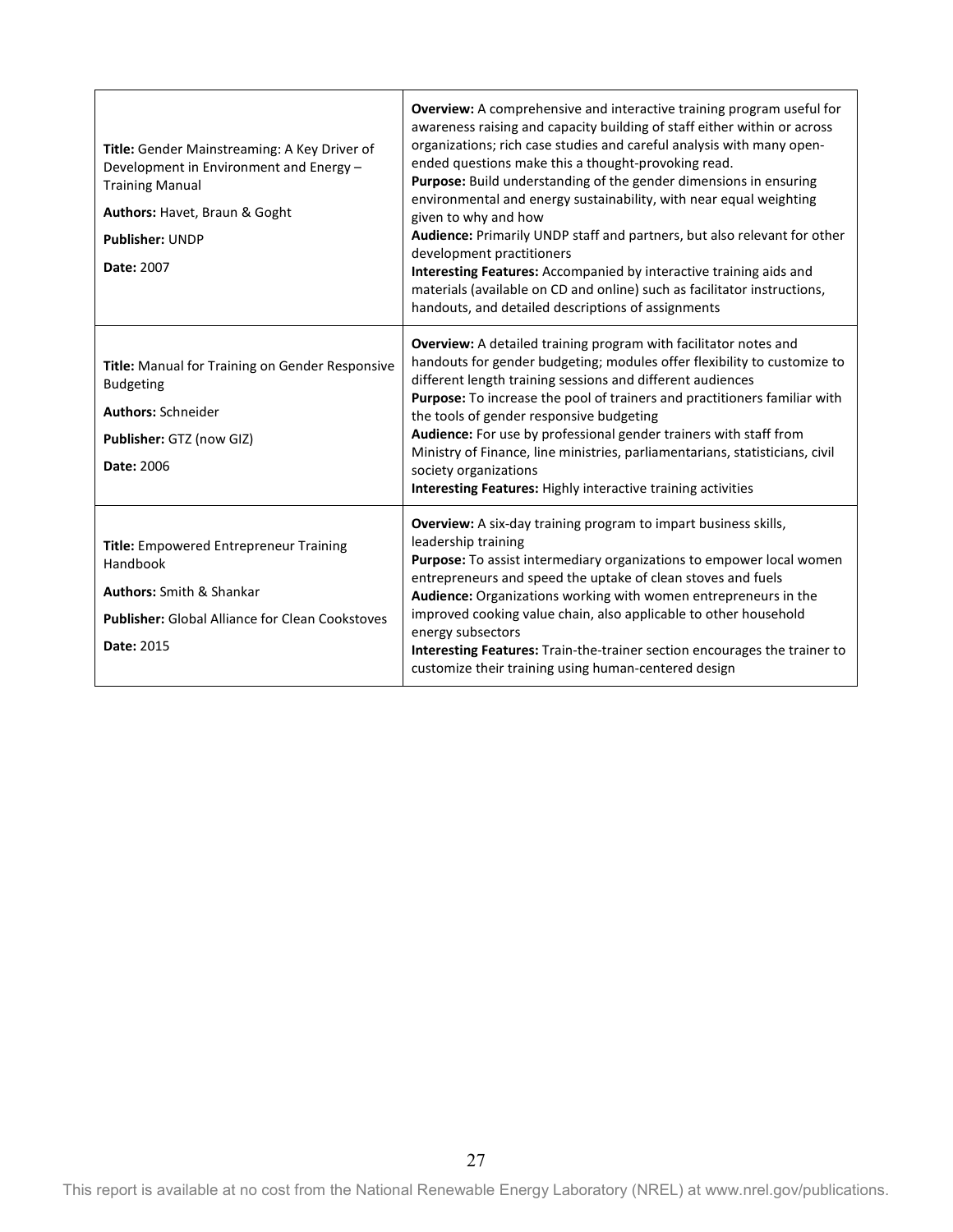|  |  | 4. Single-Use Tools |  |
|--|--|---------------------|--|

| Title: Online Resources for Integrating Gender<br>into Energy Operations<br>Authors: Adapted from Skutsch, Clancy &<br>Hanke; ESMAP/AFREA<br>Publisher: ESMAP, available at<br>https://www.esmap.org/node/2758<br>Date: N.D. | <b>Overview:</b> A series of short (1-10 page) tools, handy and unbundled for<br>specific applications; useful (if high level) reference for quickly designing<br>assessments, creating report outlines, developing TORs, etc.<br>Purpose: Gender assessment functions<br><b>Audience:</b> Energy project managers and staff, researchers<br>Interesting Features: Includes the following specific tools -<br>• Assessing access and control over resources<br>• Energy policy analysis $-$ quick scan<br>• Focus groups and other participatory tools<br>• Gender mainstreaming organizations<br>• Organizational analysis<br>• Gender responsive rapid social assessment<br>• Identifying potential impact of intervention by gender<br>• Module for disaggregated energy base line survey $6$<br>• Sample questionnaire for survey for an organizational gender assessment<br>• Semi-structured interview guide for organizational assessment<br>• Terms of reference templates for:<br>gender focal point<br>national gender expert and research assistant for energy projects<br>gender analysis of household energy data<br>gender survey and analysis of rural electrification<br>gender needs assessment for energy agency/ministry<br>- gender action plan development for energy agency/ministry<br>gender awareness and capacity building for energy projects/agency |
|------------------------------------------------------------------------------------------------------------------------------------------------------------------------------------------------------------------------------|---------------------------------------------------------------------------------------------------------------------------------------------------------------------------------------------------------------------------------------------------------------------------------------------------------------------------------------------------------------------------------------------------------------------------------------------------------------------------------------------------------------------------------------------------------------------------------------------------------------------------------------------------------------------------------------------------------------------------------------------------------------------------------------------------------------------------------------------------------------------------------------------------------------------------------------------------------------------------------------------------------------------------------------------------------------------------------------------------------------------------------------------------------------------------------------------------------------------------------------------------------------------------------------------------------------------------------------------------------------------------------|
| <b>Title:</b> Gender Rating of Operations:<br>Methodology and Checklist                                                                                                                                                      | <b>Overview:</b> A one-page, extremely simple checklist to rate a project's                                                                                                                                                                                                                                                                                                                                                                                                                                                                                                                                                                                                                                                                                                                                                                                                                                                                                                                                                                                                                                                                                                                                                                                                                                                                                                     |
| <b>Authors: PRMGE/Gender and Development</b><br>Board                                                                                                                                                                        | gender inclusivity on a scale of 1-3<br>Purpose: Provide a quick rating system for project evaluations<br><b>Audience: World Bank staff and evaluators</b>                                                                                                                                                                                                                                                                                                                                                                                                                                                                                                                                                                                                                                                                                                                                                                                                                                                                                                                                                                                                                                                                                                                                                                                                                      |
| <b>Publisher: World Bank</b>                                                                                                                                                                                                 | Interesting Features: Brevity allows for easy rating of large numbers of                                                                                                                                                                                                                                                                                                                                                                                                                                                                                                                                                                                                                                                                                                                                                                                                                                                                                                                                                                                                                                                                                                                                                                                                                                                                                                        |
| Date: 2012                                                                                                                                                                                                                   | projects                                                                                                                                                                                                                                                                                                                                                                                                                                                                                                                                                                                                                                                                                                                                                                                                                                                                                                                                                                                                                                                                                                                                                                                                                                                                                                                                                                        |

<span id="page-27-0"></span><sup>&</sup>lt;sup>6</sup> This module has been put into practice in the case of MLME/LISGIS in Liberia (Clancy, 2012), which provides an excellent example of its applicability in, and adaptability to, the West African setting.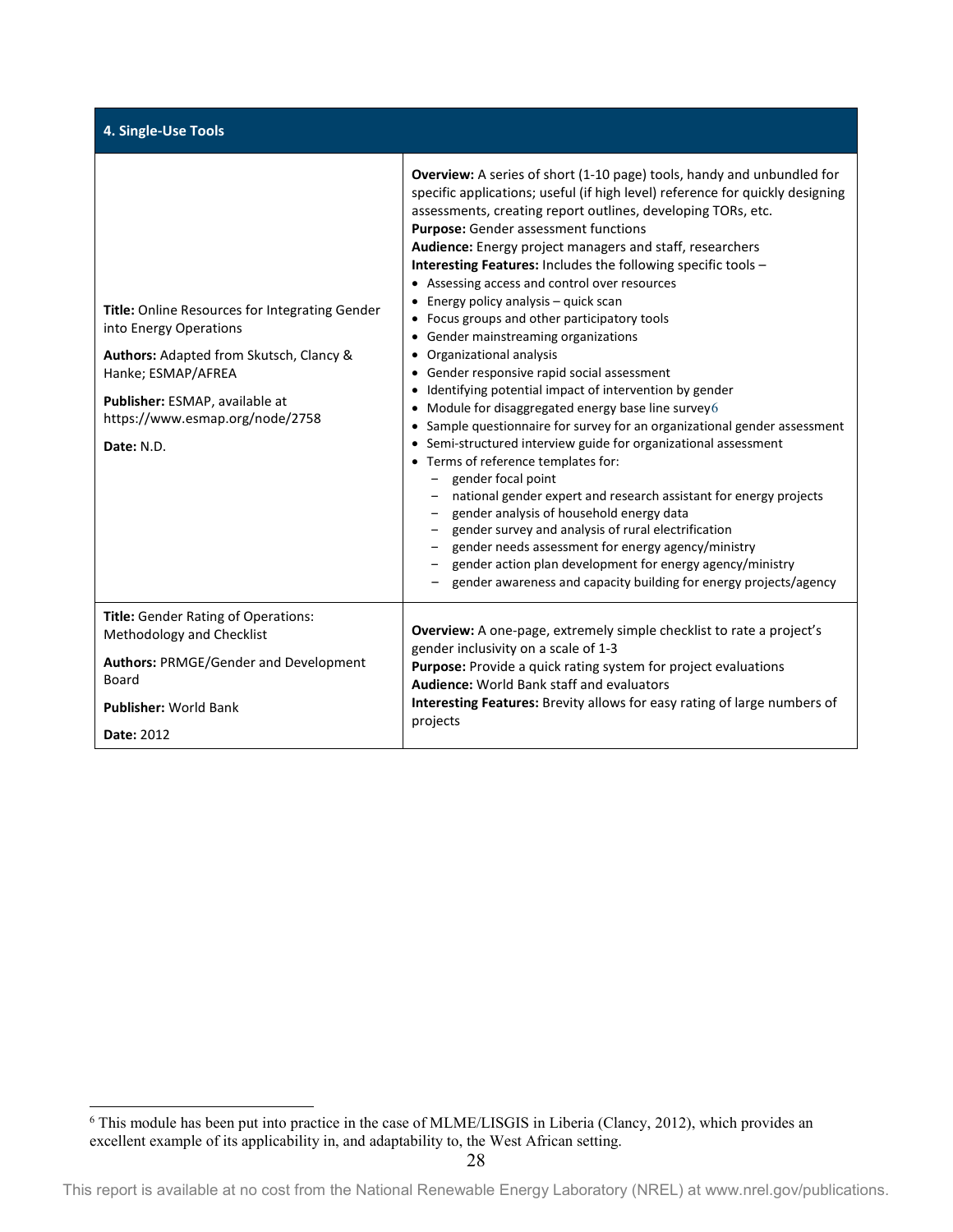# <span id="page-28-0"></span>**ANNEX 2: SAMPLE TERMS OF REFERENCE—GENDER AND ENERGY POLICY**



**Post Title: Technical Assistance for the development of the ECOWAS Policy for Gender Mainstreaming in Energy Access Type of Contract:** Consultancy **Duration:** November - May **Duty Station:** Home Base, with the possibility of travelling to a selected number of ECOWAS countries

### *1. INTRODUCTION*

The ECOWAS Centre for Renewable Energy and Energy Efficiency (ECREEE) was established through the ECOWAS regulation of C/REG.23/11/08 of the 61st Session of ECOWAS Council of Ministers in 2008, with the mandate to contribute to the sustainable economic, social and environmental development of West Africa by improving access to modern, reliable and affordable energy services, energy security and reduction of energy related externalities (GHG, local pollution). With the support of the ECOWAS Commission, the Austrian and Spanish Governments and technical assistance of UNIDO, as well as other partners, ECREEE has implemented several key actions towards this, including the development of a Regional Policy on Renewable Energy and Energy Efficiency; which was adopted by the ECOWAS Heads of State in 2013.

In addition to this, ECREEE recently launched a flagship program entitled ECOWAS Program on Gender Mainstreaming in Energy Access (ECOW-GEN). The program was established against the background that women's potential, in the ECOWAS region, as producers and suppliers of energy services is under-utilized and that empowering women and men to make significant contributions in the implementation of the adopted policies is necessary for the achievement of the Sustainable Energy for All (SE4ALL) goals in West Africa. In pursuant of this, ECREEE and the ECOWAS Department of Social Affairs and Gender, at the ECOWAS Commission, are in the process of developing a regional policy for Gender Mainstreaming in Energy Access together with an Implementation Strategy for the policy. The terms of reference for the development of these key documents are outlined below.

### *2. BACKGROUND AND CONTEXT*

The ECOWAS region is facing an energy crisis. With a population of over 300 million people, equivalent to roughly one third of Africa's total population, household access to electricity is estimated at just 40.5%<sup>[7](#page-28-1)</sup>. In the urban areas this figure is estimated at 70%, and for the rural areas, where more than 50% of the population reside, only about 8% of households have access to electricity. The electricity sector, while highly inefficient, depends largely on cost-intensive fuels and is rarely stable. The impacts of climate change mean that wood, the energy source used by over 80% of the population for cooking, is becoming a scarce resource.

The effects of the region's energy challenges affect disproportionately the lives of men and women. In areas where wood is the primary alternative fuel, women are seen to suffer more as a result of energy poverty. In the rural and peri-urban areas, women, who are mainly responsible for procuring and using cooking fuels, experience more directly the negative effects of the lack of access to clean and modern forms of energy. Exposure to respiratory diseases as a result of indoor air pollution from cooking with traditional biomass, safety issues encountered while gathering fuelwood and less time available for productive ventures are some of the challenges faced by a larger number of women in the ECOWAS region.

<span id="page-28-1"></span> <sup>7</sup> ECREEE (2011)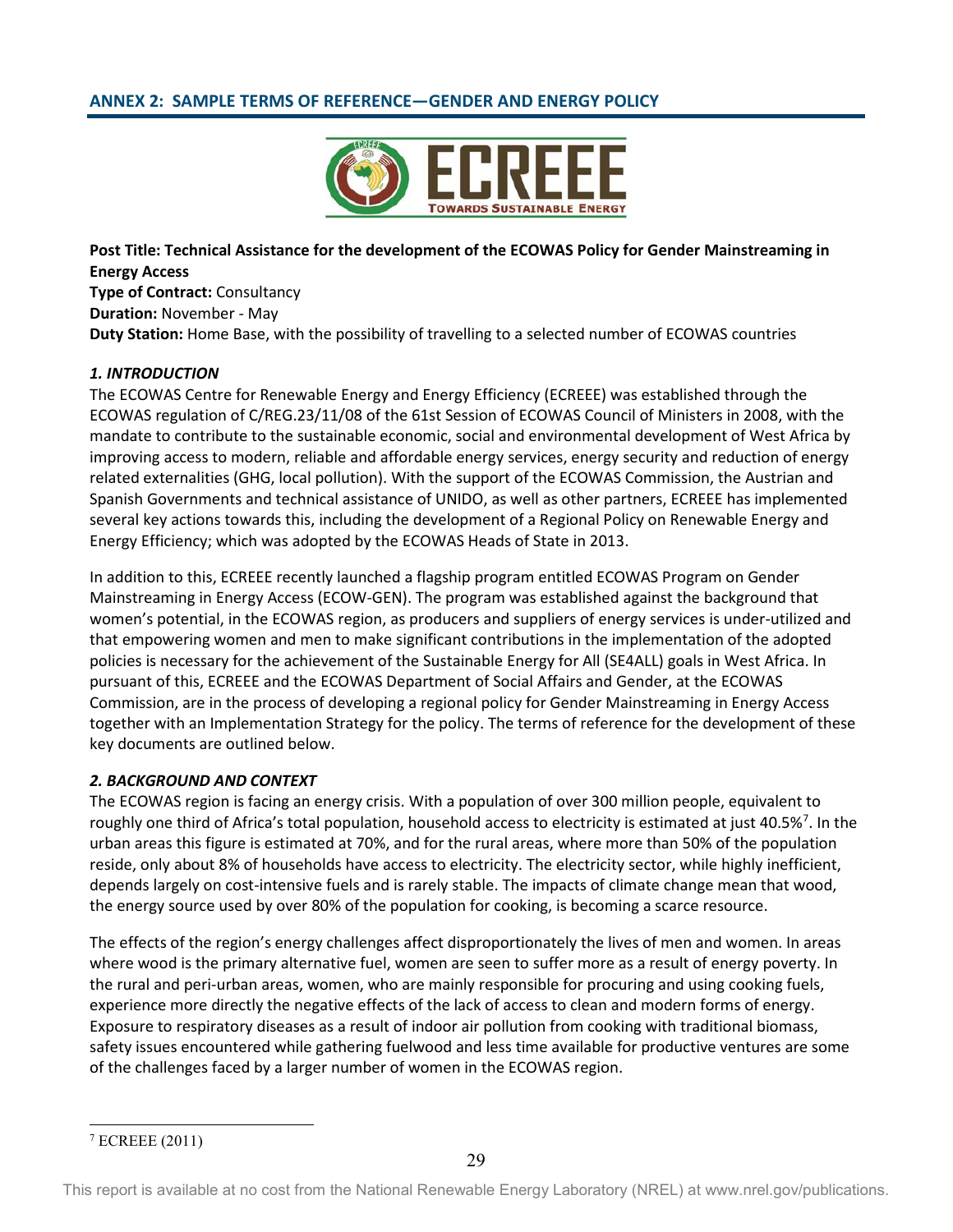Despite this, efforts towards expanding energy access are rather male dominated, in the decision-making and technical arena. Women, who are largely affected by the energy crises, are rarely involved in the development and implementation process of strategies applied to end energy poverty.

It is worth noting that for energy interventions to be effective it must be tailored to the needs of the beneficiaries. Thus, when women, a large part of the society, are not actively engaged throughout the process the interventions can rarely produce effective results<sup>[8](#page-29-0)</sup>.

The ECOWAS community recognizes the need to pursue a development path that promotes social equality and inclusion, improved economic wellbeing, and ecological sustainability. This is well captured in the ECOWAS Gender Policy which emphasizes the "need to develop policies and programs to provide alternative energy sources, from traditional biomass, which would contribute to women's health and also alleviate their time burden".

The establishment of ECOW-GEN is based on the principles laid out in the ECOWAS Gender Policy, and strives to contribute towards the SE4All goals in West Africa and the ECOWAS Regional Policy on Renewable Energy and Energy Efficiency, by placing women at the centre stage of energy development. One of the ways through which ECREEE is achieving this is through the ECOWAS Women's Business Fund, a facility that awards grants to women groups and associations to start-up or scale-up innovative energy projects (see Annex A). It is envisaged that through a regional policy for Gender Mainstreaming in Energy Access, such as what is being planned, a similar instrument will be developed and implemented in the Member States.

The goal of the ECOWAS Policy for Gender Mainstreaming in Energy Access is to address existing barriers that may hinder the equal participation of women and men in expanding energy access in West Africa and, by the extension, the success of the SE4ALL initiative and the ECOWAS Regional Policies on Renewable Energy and Energy Efficiency.

The ECOWAS Commission, through the ECOWAS Department of Social Affairs and Gender, will be responsible for overseeing the implementation of the regional policy upon its adoption by the ECOWAS Ministers. The national energy ministries will be responsible for implementing and coordinating the strategic country actions contained in the policy. ECREEE will facilitate this process by implementing with Member States programs and projects that achieve the goals stated in the regional policy.

# *3. OBJECTIVES OF THE ASSIGNMENT*

To develop a regional ECOWAS Policy for Gender Mainstreaming in Energy Access and an implementation strategy that will support the regional energy efficiency and renewable energy policies, as well as the SE4ALL initiative in achieving their goals of universal access to modern energy services.

# *3.1 SPECIFIC OBJECTIVES*

- 1. To review and analyse the current state of affairs vis-à-vis gender mainstreaming in energy access in the ECOWAS Region. This should result in a good overview of the main barriers and gaps to gender mainstreaming in energy access, of the gaps in gender and energy expertise within the implementing institutions, and of the opportunities available.
- 2. To develop a policy on gender mainstreaming and energy access for the ECOWAS region, which will include measures to overcome the barriers and gaps that have been identified in the Situation Analysis phase of this assignment. The policy will be concise, have clear objectives and strategic areas of intervention, which will be used as an overall framework and will be implemented by the ECOWAS Department of Social Affairs and Gender, with support from ECREEE.

 <sup>8</sup> Clancy (2008)

<span id="page-29-0"></span>This report is available at no cost from the National Renewable Energy Laboratory (NREL) at www.nrel.gov/publications.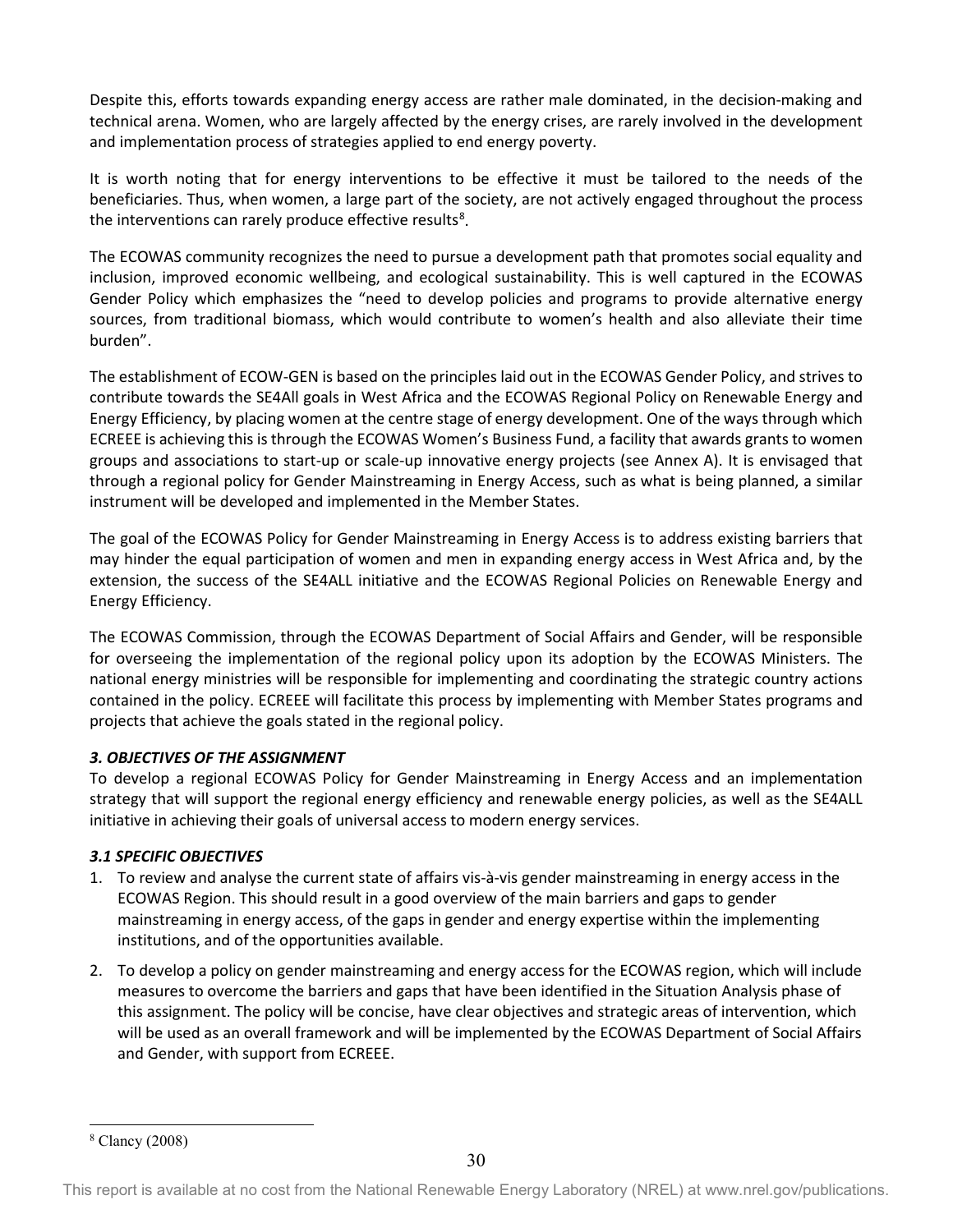- 3. To develop an implementation plan that will put the policy on gender mainstreaming and energy access into practice. The implementation plan will include the main activities under the policy's strategic areas of intervention, the implementing actors, the time schedule, key indicators against which progress can be measured, and a budget.
- 4. Validation of the Policy and Implementation Strategy by the ECOWAS energy experts and their adoption by the Energy Ministers.

# *4. SCOPE OF SERVICE*

# **Activity 1: Inception report**

The consultant(s) will have a debriefing meeting with the ECOWAS Department of Social Affairs and Gender and ECREEE to discuss the assignment in detail and achieve a common understanding of the work ahead and the deliverables required.

The consultant(s) shall then proceed to develop an inception report within 2 weeks, which will describe the clear and detailed concept, analytical framework, methodology, tools, and execution plan for undertaking this assignment. The report will also include a list of documents, data and information needed to analyse the status of gender mainstreaming in energy access in ECOWAS, as well as a list of key stakeholders to be consulted and/or interviewed, which countries will be selected for a scoping mission. ECREEE and the ECOWAS Department of Social Affairs and Gender and the Advisory Group<sup>[9](#page-30-0)</sup> shall provide comments on the report. The final inception report would be the guide book for the assignment onwards after approval by ECREEE and the ECOWAS Department of Social Affairs and Gender.

# **Activity 2: Situation Analysis**

Following the methodological framework laid down in the inception report, the situation analysis is to give an overview of the current state of affairs within the ECOWAS region on gender mainstreaming in energy access. It will look at the gaps and barriers that exist to achieving equal access to energy services and technologies by men and women, assess the current expertise levels within the implementing institutions and ministries to implement a gender and energy access policy and action plan, and look at past and existing interventions of mainstreaming gender into energy access policies and actions.

More specifically the situation analysis should include:

- 1. Assessment of existing gender expertise, competence and identify required capacity building/development with the implementing institutions and national ministries
- 2. Assessment of currently ongoing gender mainstreaming efforts and their results within ECOWAS and its member countries, as well as key lessons learnt from past efforts
- 3. Identify barriers that female energy entrepreneurs face and needs that they have to become fully competitive in their work
- 4. Identify barriers for equal participation of men and women in the energy sector as employees
- 5. Identify gaps in national policies, budgets, and practice in achieving equal access to modern energy services and technologies by men and women
- 6. Identify existing gaps within countries in the region of equal access by men and women to key resources, including finances, land, and technology
- 7. Present recommendations for the way forward.

# **Activity 3: Policy Development**

<span id="page-30-0"></span><sup>&</sup>lt;sup>9</sup> The Advisory group shall comprise of ECOWAS Ministries of Energy, donors and technical partners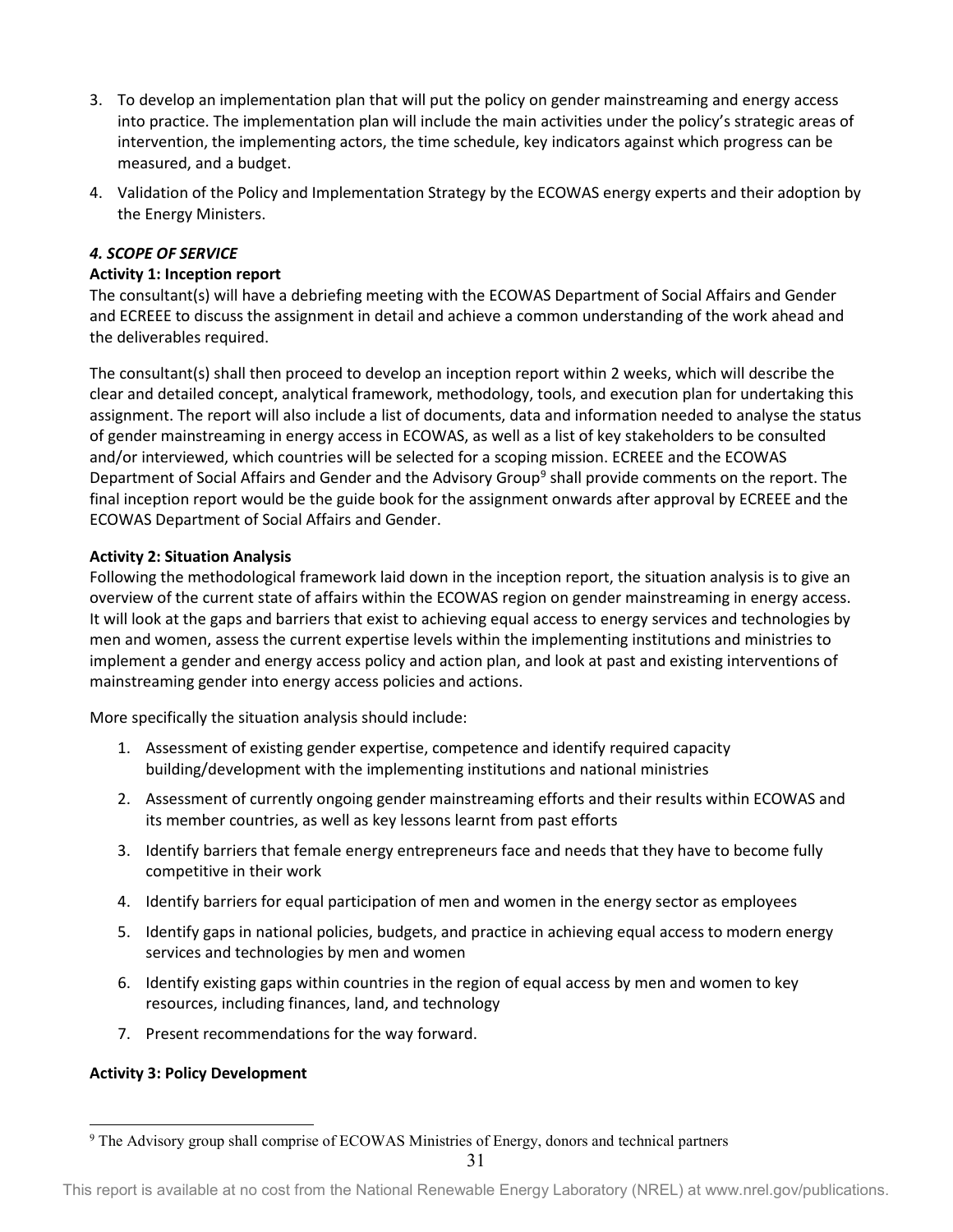Based on the Situation Analysis, develop a practical and concise ECOWAS Policy for Gender Mainstreaming in Energy Access. The policy will serve as the overall framework for implementation at the regional level by the ECOWAS Department of Social Affairs and Gender and at the national level by the energy ministries. ECREEE will have a supportive role, providing assistance to the implementing parties and making sure that the ECOWAS Policy for Gender Mainstreaming in Energy Access is aligned to the overall objectives of the regional energy efficiency and renewable energy policies and the SE4ALL initiative. The final policy document will be validated at the ECOWAS energy experts meeting.

Thus, under this activity, the consultant(s) shall:

- 1. Develop a concise policy that is in line with the outcomes of the Situation Analysis and hence proposes objectives and measures to address the main gaps and barriers to gender mainstreaming in energy access that were identified in clearly identified strategic areas of intervention.
- 2. Develop the institutional framework under which the policy will be placed, with a clear definition of roles and responsibilities between the various parties involved.
- 3. Manage the policy validation process in close consultation with the ECOWAS Department of Social Affairs and Gender and ECREEE. The validation process will consist of several rounds of comments: a) presentation of the first draft policy to the project stakeholders[10](#page-31-0) for comments; b) developing a second draft policy based on the comments received from the project stakeholders, which will be presented for review by a selected group of experts; and c) development and presentation of the final draft policy for final comments and questions at the ECOWAS Ministerial Meeting; and d) making sure the comments are well reflected in the final policy document.

# **Activity 4: Develop the Implementation Strategy**

Also based on the Situation Analysis and in line with the ECOWAS Policy for Gender Mainstreaming in Energy Access, develop a practical Implementation Plan that puts the policy into practice. The Implementation Strategy will serve as the guidebook for actions to be taken to achieve the policy goals and objectives. The ECOWAS Department of Social Affairs and Gender will lead the management and monitoring of the implementation Strategy, with support from ECREEE.

- 1. Develop a concise, clear and practical implementation plan, which is in line with the policy document and the strategic areas of intervention identified. The Implementation Strategy will for each of the areas of intervention list their objectives, the actions to be taken, the responsible actors, and the timeframe and deadline.
- 2. Set a baseline and develop key indicators for each of the strategic areas of intervention to be able to monitor progress.
- 3. Provide an estimated break-down budget for the actions to be taken under the Implementation Strategy.
- 4. The Implementation Strategy will be developed alongside the policy document and will be part of the same validation process as the policy document. Both documents are to be validated by ECOWAS technical expert and adopted at the ECOWAS Energy Ministers.

# *5. TIMELINE OF ASSIGNMENT*

The assignment is expected to take about 150 days, starting in November 2014. The consultant would propose appropriate project implementation plan for effectively completing this assignment.

<span id="page-31-0"></span><sup>&</sup>lt;sup>10</sup> ECREEE, the ECOWAS Department of Social Affairs and Gender, and the Advisory Group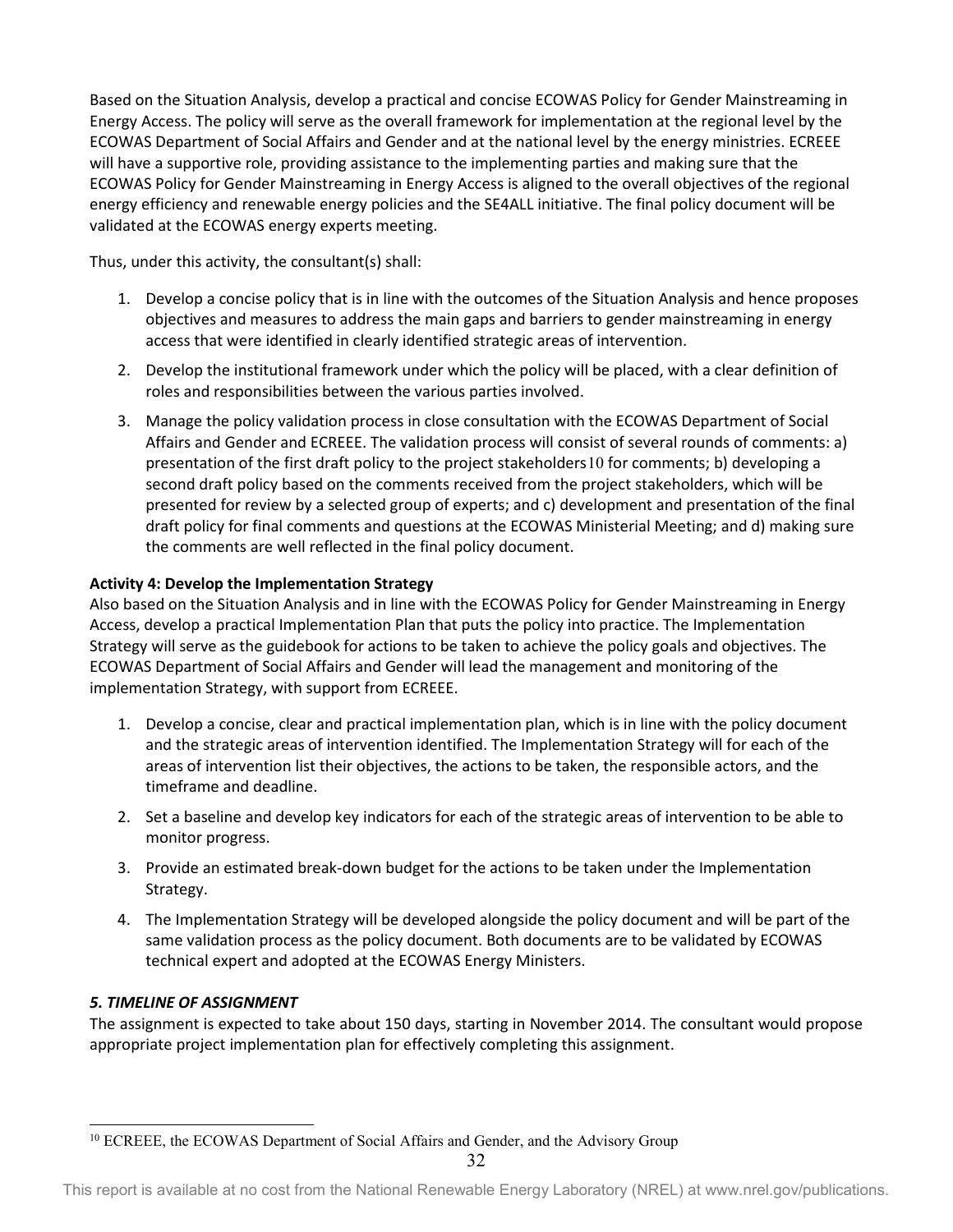| No.          | <b>Item</b>                                                      | <b>Target delivery date</b> |     | Indicative number of days                          | <b>Location</b> |
|--------------|------------------------------------------------------------------|-----------------------------|-----|----------------------------------------------------|-----------------|
| 1            | Draft inception report                                           | 25 November                 |     | $\overline{2}$                                     | Home base       |
| 2            | Final inception report                                           | 5 December                  |     | $\overline{2}$                                     | Home base       |
| 3            | <b>Situation Analysis report</b>                                 | 31 January, 2015            |     | 40                                                 | Home base       |
| 4            | Draft regional policy and<br>strategy document                   | 30 February, 2015           |     | 40                                                 | Home base       |
| 5            | Report of the validation<br>workshop                             | 27 March                    |     | 16 (including validation<br>and adoption workshop) | Home base       |
| 6            | Final policy document and<br>implementation strategy<br>document | 6May                        |     | 50                                                 | Home base       |
| <b>Total</b> |                                                                  |                             | 150 |                                                    |                 |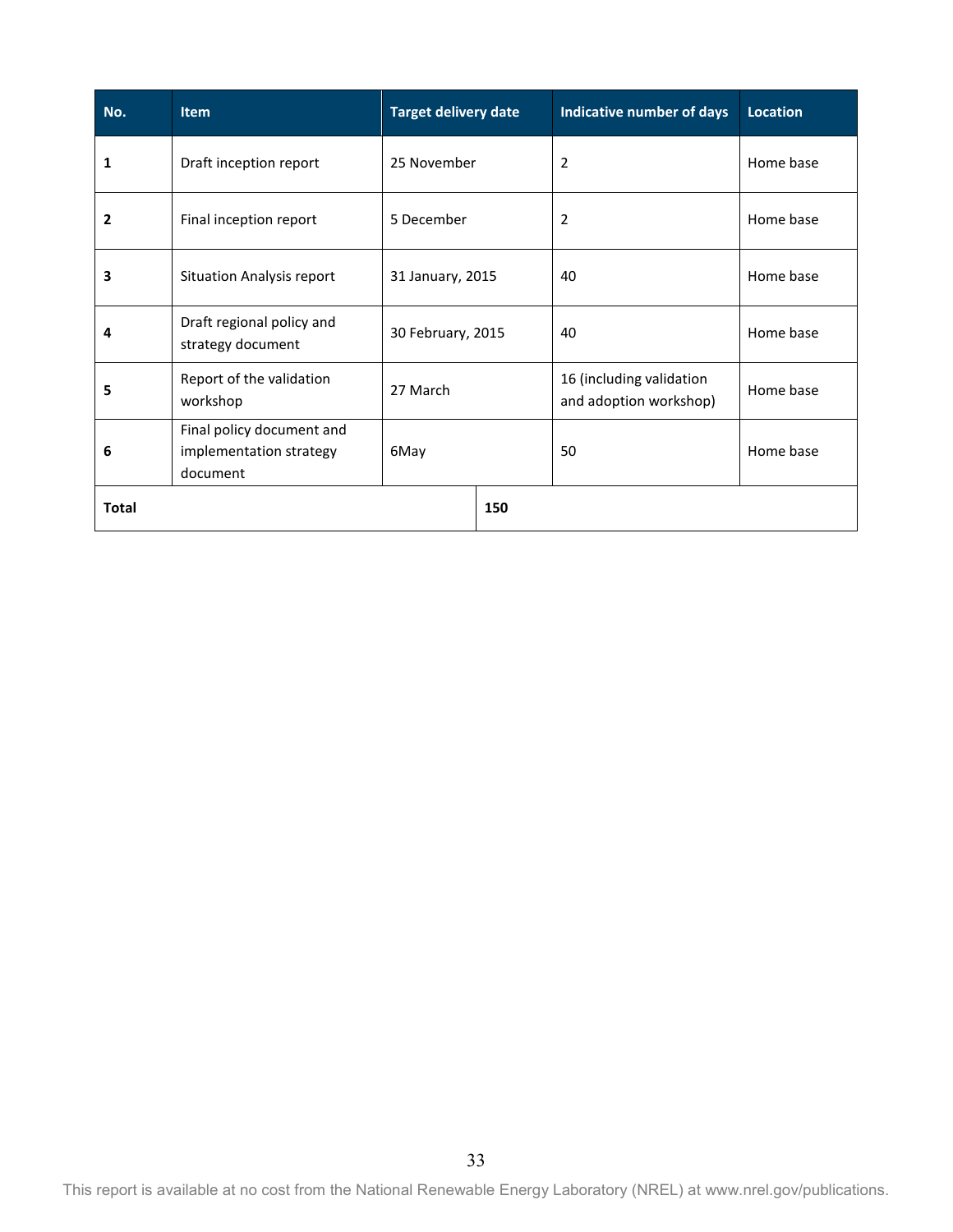# <span id="page-33-0"></span>**ANNEX 3: SAMPLE TERMS OF REFERENCE—PROJECT STEERING COMMITTEE**



### **Terms of Reference**

## *Project Steering Committee For ECOWAS Regulation for Gender Assessment in Energy Infrastructure Development*

### **1. Mandate**

In view of the ECOWAS project to develop the ECOWAS Regulation for Gender Assessment in Energy Infrastructure Development, a Project Steering Committee (PSC) is being established to provide technical guidance in the development of the regulatory instrument, in accordance with the agreed project objectives and strategies as stated in the ToR of the consultancy.

This Terms of Reference (ToR) specifies the composition, purpose, operational methods and duration of service of the PSC.

### **2. Composition**

The PSC shall be comprised of representatives from partner/donor institutions, as well as elected experts. The skills of the PSC shall include experts in a range of areas, including:

- Knowledge of the environmental/social issues and regulations/permits that apply to the energy industry;
- Knowledge of the regulatory framework related to the energy infrastructure, at the regional level and in a number of countries in the region.
- Legal experience in drafting normative acts; Experience in comparative analysis, research, assessment on the implementation of the international legislation and policies;
- Relevant experience and involvement in gender in energy infrastructure development;
- Knowledge of the ECOWAS energy policies, legal and regulatory frameworks;

The number of members in the Steering Committee shall not be more than 12 and not less than three, excluding the Chairperson.

The composition of the Committee shall be as follows:

- ECREEE
- ECOWAS Commission
- ERERA
- WAPP
- ENERGIA
- UN Women
- AfDB
- PPDU
- WAPGA
- A representative from the Member States
- A representative from development partners

This report is available at no cost from the National Renewable Energy Laboratory (NREL) at www.nrel.gov/publications.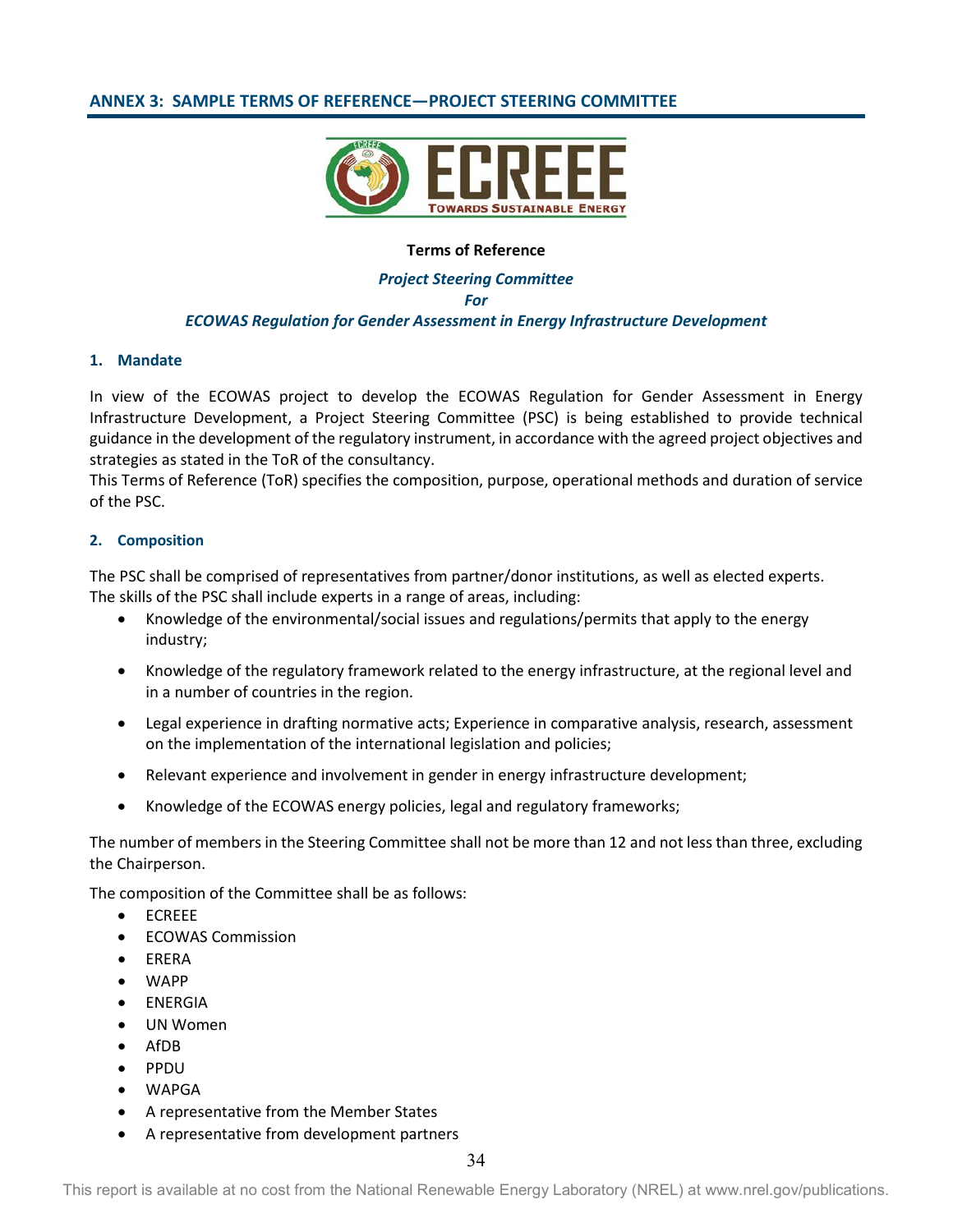The Chairperson would be drawn from the ECOWAS Centre for Renewable Energy and Energy Efficiency (ECREEE).

### **3. Purpose**

The PSC will provide ongoing critique and guidance on the methods, findings, and progress of the project. The PSC will also be the principal approving body of the work on developing the ECOWAS Regulation for Gender Assessment in Energy Infrastructure Development. A key aspect of the PSC's work will consist of providing inputs on the development of the content and in the process leading to the adoption of the regulatory instrument. Thus, members of the Committee shall:

- Review and provide timely input on the draft documents produced by the consultants and comment on their adequacy in line with the project's ToR, the project methodology and tools approved in the Inception Report, etc.
- Make recommendations on improving the content and quality of the documents based in line with regional and international best practices and considerations.
- Provide contacts and introductions to key stakeholders and facilitate interactions that will help inform the project.
- Make suggestions on strategies that may assist with the smooth adoption of the regulation; and
- Proffer guidance aimed at ensuring that the regulation is grounded by prevailing realities and circumstances in the ECOWAS region.

### **4. Operational Methods**

The Project Steering Committee would consult mainly through Skype, email and telephonic means. Contributions would be on a pro bono basis.

### **5. Duration**

The Project Steering Committee would exist for the period for which the regulation will be developed, validated and adopted, by the ECOWAS Energy Ministers.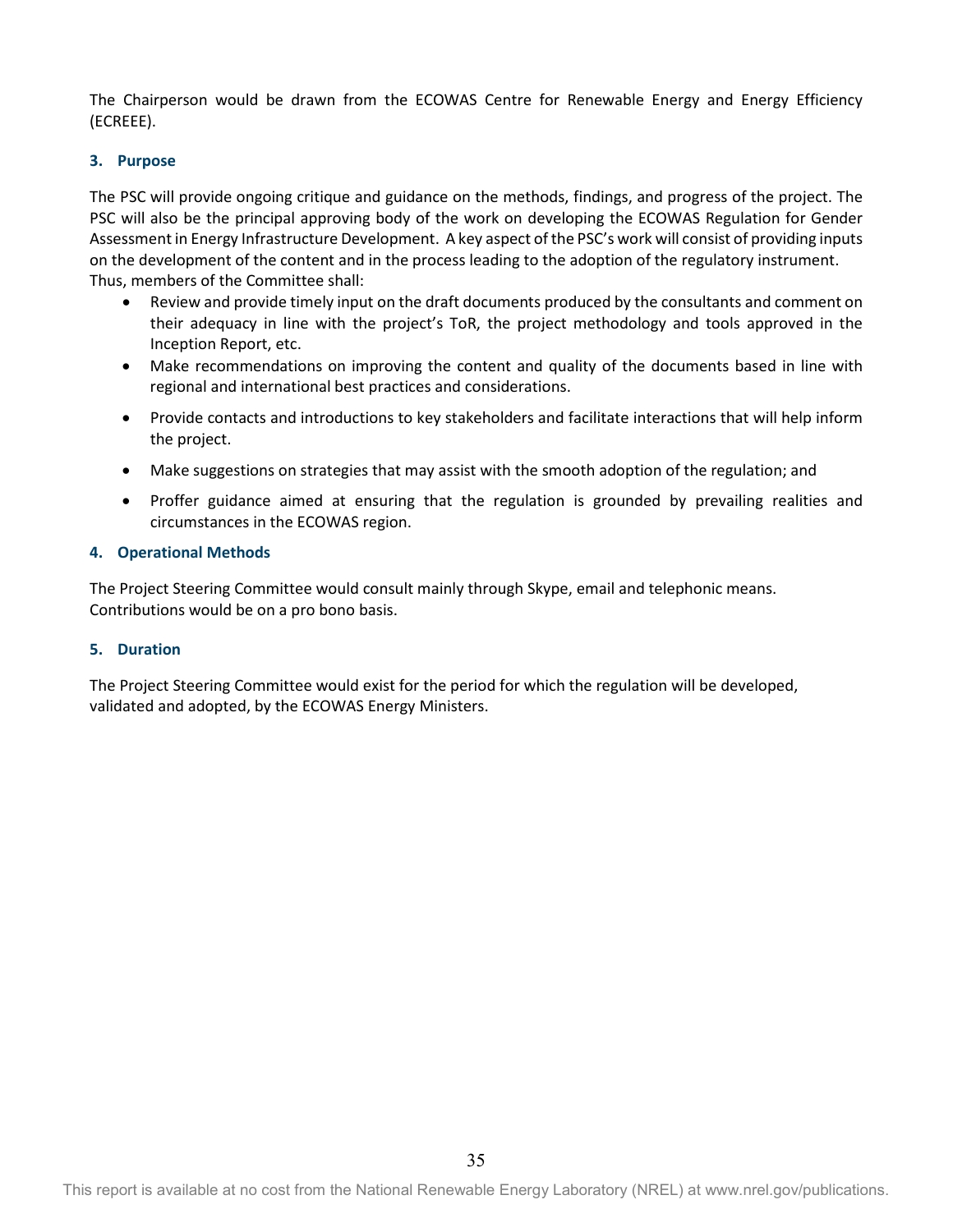# <span id="page-35-0"></span>**ANNEX 4: SAMPLE TERMS OF REFERENCE—GENDER AND ENERGY LEGAL INSTRUMENT**



#### **TERMS OF REFERENCE (TOR)**

**PURPOSE**: CONSULTANCY FOR THE DEVELOPMENT OF THE ECOWAS REGULATION FOR GENDER ASSESSMENT IN ENERGY INFRASTRUCTURE DEVELOPMENT **EXPERTISE:** A TEAM COMPRISED OF A REGULATORY, GENDER-INFRASTRUCTURE AND LEGAL **SPECIALISTS LOCATION:** HOME BASED **DURATION:** 100 DAYS

### **1. INTRODUCTION**

The Economic Community of West African States (ECOWAS) has developed, and endorsed at the technical expert level, a Policy for Gender Mainstreaming in Energy Access. And in due course, the same Policy will also be presented to and adopted by the region's Heads of State.

Developed by the ECOWAS Centre for Renewable Energy and Energy Efficiency (ECREEE) and the ECOWAS Department of Social Affairs and Gender, with the technical assistance of the National Renewable Energy Laboratory (NREL), the Policy, has as one of its objectives, to "Ensure that all energy policies, programs and initiatives, including large energy infrastructures and investments, are non-discriminatory, gender-inclusive, gender-balanced and directed towards addressing inequalities, particularly energy poverty, differentially affecting men and women in the region" $11$ .

The ECOWAS Policy for Gender Mainstreaming in Energy Access was validated at a 2-day workshop, held from 4 – 5 June 2015, in Dakar, Senegal. The workshop brought together the region's energy and gender experts, including other 80 persons representing CSOs, non-governmental organizations (NGOs), academia, research institutions, development partners, and representatives of other relevant stakeholder institutions. One of the outcomes of the workshop was the recommendation for the development of a Regional Gender Code, a regulatory instrument to ensure that gender considerations are taken on-board when energy infrastructure projects and investments are planned and executed $^{12}$ .

It is against this background that ECREEE and the ECOWAS Department of Social Affairs and Gender, in collaboration with the relevant ECOWAS energy agencies, are embarking on a project to develop the ECOWAS Regulation for Gender Assessment in Energy Infrastructure Development to support Member States to specifically address the omission of gender considerations in the planning and execution of energy infrastructure projects.

### **2. BACKGROUND**

Ensuring universal access to modern energy services continues to remain a pressing issue in countries of the ECOWAS region. The figures on energy access rates explain why: less than half of the households have access to electricity<sup>[13](#page-35-3)</sup>. The situation is more severe in the rural areas where only about 8% of households have access

<span id="page-35-1"></span><sup>&</sup>lt;sup>11</sup> ECOWAS Policy for Gender Mainstreaming in Energy Access (Validated Version)

<span id="page-35-2"></span><sup>&</sup>lt;sup>12</sup> Workshop report availabl[e here.](http://ecowgen.ecreee.org/index.php/member-states-endorse-the-ecowas-policy-for-gender-mainstreaming-in-energy-access/)

<span id="page-35-3"></span><sup>&</sup>lt;sup>13</sup> ECOWAS Renewable Energy Policy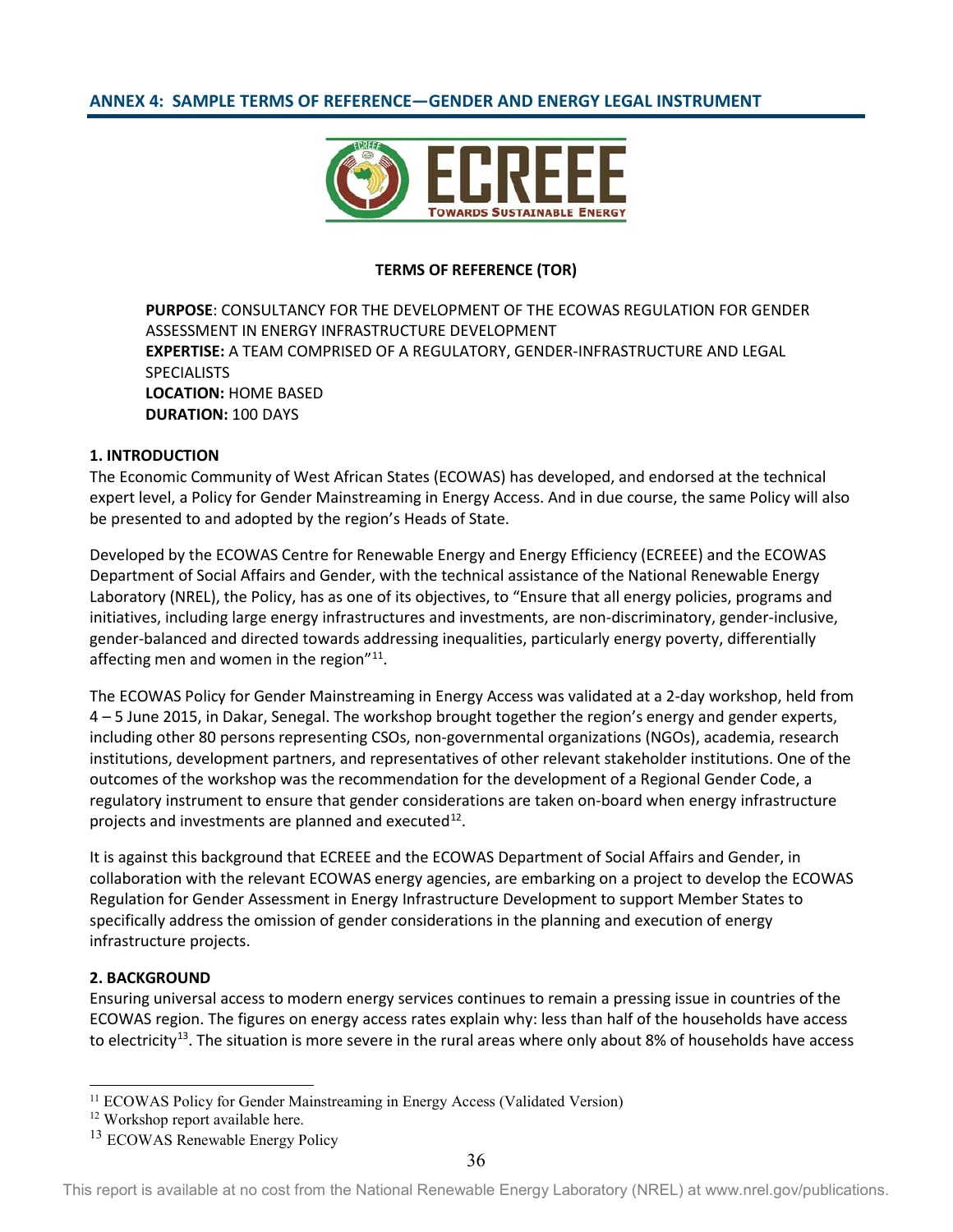# to electricity<sup>[14](#page-36-0)</sup>.

Accelerating investment in the energy sector is a key priority for Governments of the region, and is evident in the regional policies and instruments that have been put in place to create an enabling environment to attract investment for energy infrastructure development. Despite the need to pursue universal energy access, the ECOWAS people acknowledge that the ambition is best realized when done having a long-term view that aligns with the principles of development that is sustainable and inclusive. The region's stance in this matter is clear through the development, and adoption at the technical expert level, of the ECOWAS Policy for Gender Mainstreaming in Energy Access, a Policy that ensures the success of the SE4ALL goals while contributing, directly and indirectly, to each of the Sustainable Development Goals (SDGs).

The ECOWAS Policy for Gender Mainstreaming in Energy Access sets out the course of action, and principles, adopted by the region to ensure that its male and female population contributes equitably and benefits equally in the region's energy interventions.

Energy infrastructure development, both on generation and grid connectivity, is one area that is posed to experience rapid transformation, stimulated by regional and national level energy programs and initiatives. Examples include: at the regional level, the activities of the West African Power Pool (WAPP), West African Gas Pipeline (WAGP), the ECOWAS Regional Electricity Regulatory Authority (ERERA); at the continental level, the African Union's Program for Infrastructure Development in Africa (PIDA) – Energy Component.

The Regulation for Gender Assessment in Energy Infrastructure Development is therefore timely, to serve as the framework for enforcing the principles established and adopted through the ECOWAS Policy for Gender Mainstreaming in Energy Access. Moreover, the proposed Policy instrument addresses a gap in the regulatory framework for energy infrastructure development in West Africa, one that undermines the ability of the region to transition to sustainable and inclusive development.

While Environmental Impact Assessments and/or Social Impact Assessments have become popular practices for energy infrastructure projects to be authorized for implementation, gender considerations are rarely incorporated, as it is expected that these assessments should be sufficient to ensure that negative externalities do not ensue as a result of the intervention and, thus, undermine the long-term development objectives of the project.

These gender-blind approaches have shown that gender considerations in all interventions are necessary measures, as, in their absence, the impacts of a project's interventions on the lives of the male and female population have proved to be uneven<sup>[15](#page-36-1)</sup>; sometimes impacting a gender group negatively and the other positively.

Despite the importance of incorporating gender considerations in energy infrastructure development, the practice is not wide-spread.

It should be noted that although development banks have developed guidelines for incorporating gender in energy projects and programs (the World Bank and the African Development Bank (AfDB) are two examples), these guidelines are, however, meant for projects which are funded by them and are quite distinctive in nature.

It is difficult to overemphasize the need to develop, for the ECOWAS region, clear and harmonized guidelines and procedures for incorporating gender in energy infrastructure development, and to, thus, create a strong regulatory framework which is presently lacking.

<span id="page-36-0"></span> $14$  Ibid.

<span id="page-36-1"></span><sup>15</sup> ESMAP: Integrating Gender Considerations into Energy Operations (2013)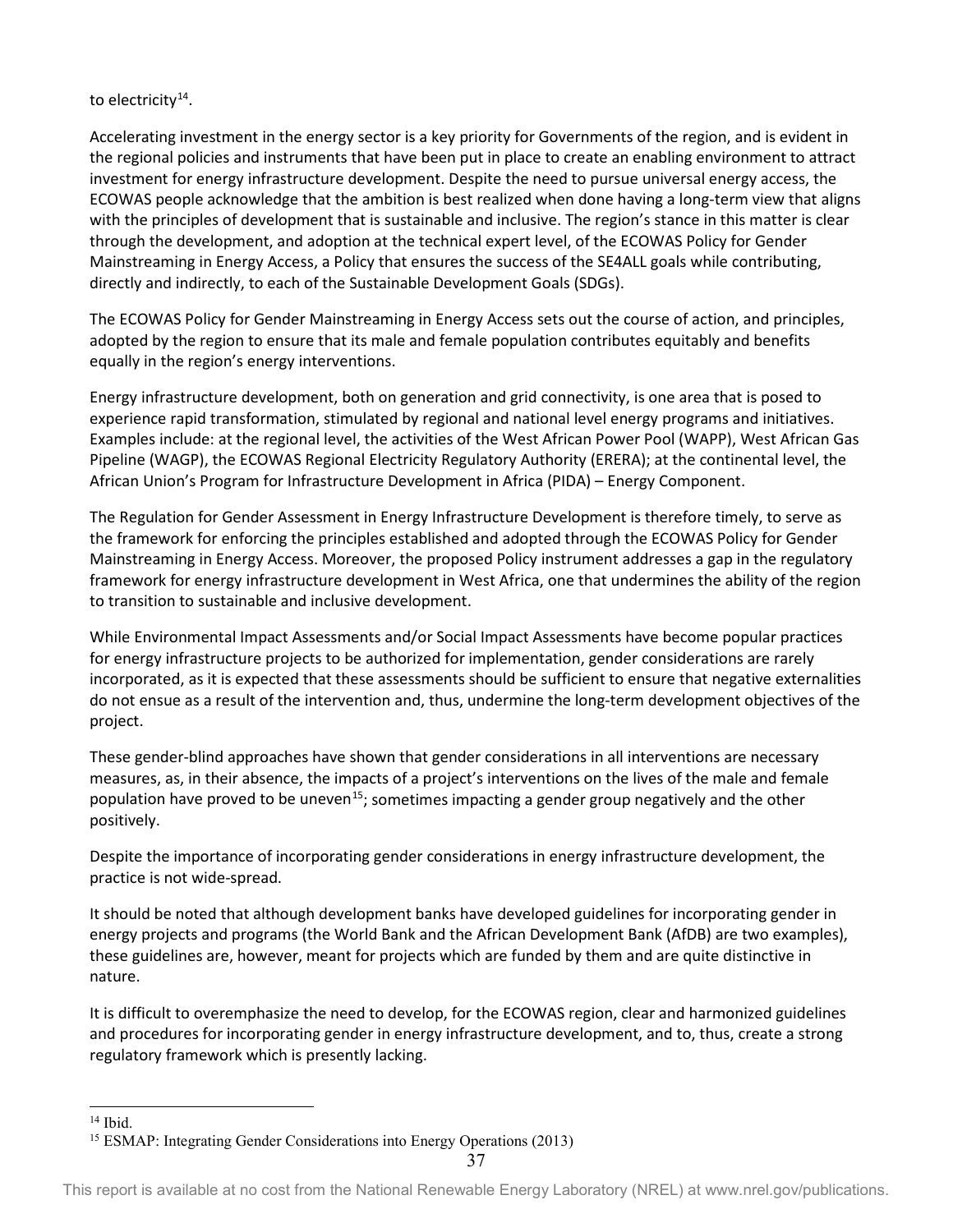## **3. OBJECTIVE**

Broadly, the objective of this consultancy is to develop a regulation for conducting gender assessments and incorporating gender considerations in energy infrastructure development and operation in the ECOWAS region.

On one hand, the framework will set: the procedures for applying for a gender assessment for energy infrastructure project development and the conditions for being granted one; the regulatory instruments for ensuring compliance; the institutional structure (and roles and responsibilities) for regulating a genderresponsive energy sector at the national and regional level. And on the other hand, the framework will set out the modalities for ensuring that the operations of energy infrastructure are gender –responsive. This is to say that, while the infrastructure facilities are in operation, gender considerations are actively being carried out, monitored, evaluated, and reported on.

## **3.1 SPECIFIC OBJECTIVES**

The specific objectives of this assignment are to:

- Conduct in-depth analysis of gender related issues associated with infrastructure development in the energy sector. Secondly, examine the regulatory framework in the region as it concerns energy infrastructure development, with the aim of assessing to what extent gender issues (and social issues in general) are included as conditions for a project's implementation, as well as if and how the stipulated conditions for authorizations are enforced throughout the project's execution. Furthermore, assess the awareness and perceived importance, by regulatory agencies, for the inclusion of gender impact assessments in the development of energy infrastructure projects in the region – giving reasons for the status quo. This should provide a strong justification for the development of a regulation that oversees and enforces the inclusion of gender impacts assessments in development of energy infrastructure.
- Develop an ECOWAS Regulation for Gender Assessment in Energy Infrastructure Development that addresses the issues identified through the background study conducted. The Regulation will set out what parts of the energy infrastructure sub-sectors will be regulated; how (procedures and conditions, etc.); and who (parties concerned, the roles and responsibilities of all concerned).
- Develop a training program targeting the regulatory institutions (national and regional) to support the enforcement of the instrument (more information detailed below).

### **4. SCOPE OF WORK**

# **Activity 1: Inception Report**

The consultants, following a debriefing meeting, with the responsible ECOWAS agencies, will submit an inception report within 10 days working. The meeting may or may not be face-to-face.

The report will detail the approach and timelines to be adopted by the consultants towards the fulfillment of the assignment. Appendixes of documents to be consulted, stakeholders to be interviewed, and country brief of case-studies will be included in the report. Upon acceptance of the inception report, the document will serve as the guidebook for the completion of the assignment.

# **Activity 2: Background Study Paper.**

The consultant shall conduct a comprehensive study on gender in energy infrastructure development. As is the case with the Policy for Gender Mainstreaming in Energy Access, the regulation for gender assessments in energy infrastructure development will be a first of its kind for a Regional Economic Community at the global level. The background study will therefore work to clear all doubts regarding the contribution of this innovative policy instrument to sustainable and inclusive development through energy access. Secondly, the background study, through in-depth research, will serve to demonstrate the feasibility of implementing the regional gender code instrument.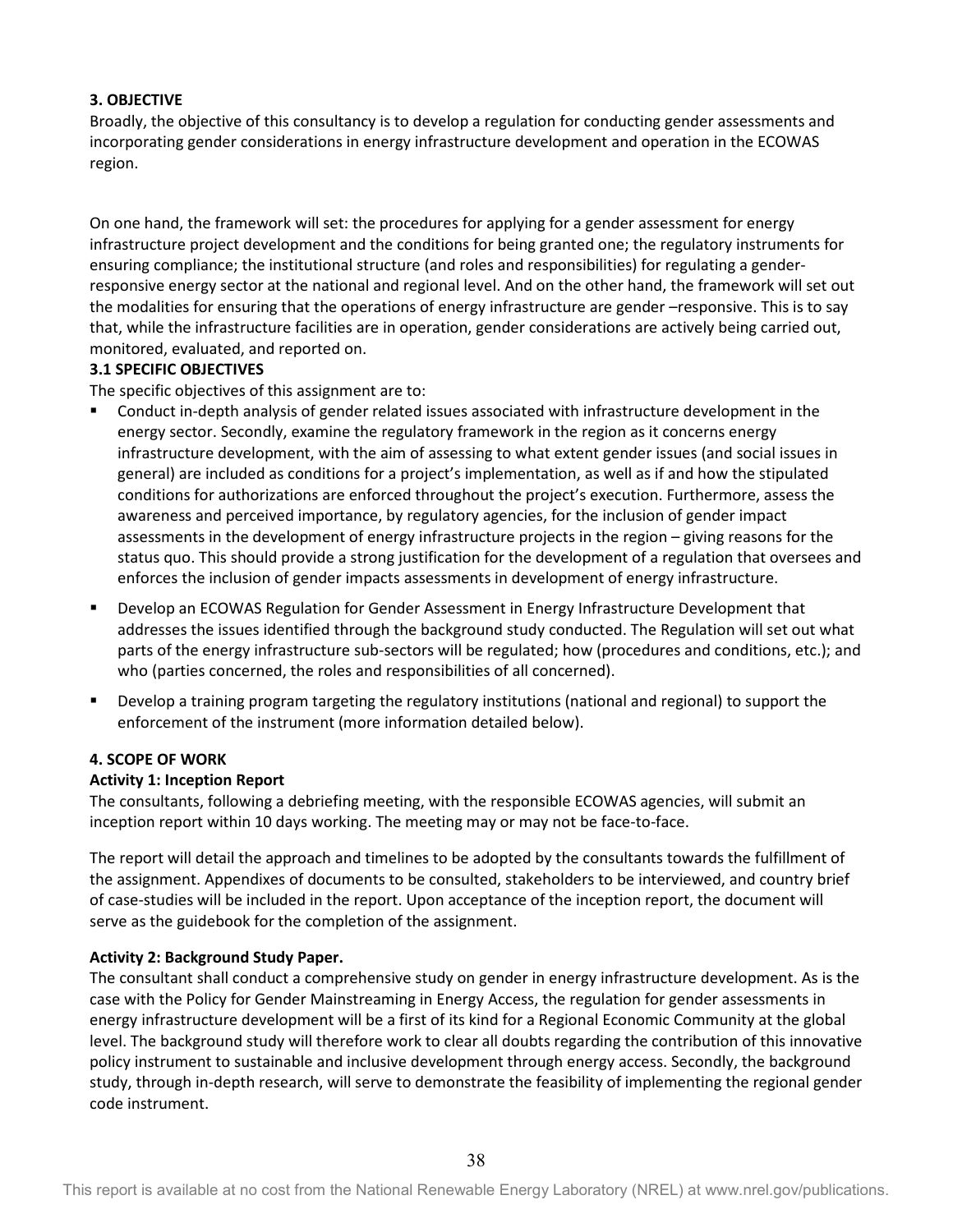Inter alia, the comprehensive study will focus on:

- a. The state of affairs vis-à-vis the inclusion of gender considerations in the planning and development stages of energy infrastructure projects.
- b. The barriers and challenges to assessing and incorporating gender dimensions in the design of energy infrastructure projects.
- c. The impacts, if any, on inclusive development and gender equality, from the lack of a regional gender code.

In addition,

- d. The study will examine cases from other countries outside the region to determine if gender considerations are incorporated through specific procedures and the effectiveness of the procedures. And in cases where they are not, state what negative impacts may have resulted, if any. The study will select at least a country from the different continents. The aim of which is to examine the importance (added benefit), and the universality of the necessity, of having a gender code for energy development that adheres to the principles of sustainable and inclusive development.
- e. The background study will describe and evaluate the results of:
	- **Scenario 1: Having no Regional Gender Code**
	- Scenario 2: Engendering the Environment Impact Assessment and/or Social Impact Assessment
	- **Scenario 3: Having a standalone Regional Gender Code**

Through these scenario analyses, the consultants should be able to produce a recommendation of which option best achieves the objective of establishing an effective framework for regulating a gender-responsive energy sector at the national and regional level.

f. The legal elements and budgetary implication of the regulation will be presented as well.

# **Activity 3: Designing the regulatory framework**

- a. The consultant will review relevant regional and national laws, statutes, regulations, and authorizations related to the respective roles and responsibilities of the relevant Government Ministries (particularly the Energy Ministries) and ECOWAS institutions.
- b. Design institutional structures and arrangements that clarify the appropriate roles, responsibilities, staffing needs, funding sources, and legal, statutory, or licensing requirements of the regulator, as well as the roles and responsibility of the relevant ECOWAS regional agencies.
- c. Describe the legislative and/or administrative measures needed to formalize the regulatory institutions and arrangements that will be fair to all parties concerned.
- d. Drafting of regulations.

Specifically, the regulation will include, but not limited to:

- **•** Duties/functions of the regulatory institution
- **Duties of the authorization applicant**
- **The criteria to be used in the evaluation of the gender impact assessment report and** remedial/management plan by the authorizing/regulatory institution
- **Monitoring of compliance and reporting of impacts**
- The role of public participation in the process
- e. Develop license templates which could be readily modified and refined according to Member States' needs. The licences should state what is required to legitimize the appropriate regulatory institutions and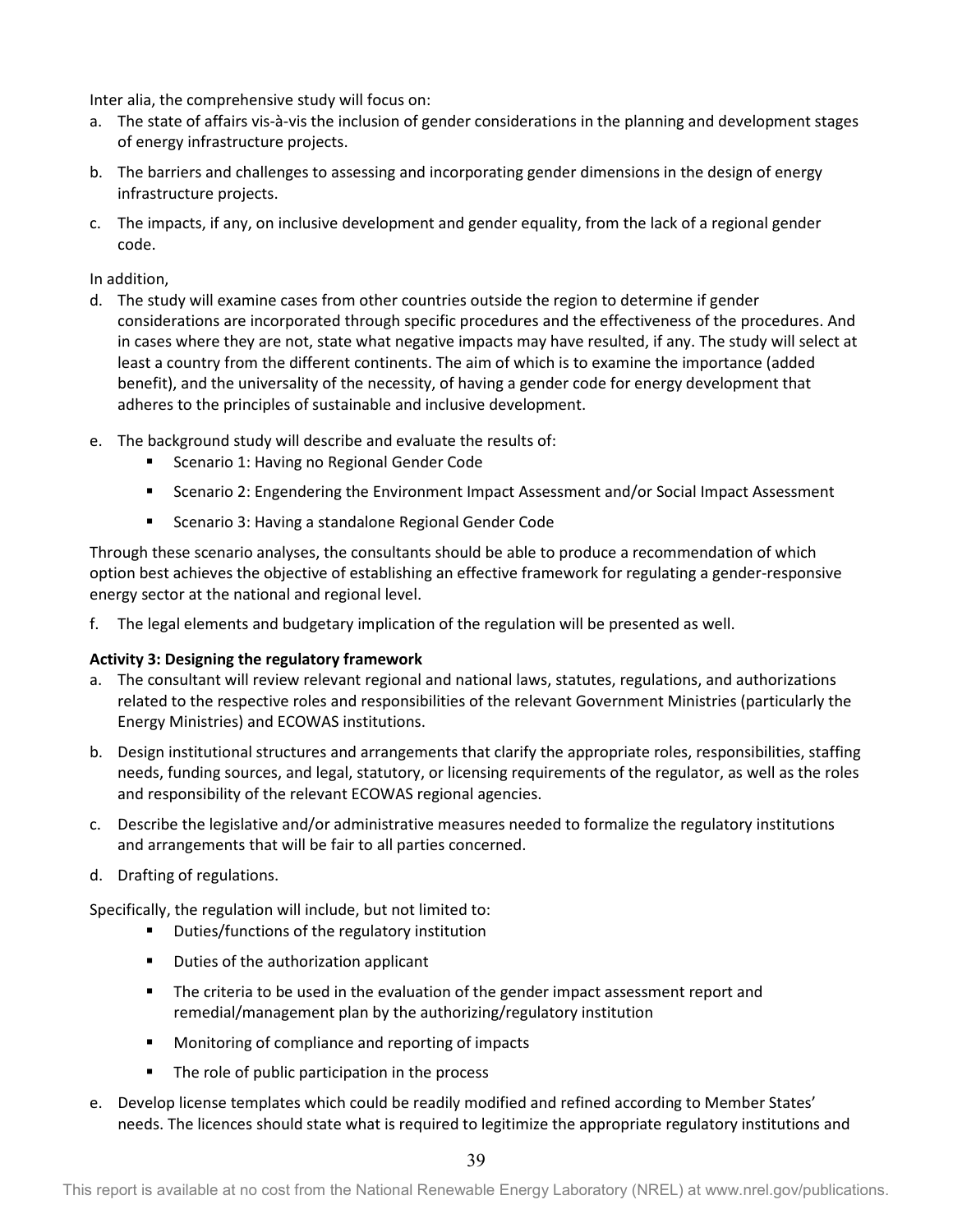arrangements in the countries.

f. f. Design a training program for the relevant ECOWAS agencies and Member States Institutions that will allow them to fulfill their responsibilities once the Regulation is adopted.

With gender-responsiveness as a guiding principle, the training program will consist of the following:

- Analysis on the existing capacity, skill requirements and training needs at the national and regional level
- **-** Suggestion on appropriate training options for these bodies

### **5. Output and Timeframe**

- i. Inception report
- ii. A background study paper
- iii. ECOWAS Regulation for Gender Assessment in Energy Infrastructure Development (Gender Code) document
- iv. Report on Training Needs and Options for Regulatory Skill Development
- v. Workshop Reports: The workshop will provide a platform to discuss the role and activities of accountable regulators, skill requirements for such regulation, and available training options; and - Necessary legislative and administrative changes to ensure the regulators' independence and accountability.

<span id="page-39-0"></span>

| <b>Deliverables</b>                                                                                                        | <b>Working Days</b> | <b>Indicative Deadline</b>       |
|----------------------------------------------------------------------------------------------------------------------------|---------------------|----------------------------------|
| i. Inception report                                                                                                        | 10                  | 11 Dec                           |
| ii. A background study paper                                                                                               | 30                  | 12 Feb                           |
| iii. ECOWAS Regulation for Gender<br>Assessment in Energy Infrastructure<br>Development (Regional Gender<br>Code) document | 30                  | 31 March                         |
| iv. Report on Training Needs and<br><b>Options for Regulatory Skill</b><br>Development                                     | 20                  | 15 April                         |
| v. Workshop Reports                                                                                                        | 10                  | When validation workshop is held |
| 100                                                                                                                        |                     |                                  |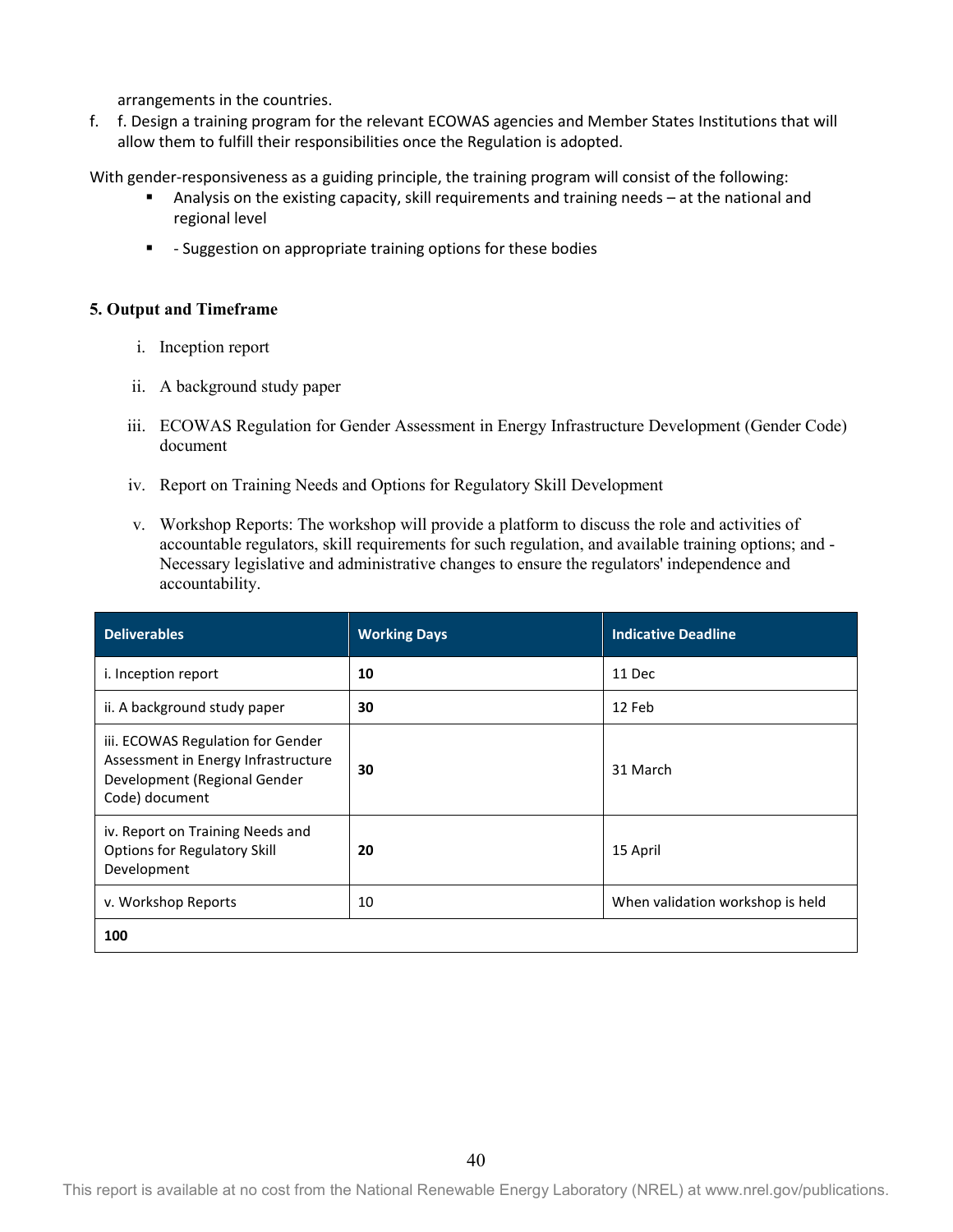

**Outline** Situation Analysis of Energy and Gender Issues in ECOWAS Member States

### **1. Introduction**

#### **2. Context**

### **2.1 Energy and gender**

### **2.1.1 Energy poverty**

Conceptualizing energy access Socioeconomic context Representation and policy-making Social norms Land and Property Rights Population Health Education Agriculture Water Energy access figures in the ECOWAS region

### **2.1.2 Gender dimensions of energy poverty**

Gender Dimensions of Energy Access – Electrification

Grid access at the national level:

Rural electrification projects:

Gender Dimensions of Energy Access - Cooking

Gender Dimensions of Energy Access - Transportation

### Gender Dimensions of Energy Access - Mechanical Power and Productive Uses Farming

Agro-processing:

Food Preparation:

Trading/Services:

Manufacturing:

Gender Dimensions of Energy Access – Resource Availability

Water:

Wood and other cooking fuels:

### **2.1.3 Energy and development: Implications for men and women**

Implications for Development - Electrification Employment and wage labor: Fertility: Education: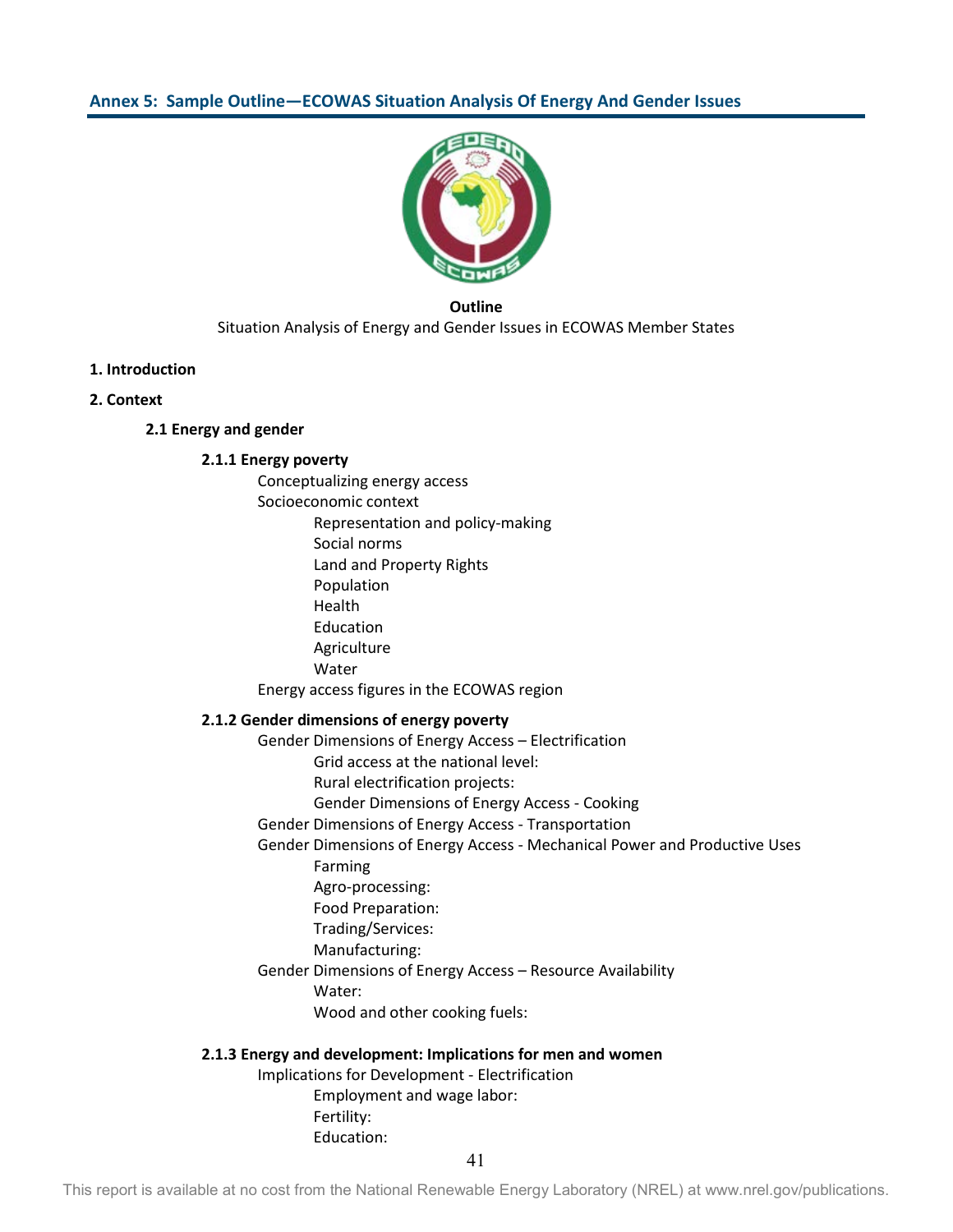Other implications Implications for Development – Cooking Implications for Development – Mechanical Power and Productive Uses Implications for Development – Resource Availability and Collection

### **2.2 Rationale for gender mainstreaming policy**

- **2.2.1 Opportunities**
- **2.2.2 Vision**
- **2.2.3 Methodology**

### **3. Policy Landscape**

#### **3.1 Regional policies, programs, and initiatives**

#### **3.1.1 Energy policies, programs and initiatives**

Energy Policies Energy Programs Energy financing vehicles

### **3.1.2 Gender policies, programs and initiatives**

Gender policies Gender and Energy Programs Gender Initiatives

#### **3.2 National policies, programs, and initiatives**

### **3.2.1 Energy**

### **3.2.2 Institutional framework for mainstreaming gender and energy**

Countries in ECOWAS region with gender units Role of gender units and their influence on policies Competence and capacity of gender units Gender-balanced public sector recruiting, hiring and promotion Budget allocation for gender mainstreaming

#### **3.2.3 Gender and energy flagship programs and initiatives**

#### **3.2.4 Gap identification**

### **4. Workforce participation and entrepreneurship: gender and energy**

Entrepreneurship: Workforce:

#### **4.1 Businesses owned and operated by women**

#### **4.1.1 Technologies**

### **4.1.2 Business models**

#### **4.2 Barriers for men and women as employees and as business owners**

**4.2.1 Awareness, education, and technical capacity**

- **4.2.2 Financial**
- **4.2.3 Technological**

#### **4.2.4 Policy and regulations**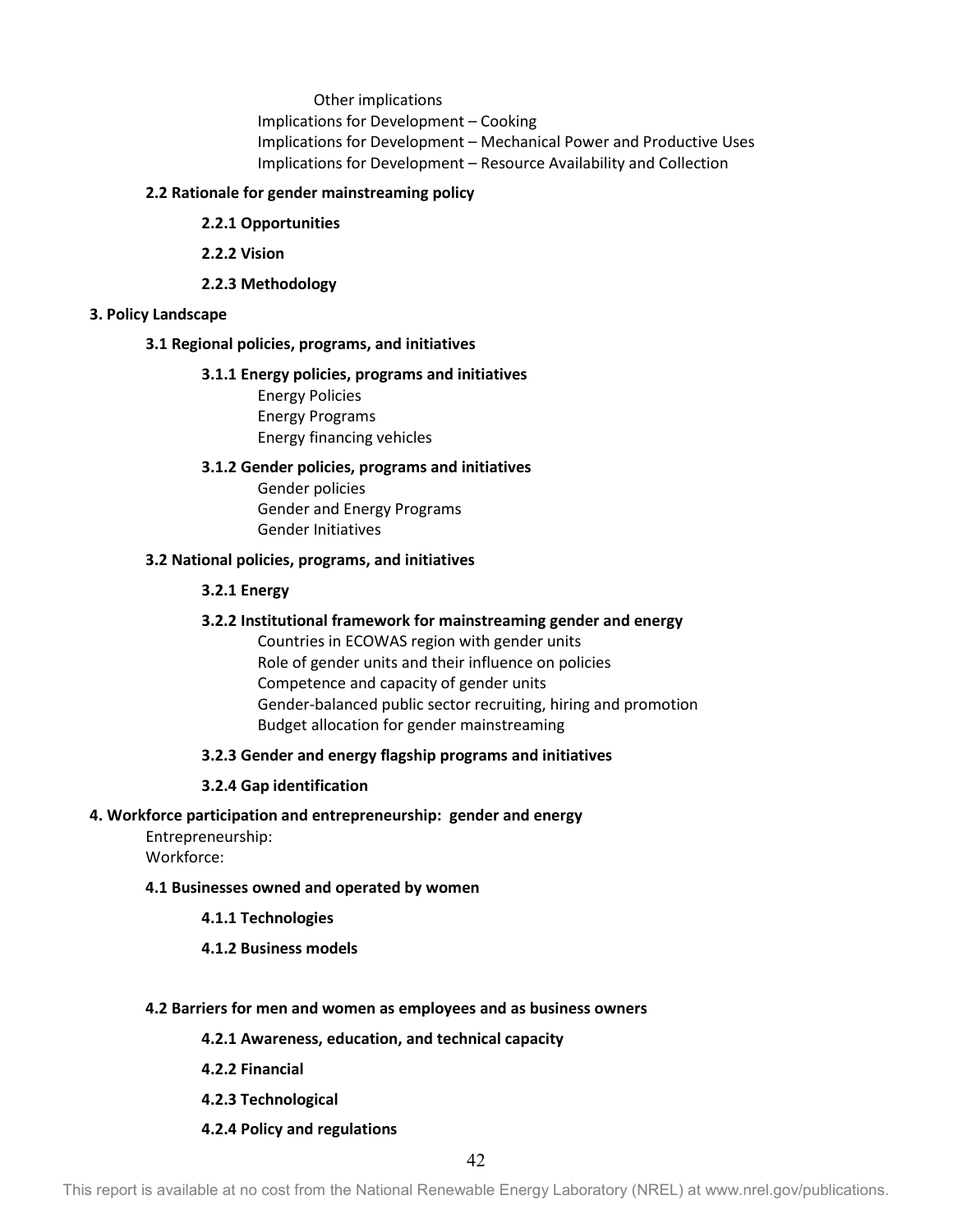Land:

Legal capacity, contracts and property rights: Business regulatory environment: Representation and policy making:

# **4.2.5 Social norms**

### **5. Strategy for next steps**

- **5.1 Gender mainstreaming policy drafting**
- **5.2 Communication modalities**
- **5.3 Data gaps**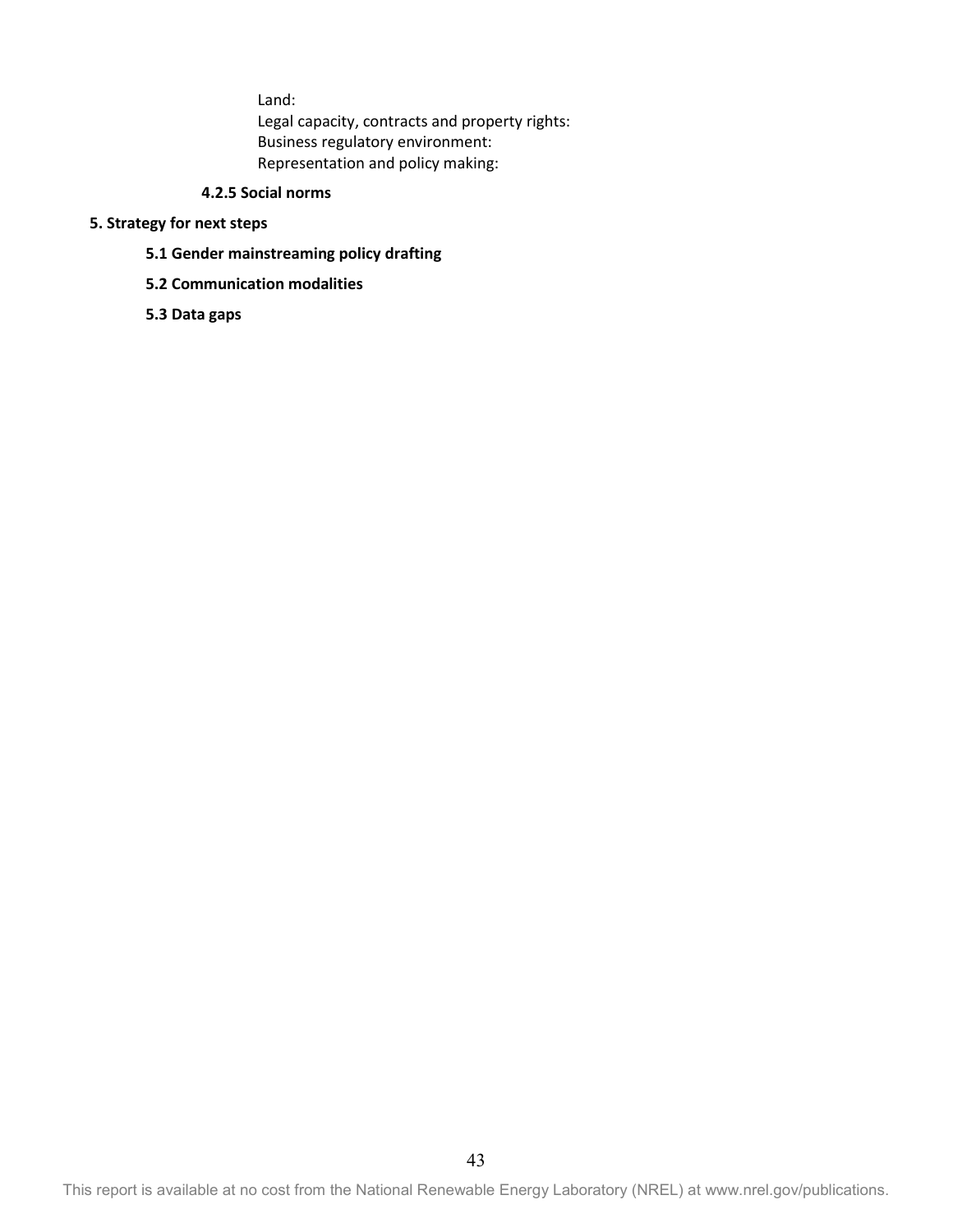### <span id="page-43-0"></span>**ANNEX 6: SAMPLE OUTLINE—POLICY ON GENDER MAINSTREAMING IN ENERGY ACCESS**



### **Outline** ECOWAS Policy for Mainstreaming in Energy Access

#### **LIST OF ABBREVIATIONS**

#### **DEFINITIONS**

#### **EXECUTIVE SUMMARY**

#### **1 CONTEXT**

- 1.1 ECOWAS policies and programs to build upon
- 1.2 Recognition of key decisions taken and programs
- 1.3 Recognition of the need for a gender mainstreaming policy

#### **2 SITUATION ANALYSIS**

#### **3 CHALLENGES AND CONSTRAINTS**

#### **4 POLICY VISION AND GOALS**

- 4.1 Vision
- 4.2 Rationale
- 4.3 Purpose
- 4.4 Goal

#### **5 STRATEGIC OBJECTIVES AND AXES OF IMPLEMENTATION**

- 5.1 Objectives
- 5.2 Policy Targets

#### **6 IMPLEMENTATION STRATEGY**

- 6.1 Guiding Principles
- 6.2 Institutional Arrangements
	- 6.2.1 Regional actors
		- 6.2.2 National actors
		- 6.2.3 Non-state actors
- 6.3 Resource Mobilisation
- 6.4 Monitoring and Reporting
- 6.5 Periodic Review of the Policy
- 6.6 Implementation Plan

#### **7 ANNEX: MONITORING PLAN**

#### **8 ANNEX: REPORTING TEMPLATE**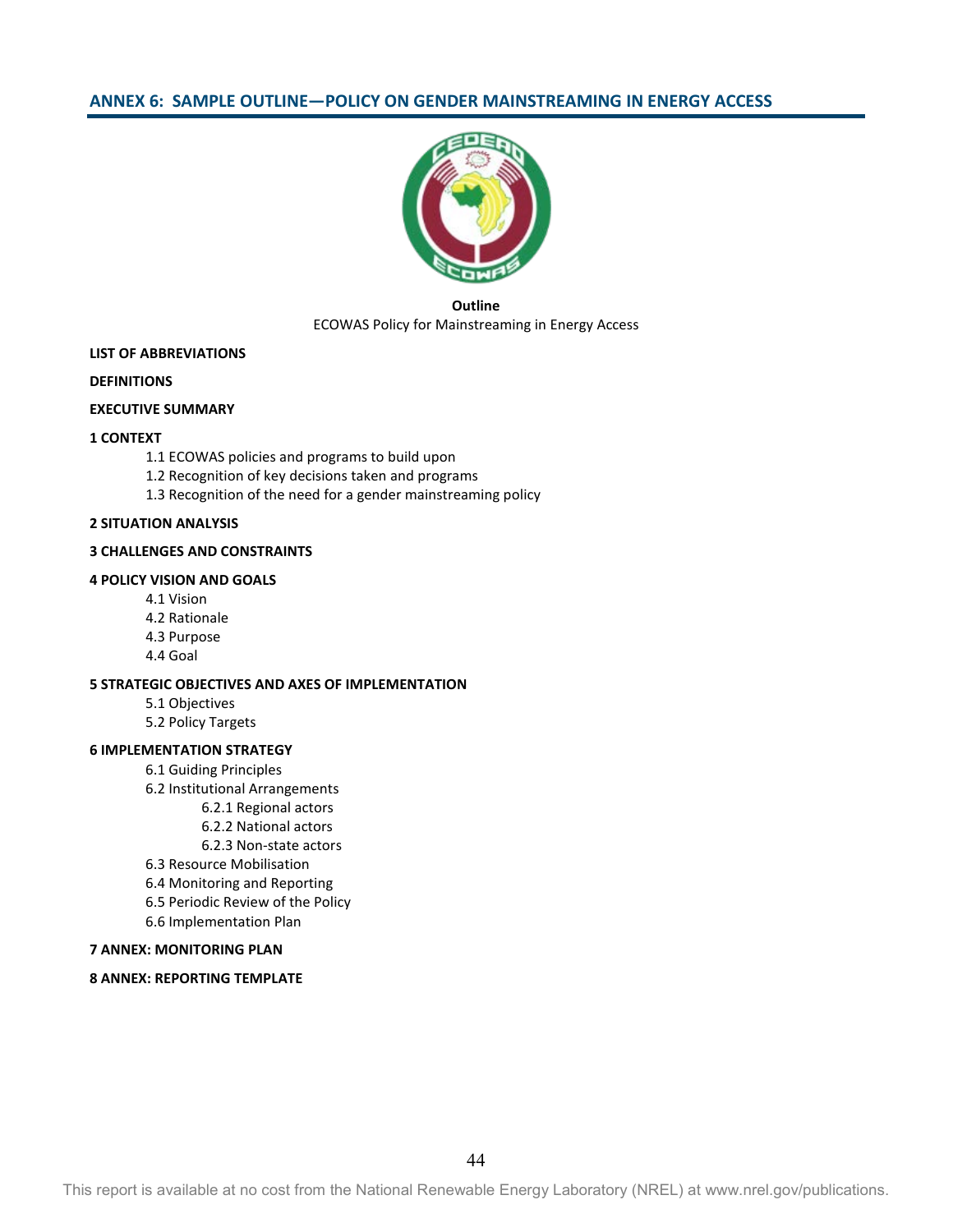# <span id="page-44-0"></span>**ANNEX 7: SAMPLE OUTLINE—EAC GENDER AND ENERGY SITUATION ANALYSIS**



EAST AFRICAN CENTRE FOR RENEWABLE ENERGY & ENERGY EFFICIENCY

### **Outline for** *Situation Analysis for Gender Equality and Women's Empowerment* **7 December 2017**

#### **EXECUTIVE SUMMARY**

- **1. Introduction**
- **2. Background** 
	- a. East African Community
	- b. EACREE impetus for action
	- c. International agreements and commitments
	- d. Learning from the ECOWAS example

#### **3. Objectives**

- a. Inform on the issues
- b. Perform a regional stocktaking
- c. Guide the development of the gender mainstreaming policy and program

#### **4. Research questions**

- a. Do women in the EAC experience energy poverty differently from the population as a whole?
- b. What are the impacts of energy poverty on women in the EAC?
- c. To what extent do women participate in the energy sector as workers and business owners?
- d. What is preventing women from more fully engaging in the RE/EE sector?
- e. What existing policies support women to enjoy full access to energy services, what policies are hindering them, and which policies have failed to address the issue?
- f. What are member states doing within their national energy and gender and social inclusion machinery to support the mainstreaming of women into the energy sector?
- g. What key features should a regional policy and program on inclusivity in the energy sector possess?

### **5. Methodology**

- a. Desk review
	- i. Policies and programs
	- ii. Scientific and grey literature, from region and globally
- b. Interviews
	- i. EAC regional staff
	- ii. Government decision-makers
	- iii. Civil society
	- iv. Private sector
	- v. Thought leaders
- c. Validation
	- i. Steering committee
	- ii. Validation workshop

### **6. Context**

- a. EAC at-a-glance
- b. Energy in the EAC
- c. Renewable energy
- d. Electricity access
- e. Cooking fuels and technology
- **7. Salient gender and energy issues**
	- a. Health and education